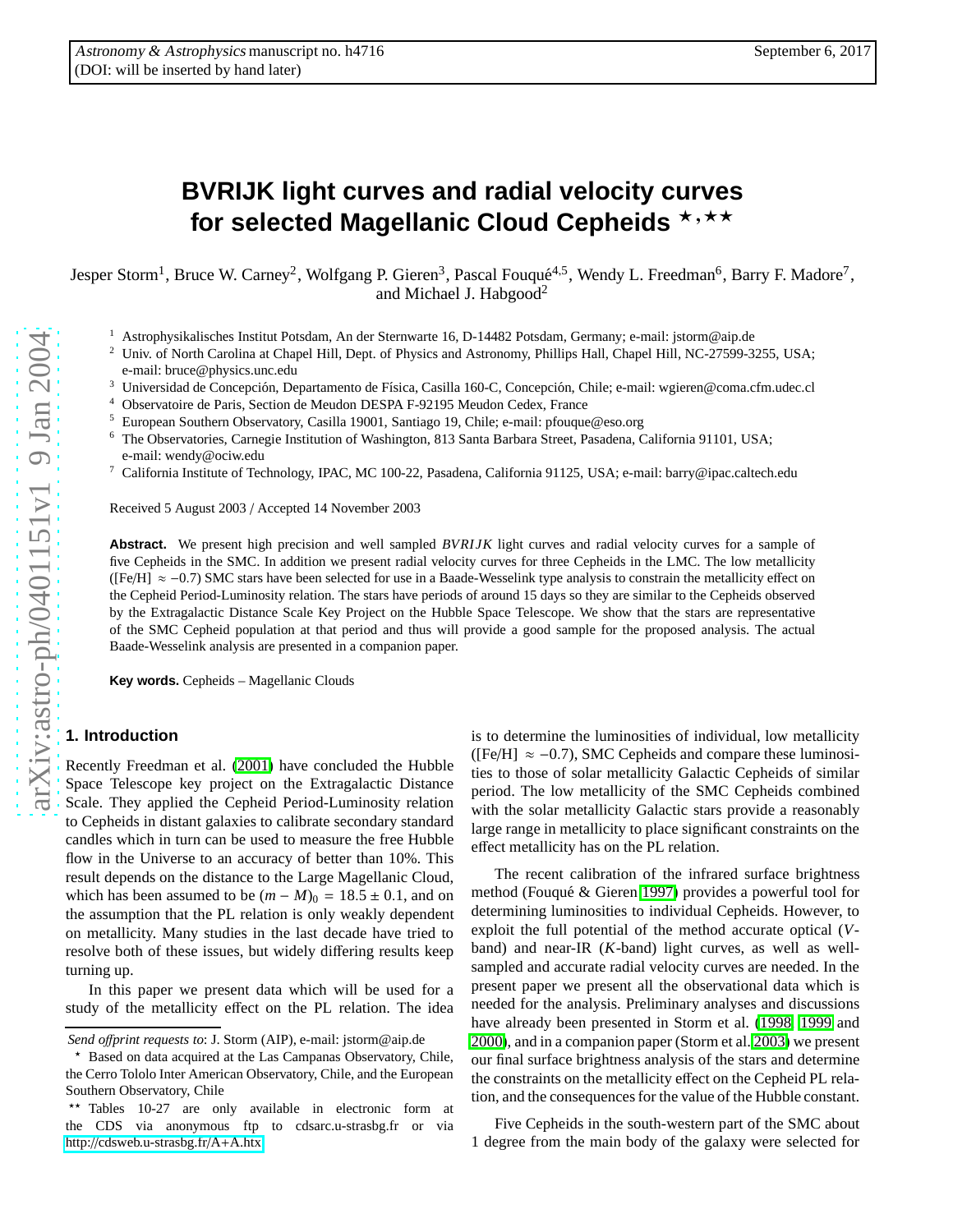<span id="page-1-0"></span>**Table 1.** The coordinates of the Cepheids as returned by skycat from the Digital Sky Survey (J2000.0).

| Identifier | OGLE ID                | R A        | <b>DEC</b>  |
|------------|------------------------|------------|-------------|
|            |                        | hh:mm:ss   | dd:mm:ss    |
|            | <i>SMC</i>             |            |             |
| HV 822     | SC <sub>2</sub> -84516 | 00:41:55.6 | $-73:32:25$ |
| HV 1328    |                        | 00:32:54.7 | $-73:49:20$ |
| HV 1333    |                        | 00:36:03.5 | $-73:55:58$ |
| HV 1335    | SC1-00001              | 00:36:55.4 | $-73:56:30$ |
| HV 1345    | SC <sub>2</sub> -41552 | 00:40:38.5 | $-73:13:14$ |
|            | LMC                    |            |             |
| HV 2694    | SC16-70661             | 05:35:32.0 | $-69:43:22$ |
| HV 12797   |                        | 05:22:24.0 | $-71:59:19$ |
| HV 12198   |                        | 05:13:26.7 | $-65:27:05$ |

further study. With this location the stars are representative of the SMC population but not affected by the variable extinction and severe crowding which is found closer to the main body of the SMC. The coordinates for the stars are listed in Table [1.](#page-1-0) Finding charts can be found in Hodge & Wright [\(1977\)](#page-9-6). The stars were selected to have periods around 15 days, long enough to avoid overtone pulsators, and to guarantee similarity to Cepheids used for extragalactic distance determination, but still short enough to allow a complete phase coverage with a reasonable number of nights at the telescope. Using a sample of almost equal period stars also allows us to probe the intrinsic width of the instability strip at this period.

In addition to the SMC sample we also observed a few LMC Cepheids of different periods, and for completeness we present the data acquired for these stars here as well.

## **2. The Optical Photometric Data**

#### 2.1. The Observations

The Cepheids were observed with a number of CCD cameras at the Las Campanas, Cerro Tololo and La Silla observatories in Chile as summarized in Table [2.](#page-2-0) The stars were observed in the *BVR* and *I* bands and the exposure times ranged from 30 secs to a few minutes depending on the instrument sensitivity, the seeing and the transparency of the sky. The seeing was typically in the range 0.9 to 1.4 arcsec and all frames with seeing worse than about 2 arcsec were discarded as crowding effects started to become significant. In all cases the point spread function (PSF) was well sampled by the detector.

## 2.2. Data reduction

#### 2.2.1. Pre-processing

The CCD frames were bias subtracted using a constant value for the bias level determined from bias exposures. The flat fielding was done using sky flatfields for the large scale structure and dome flatfields for the pixel to pixel variations in case of the Las Campanas data. For the CTIO data, the high read-out speed of the detector (about 15 seconds for a full frame) allowed the exclusive use of sky flatfields for the gain calibration.

The 1989 observing run at Las Campanas was somewhat compromised by significant gain variations of the UV-flooded Texas Instrument CCD during the individual nights. After various experiments we have been reasonably successful in scaling and interpolating the flatfields for each science frame to compensate the effect, but these data are of lower quality than those obtained with the other instruments.

## 2.2.2. Relative photometry

The relative photometry was determined using the DoPHOT 2.0 package (Schecter et al. [1993\)](#page-9-7). The intermediate photometric system was defined by the CTIO observations from the night Jan.2, 1994 as the CTIO system is close to the standard Landolt [\(1992\)](#page-9-8) system. Furthermore the seeing and photometric quality was good on this night and seven standard field observations were performed (see below).

For each of the other observing runs transformation to the CTIO system of the form

$$
v_{\text{ctio}} = v_{\text{inst}} + \alpha_{\nu b\nu} \times (b - \nu)_{\text{inst}} + \text{const}
$$
 (1)

$$
(b - v)_{\text{ctio}} = \alpha_{bv} \times (b - v)_{\text{inst}} + \text{const}
$$
 (2)

$$
(\nu - r)_{\text{ctio}} = \alpha_{\nu r} \times (\nu - r)_{\text{inst}} + \text{const}
$$
 (3)

$$
(\nu - i)_{\text{ctio}} = \alpha_{\nu i} \times (\nu - i)_{\text{inst}} + \text{const}
$$
 (4)

were determined. The transformations were first determined for each set of instrument magnitudes *bvri* based on the brightest (lowest estimated error) stars in common with the CTIO data. Typically more than 100 stars in each field were used. The coefficients were then averaged over each observing run giving the values listed in Table [2.](#page-2-0) The typical RMS for the color terms is of the order 0.02 mag. These averaged coefficients were then used for the next iteration where only the zero points for the individual frames were fitted. The final transformation of the *bvri* sets to the CTIO system was then performed using these zero points and the average transformation coefficients.

#### 2.2.3. Transformation to the standard system

On the night of Jan. 2, 1994 we observed three Landolt [\(1992\)](#page-9-8) fields. Each field was observed two or three times at different airmass giving a total of 31 *BVRI* measurements of standard stars covering a wide range in color (−0.3 < (*B*−*V*) < 1.9) and airmass  $(1.1 < X < 1.8)$ . Synthetic aperture photometry was performed using the  $IRAF<sup>1</sup>$  noao.digiphot.apphot package and employing an aperture radius of 18 pixels corresponding to a diaphragm diameter of 14 arc-seconds, which also happens to be very similar to the one employed by Landolt [\(1992\)](#page-9-8).

The IRAF photcal package was used to derive the transformations in the form

$$
M = m + \alpha_m \times \text{color} + k_m \times X + c_m \tag{5}
$$

where *M* refers to standard magnitudes and *m* to the CTIO instrumental magnitudes, color refers to the instrumental color

<sup>1</sup> IRAF is the Image Reduction and Analysis Facility, made available to the astronomical community by the National Optical Astronomy Observatories, which are operated by AURA, Inc., under cooperative agreement with the National Science Foundation.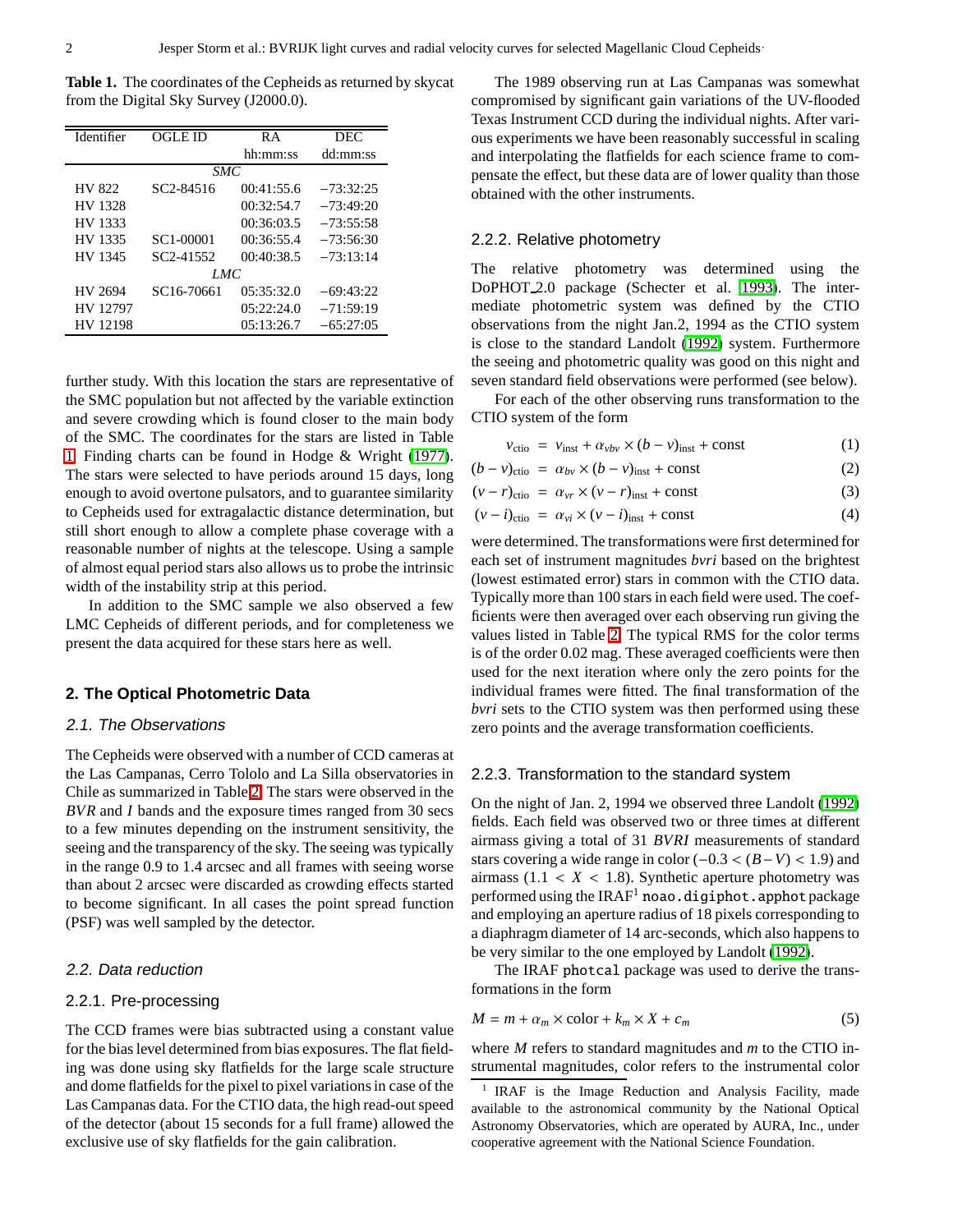<span id="page-2-0"></span>**Table 2.** Coefficients for the transformation of the various instrument systems to the CTIO instrument system.

| Observing period | Observatory | Instrument (Detector) | $\alpha_{\nu bv}$ | $\alpha_{bv}$ | $\alpha_{vr}$ | $\alpha_{vi}$ |
|------------------|-------------|-----------------------|-------------------|---------------|---------------|---------------|
| Nov. 1988        | LCO.        | 1m(TI#1)              | $-0.089$          | 1.168         | 0.890         | 0.898         |
| Jul. 1989        | <b>CTIO</b> | $0.9m$ (RCA#5)        | $-0.077$          | 1.177         | 0.963         | 0.963         |
| Jul. 1989        | <b>CTIO</b> | $0.9m$ (TI#3)         | $-0.078$          | 1.112         | 0.933         | 0.945         |
| Aug. 1989        | <b>CTIO</b> | 4m(THH)               | $-0.071$          | 1.268         | 0.943         | 0.937         |
| Nov. 1989        | LCO         | 1m(TI#2)              | $-0.089$          | 1.168         | 0.890         | 0.898         |
| Dec. 1993        | <b>CTIO</b> | $0.9m$ (Tek#2)        | 0.000             | 1.000         | 1.000         | 1.000         |
| Jan. 1996        | <b>ESO</b>  | DFOSC $(C1W11/4)$     | 0.032             | 1.227         | 0.928         | 1.022         |
| Jul. 1996        | <b>ESO</b>  | DFOSC $(C1W11/4)$     | 0.032             | 1.227         | 0.928         | 1.022         |
| Jul. 1996        | <b>ESO</b>  | EFOSC-2 (CCD#40)      | 0.066             | 1.076         | 1.023         | 1.025         |
| Sep. 1996        | <b>ESO</b>  | DFOSC $(C1W11/4)$     | 0.017             | 1.097         | 0.939         | 1.021         |
| Oct. 1996        | <b>CTIO</b> | $0.9m$ (Tek#3)        | $-0.009$          | 0.932         | 0.989         | 0.982         |
|                  |             |                       |                   |               |               |               |

<span id="page-2-1"></span>**Table 3.** Coefficients for the transformation of the CTIO in-**Table 4.** Ephemerides adopted for the stars. strument system to the Landolt [\(1992\)](#page-9-8) system.

|                   | B        | V        | R        |           |
|-------------------|----------|----------|----------|-----------|
| color             | $(b-v)$  | $(b-v)$  | $(v-r)$  | $(v - i)$ |
| $\alpha_m$        | 0.007    | 0.019    | 0.008    | 0.006     |
| $\sigma_{\alpha}$ | 0.006    | 0.003    | 0.005    | 0.003     |
| $k_m$             | $-0.249$ | $-0.147$ | $-0.118$ | $-0.059$  |
| $\sigma_k$        | 0.013    | 0.007    | 0.007    | 0.009     |
| $c_m$             | $-4.913$ | $-4.204$ | $-4.183$ | $-5.013$  |
| $\sigma_{c}$      | 0.018    | 0.010    | 0.010    | 0.012     |
| RMS               | 0.018    | 0.012    | 0.010    | 0.012     |

<span id="page-2-2"></span>

| Identifier | Period  | $log_{10}(P)$ | Epoch     |
|------------|---------|---------------|-----------|
|            | days    |               | HJD       |
| HV 822     | 16.7421 | 1.223810      | 2447485.9 |
| HV 1328    | 15.8360 | 1.199645      | 2447486.7 |
| HV 1333    | 16.2935 | 1.212014      | 2447491.3 |
| HV 1335    | 14.3816 | 1.157807      | 2450610.6 |
| HV 1345    | 13.4784 | 1.129638      | 2447496.0 |
| HV 2694    | 6.9363  | 0.841128      | 2449349.4 |
| HV 12797   | 6.82    | 0.8338        | 2432000.0 |
| HV 12198   | 3.5228  | 0.550573      | 2432011.6 |

term ( $(b − v)$  or  $(v − r)$  or  $(v − i)$ ) as listed in Table [3,](#page-2-1)  $k_m$  is the extinction coefficient for passband  $m$ ,  $X$  is the airmass and  $c_m$ is the zero point for passband *m*.

The values of the coefficients with the estimated errors are listed in Table [3.](#page-2-1) Note that the CTIO instrument system closely resembles the standard system.

To tie in the instrumental magnitudes from the DoPHOT PSF fitting photometry,  $m_{\text{PSF}}$ , with the aperture photometry of the standard star observations we determined the aperture corrections for the PSF photometry for each individual field. HV 822 was the only field which was not observed during this night, and it was tied in with the HV 1345 field on the following night using a similar procedure.

In the case of HV 1335 it was necessary to add an offset of  $\Delta V = -0.1$  mag to the magnitudes from the Nov. 1989 run to bring the *V* light curve into agreement with that obtained from the other instruments. This is the only deviation from the transformations given above, and it is justified as some of the frames from this run are likely to suffer from residual systematic errors in the flatfielding. The fact that the other stars agree reasonably well with the measurements from the other runs indicate that the flatfielding for the Nov. 1989 run overall has been quite successful.

#### 2.3. Ephemerides

The periods for the stars were re-derived from the present data by minimizing the dispersion between the points in the V-band light curve. The epoch of maximum *V*-light was finally determined by shifting the light curve by eye to obtain a good fit. For HV 1335 we have adopted the values found by Udalski et al. [\(1999\)](#page-9-9). The adopted ephemerides are listed in Table [4.](#page-2-2)

#### 2.4. The light curves

The photometry for the stars is given in Table [10-](#page-10-0)[14](#page-14-0) together with the photometric errors as returned by DoPHOT. The light curves are plotted in Fig[.1](#page-3-0) where the different observing runs are indicated by a different symbol. The phases were determined on the basis of the ephemerides from Table [4.](#page-2-2)

## 2.5. Comparison with other sources of photometry

Caldwell & Coulson [\(1984\)](#page-9-10) presented photoelectric photometry for HV 1335. We find excellent agreement with their light curve when we add an offset of +0.07 mag to their *V* magnitudes. Such an offset is expected as HV 1335 has two faint  $(\Delta V \approx 3.5)$  companions within a distance of 5 arcsec which will make the aperture photometry (which includes the two companions) brighter by approximately the observed amount.

Laney & Stobie [\(1994\)](#page-9-11) quote mean *V* magnitudes for the two stars HV 1328 and HV 1335 but again based on photoelectric measurements so a precise agreement cannot be expected due to contamination within either the object aperture or the sky aperture.

More recently Udalski et al. [\(1999\)](#page-9-9) (The OGLE SMC Cepheid database) have published CCD-based *BVI* light curves for three of the stars presented here, namely HV 822, HV 1335 and HV 1345. For each of these stars they have about 10 *B*band, 25 *V*-band, and 150 *I*-band observations with good phase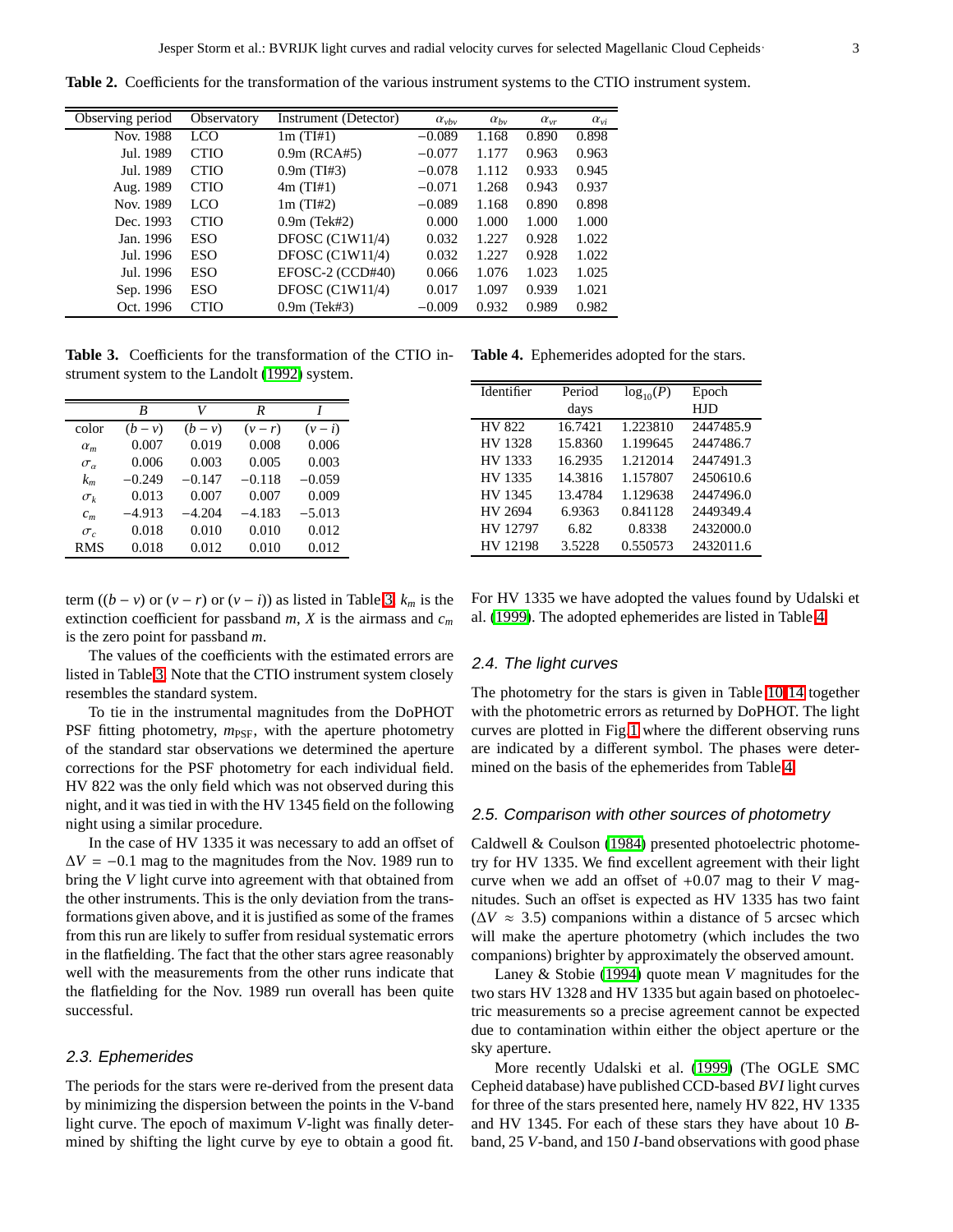

<span id="page-3-0"></span>**Fig. 1.** Light and color curves for the SMC Cepheids. The data are marked in the following way: plusses: LCO 1988, crosses: LCO 1989, open diamonds: CTIO 1989, open squares: CTIO 1993, open inverse triangles: DFOSC Jan. 1996, filled triangles: DFOSC Jul. 1996, open circles: EFOSC-2 Jul. 1996, open triangles: DFOSC Sep. 1996, asterisks: CTIO 1996.

coverage. The agreement with the photometry presented here is good with the zero points agreeing to better than 0.01 mag suggesting that our photometric zero-point is accurate to about 0.01 mag. The only offsets which we have deemed necessary are in the *I*-band where we have offset their photometry for HV 822 by +0.02 mag and for HV 1335 by +0.03 mag before we determined the mean value.

In Fig[.2](#page-4-0) the OGLE V-band light curve for HV 822 has been overplotted on our measurements. The agreement is excellent even though the intensity means of the two data sets differ by 0.05 mag. This difference is, however, mainly due to a different phase coverage especially in the phase range 0.8 to 1.0 where the magnitudes change rapidly and where the light curve exhibits several inflection points.

## **3. The near-IR data**

*J* and *K*-band data were acquired for the five SMC stars with a variety of instruments as tabulated in Table [5.](#page-3-1) As the period of the stars are so long, it only made sense to obtain one or at most two phase points per night. With the limited number of

<span id="page-3-1"></span>**Table 5.** List of observing runs which contributed to the near-IR data set.

| Date      | Observatory   | Instrument       |
|-----------|---------------|------------------|
| Jan. 1998 | ESO, La Silla | 2.2m with IRAC-2 |
| Oct. 1998 | Las Campanas  | 1.0m with C40IRC |
| Dec. 1998 | Las Campanas  | 2.5m with IRCAM  |
| Jan. 1999 | Las Campanas  | 1.0m with C40IRC |
| Jan. 1999 | Las Campanas  | 2.5m with IRCAM  |
| Jan. 2000 | <b>CTIO</b>   | 1.5m with OSIRIS |

stars in the sample it was possible to obtain these data within a short time in parallel to the main observing program (Cepheids in young LMC clusters).

#### 3.1. Data reduction

The observations were made in a five position dither mode enabling a sky frame to be constructed by median filtering these dithered frames. This local sky was subtracted from the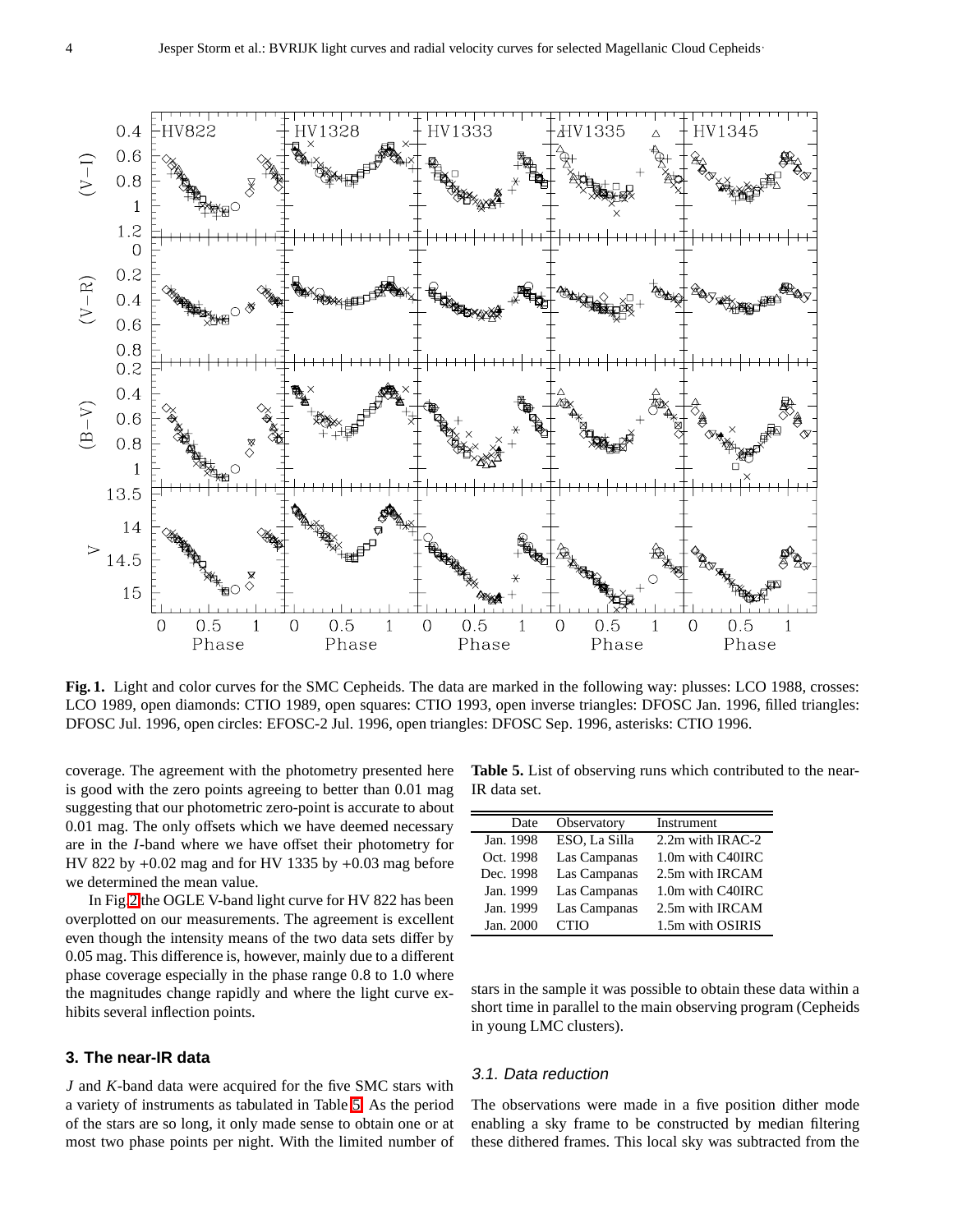

<span id="page-4-0"></span>**Fig. 2.** The *V*-band light curve for HV 822 (open boxes) from our data with the measurements from Udalski et al. [\(1999\)](#page-9-9) overplotted (crosses).

individual science frames which were then flatfielded by an appropriate flatfield. The flatfield was either made from twilight exposures with an appropriate dark frame subtracted (Las Campanas) or from dome flats where high- and low-light intensity frames with identical exposure time were subtracted from each other (ESO and CTIO).

A linearity correction was applied to the raw frames where appropriate, but all science and calibration frames were obtained with sufficiently low count levels, so the non-linearity does not affect the data (< 1% correction).

## 3.2. Photometry

The photometry was done using the PSF fitting program DAOPHOT-II (Stetson, [1987\)](#page-9-12) within IRAF. An instrumental photometric system was defined for each field by a set of exposures obtained on a night of good photometric quality. All the frames for the field from the other nights and other instruments were transformed to this system in a manner similar to the process described in a previous section for the optical data. Color terms were determined between the instrumental system and the other instruments on the basis of photometry of stars in the young LMC cluster NGC 2136 with a wide range of (*J*−*K*) color. In all cases no significant color term between the instrument systems could be established at the 2% level.

#### 3.3. Calibration to the standard system

During the nights Dec.27 and Dec.28 1998, we observed eight standard stars several times for a total of 21 standard star observations. The stars were all from the list of Persson et al. [\(1998\)](#page-9-13) and span the color range from  $(J - K) = 0.24$  to 0.95. Each observation consisted of four dithered exposures in each of the *J* and *Ks* filters. The airmass terms were determined to be similar to the canonical values ( $k_J = 0.10$ ,  $k_K = 0.08$ ) adopted by Persson et al. [\(1998\)](#page-9-13) so we adopted these values. We also, as expected, did not detect a color term with respect to the Persson

system so we only had to determine the nightly zero points. For the reddest measurements  $((J–K) > 0.45)$  we applied the transformation determined by Persson et al. [\(1998\)](#page-9-13) to transform the data to the CIT system, otherwise the two systems were considered identical.

On the same nights the science fields were also observed, and tertiary reference stars in the fields were tied in with the standard system by applying the offsets determined for the standard stars and correcting for the appropriate airmass term. This was done using the IRAF package photcal on synthetic aperture photometry of isolated stars in the fields and using growth curves to take out any variation which might be present due to seeing variations.

The observations from the other nights were offset to the Las Campanas instrument system as described in the previous section and these transformed data were finally transformed to the CIT system using the zero points offsets determined here. The resulting photometry is tabulated in Table [15-](#page-15-0)[19.](#page-16-0)



<span id="page-4-1"></span>**Fig. 3.** Near-IR light and color curves for HV 822. Open triangles are from Welch et al. [\(1987\)](#page-9-14).

## 3.4. The *K*-band light curve and  $(J - K)$  and  $(V - K)$ color curves

The main purpose of the near-IR observations is to obtain a well defined  $(V - K)$  color curve for each Cepheid which is necessary for the application of the near-IR surface brightness relation to these stars. At the same time we can obtain good *J* and *K* light curves and thus a good estimate of the mean *J*- and *K*-band magnitudes of the stars, for comparison with the corresponding Cepheid PL relations. The (*J* − *K*) color curve can potentially also be used for a Baade-Wesselink type analysis, but for these stars it turns out that the amplitude is very small and thus the photometric uncertainties become very significant. In short, the  $(J - K)$  color is a poor (insensitive) temperature indicator for these stars.

We have compared our *K*-band photometry with the measurements by Welch et al. [\(1987\)](#page-9-14) and find excellent agreement. Their (few) points have been overplotted in the *K*-band light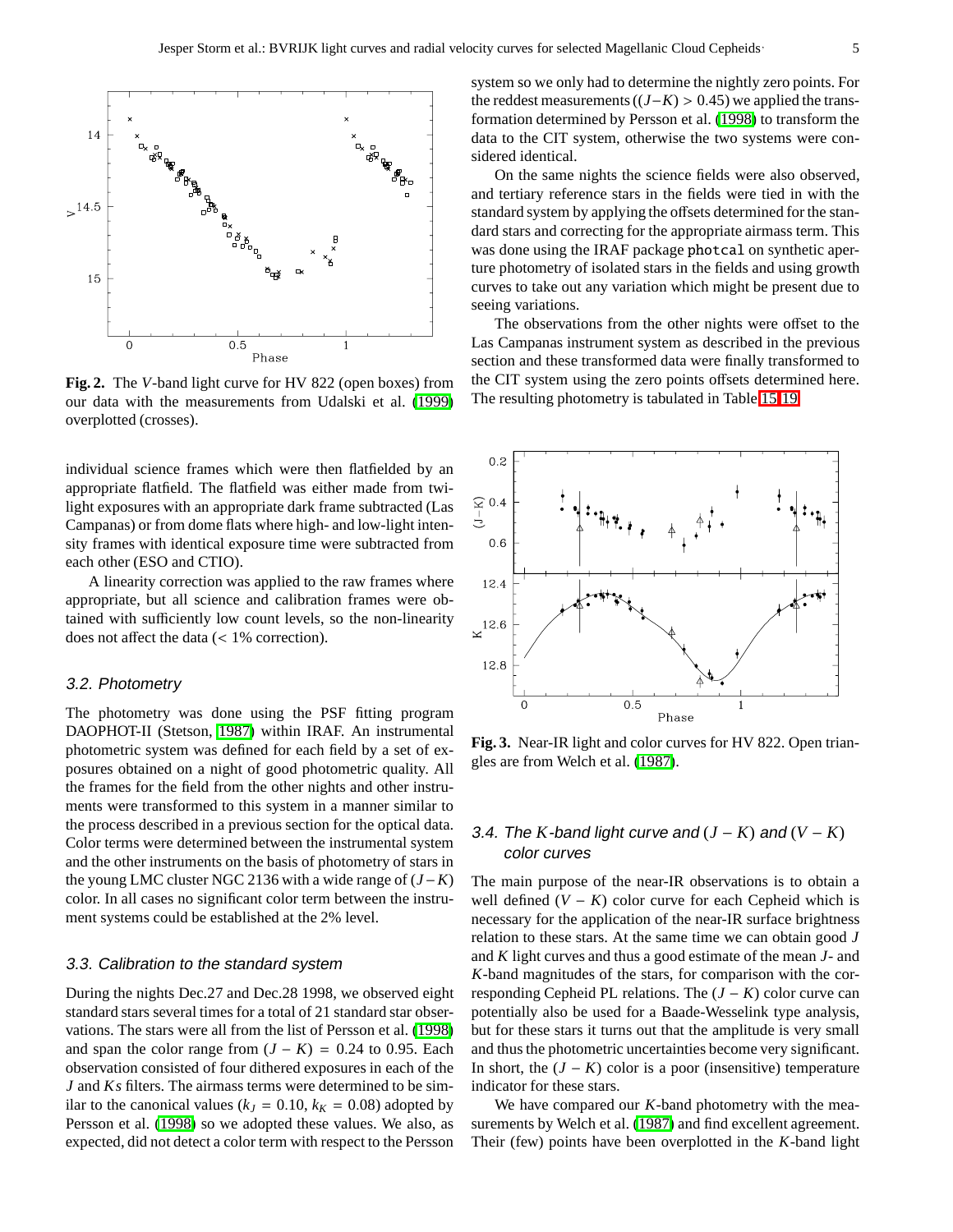

**Fig. 4.** Near-IR light and color curves for HV 1328. Open triangles are from Welch et al. [\(1987\)](#page-9-14).



**Fig. 5.** Near-IR light and color curves for HV 1333. Open triangles are from Welch et al. [\(1987\)](#page-9-14).



**Fig. 6.** Near-IR light and color curves for HV 1335. Open triangles are from Welch et al. [\(1987\)](#page-9-14).



<span id="page-5-0"></span>**Fig. 7.** Near-IR light and color curves for HV 1345. Open triangles are from Welch et al. [\(1987\)](#page-9-14).

curves and will be used in the determination of the  $(V - K)$ color curve.

As the near-IR data were obtained at different times from the *V*-band observations it is necessary to construct the  $(V - K)$ color curve on the basis of the *V* and *K*-band light curves, i.e. in phase space. As the observations are not obtained at exactly the same phases, it is necessary to interpolate to obtain the color at a given phase. We decided to do this by fitting a 3rd or 4th order Fourier series to the *K*-band data and then use this expansion to compute the corresponding *K* value for each *V* phase point. The *K*-band light curve has the lowest amplitude  $(\pm 0.15 \text{ mag})$ and is significantly more sinusoidal than the *V*-band light curve and thus lends itself well to a low order Fourier fit. The low order fits follow the general trend of the light curves rather well and the possible errors introduced from the fit are small. Of course there is an enhanced uncertainty where the phase coverage is poor. We have tried to use different (reasonable) orders for the fits but the resulting Baade-Wesselink results were not affected significantly. The Fourier fit to the data points has been overplotted in Fig[.3](#page-4-1)[-7.](#page-5-0)

To obtain the best possible phase coverage we have combined our *V*-band data with those of Udalski et al. [\(1999\)](#page-9-9). No offsets have been applied as we could not determine any offset with a significance of more than 0.01 mag.

The resulting  $(V - K)$  color curves are shown in Fig[.8](#page-6-0) and the photometric values are tabulated in Table [20-](#page-17-0)[24.](#page-19-0) We note that one point on the  $(V - K)$  curve for HV 1335 at phase 0.979 is significant fainter than the neighbouring points. We assume that this is a deviant point and not an indication of a possible phase mismatch. In the Baade-Wesslink analysis we will anyway disregard the phase region from 0.8 to 1.0 as will be discussed in Storm et al. [\(2003\)](#page-9-5).

## **4. The Radial Velocities**

The radial velocity curves were determined from Echelle spectra obtained with the Las Campanas Observatory 2.5m Du Pont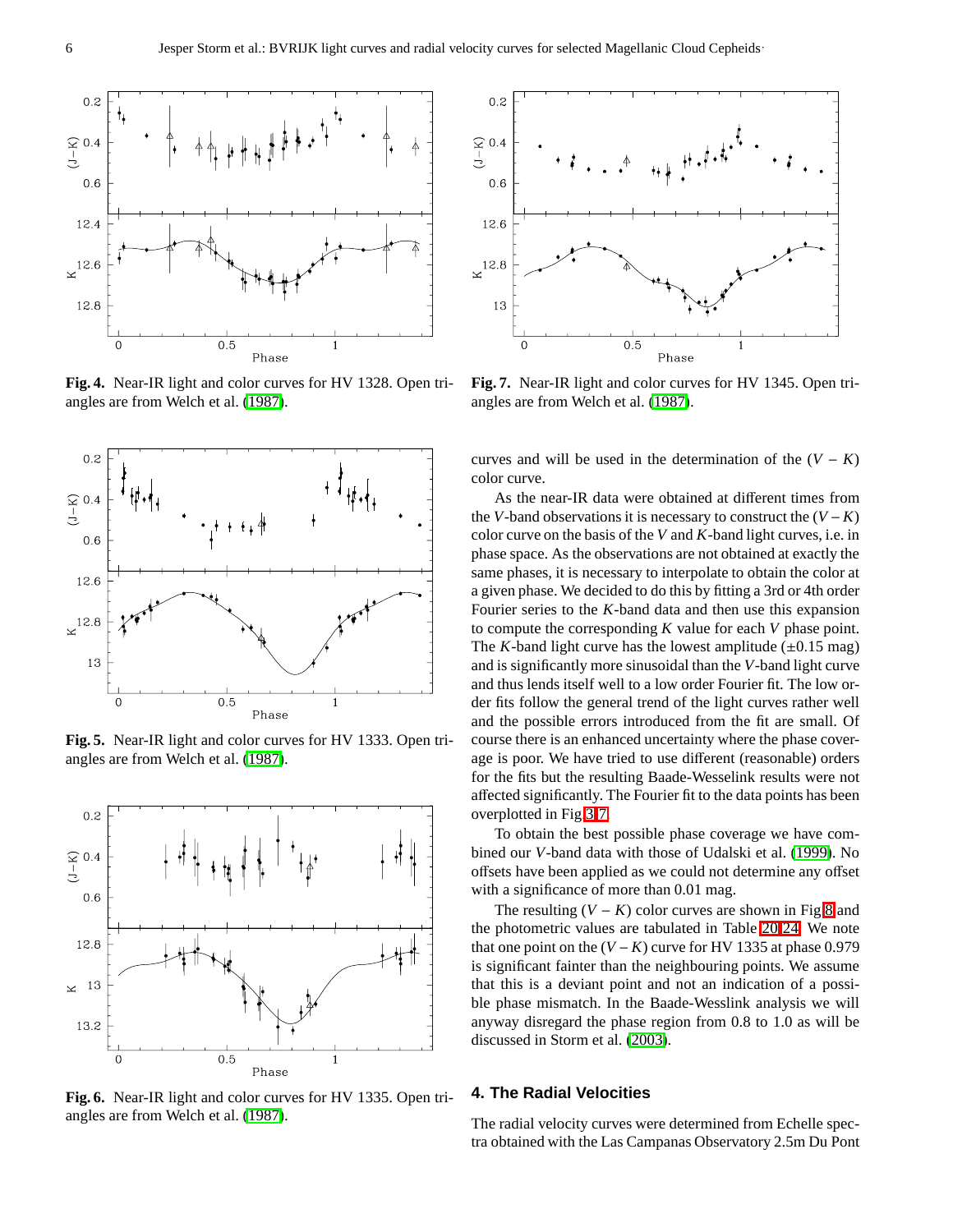

<span id="page-6-0"></span>**Fig. 8.** The  $(V - K)$  color curves for the five prime targets.

telescope equipped with the echelle spectrograph and the 2D-Frutti photon counting system.

The spectrograph provides a dispersion of 0.2nm/mm ( $\approx$ 0.006nm  $pix^{-1}$ ) and was used with a slit of 1.5 × 4 arcsec which transforms into an instrumental profile with a FWHM of approximately 3.5 pixels or 12  $\text{km s}^{-1}$ . The spectrograph is very efficient for our purpose, providing typical signal to noise ratios of 10 per resolution element with exposure times ranging from 30 to 60 minutes depending on the brightness of the object.

Additional measurements were secured with the ESO Multi-Mode Instrument (EMMI) mounted at the ESO New Technology Telescope (NTT) at the La Silla Observatory. The red arm of the instrument with a CCD detector (Loral #34) was used with the echelle grating #10 giving a dispersion of 0.24 nm/mm. The efficiency was not quite as high as for the Las Campanas instrument, but similar S/N ratios could be obtained with similar exposure times.

## 4.1. Observations

The Las Campanas data were obtained during four observing runs in the seasons 1987, 1988, 1989 and 1994 and com-

prise 171 science spectra for the objects described here. The La Silla data were obtained during technical time on one night in October 1992 and a few nights in September 1993 and add an additional 8 velocity measurements. The exact timing of the exposures is listed together with the resulting radial velocities in Table [25](#page-20-0) and [26.](#page-21-0)

Reference Th-Ar exposures of 600 seconds were obtained just before or after each of the scientific exposures. As radial velocity reference we observed the twilight sky as well as the star C349 in 47 Tuc (chart in Chun & Freeman, [1978\)](#page-9-15). 47 Tuc is conveniently located near the SMC so the instrument is pointing in almost the same direction as during the science exposures, thus minimizing any differential flexure and ensuring a minimum overhead of observing time.

## 4.2. Data Reduction

The echelle spectra were reduced and analysed using IRAF.

The raw data frames were flat-fielded using an average flatfield for each observing run which had the large-scale structure removed and which was normalized. In this way the statistical properties of the data were largely maintained.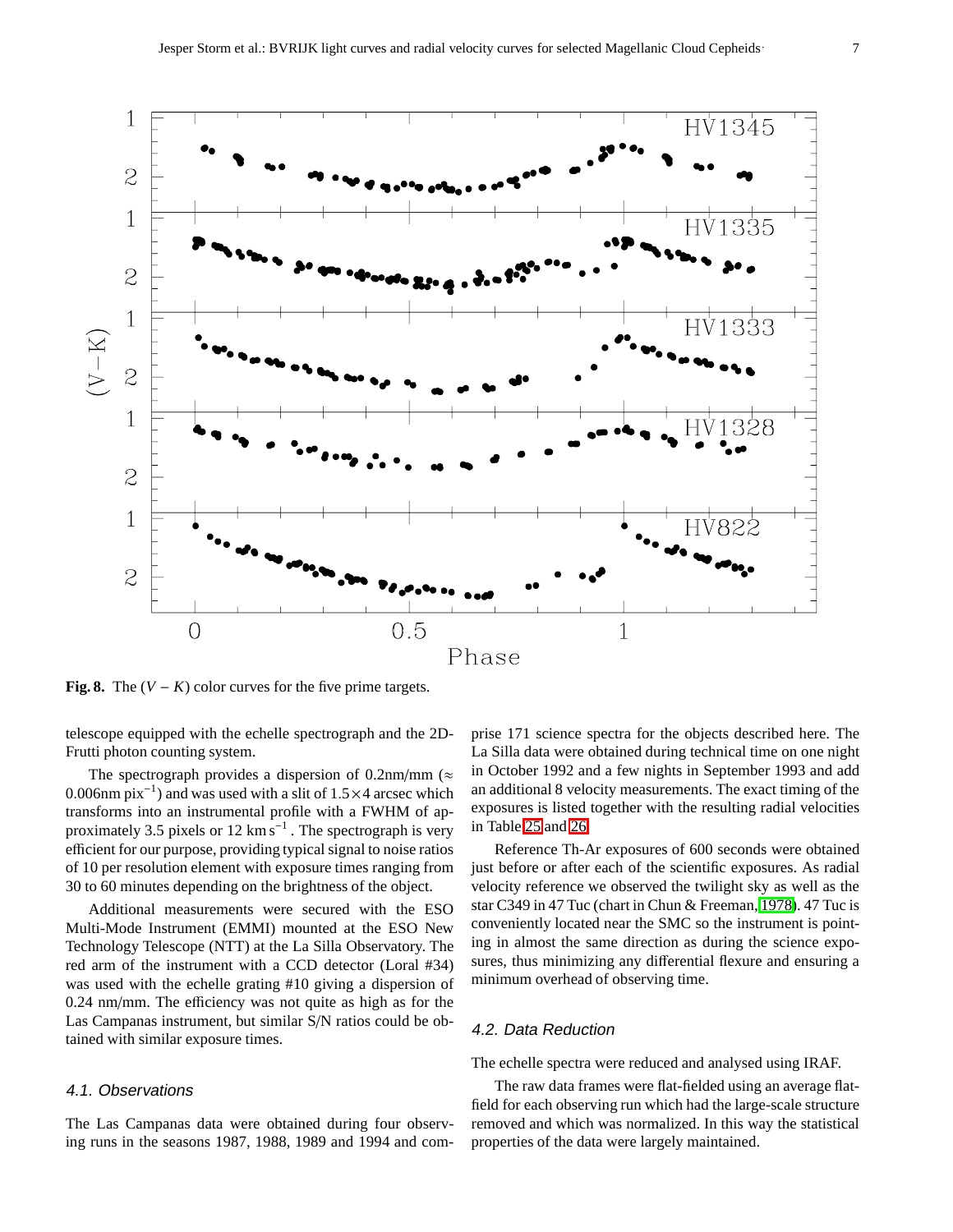The IRAF package noao.imred.echelle was used for extracting the orders and for performing the wavelength calibration. Due to limited computing power at the beginning of the project, 10 orders covering the range  $\lambda\lambda$  475 – 555 nm were used for the first three runs and for the Nov. 1994 run 20 orders covering the range  $\lambda \lambda$  417 – 555 nm were used. For the NTT data the range  $\lambda\lambda$  490 – 640 nm was used.

Th-Ar exposures obtained immediately before or immediately after the science exposure with the telescope in the same position were employed for defining the wavelength solution.

The resulting one-dimensional spectra were then fed into the cross-correlation program XCOR (for a description see Morse et al. [1991\)](#page-9-16) and for the later runs the related program XCSAO (Kurtz et al. [1992\)](#page-9-17) which is part of the RVSAO package for IRAF. The algorithms are based on the technique described by Tonry & Davis [\(1979\)](#page-9-18).

Each echelle order had the continuum fitted and removed by a 5 piece cubic spline and the spectra were rebinned to 2048 bins before the actual cross-correlation.

Extensive tests were performed to find the best wavelength range and to choose the optimal parameters for the filtering of the Fourier spectrum. We found that the best wavelength region was 410-555 nm so these region was used for the last (1994) run, whereas for the earlier runs only the region 475- 555 nm was employed. The best filter turned out to ramp up from wavenumber 30 to 40 and taper off from 350 to 400.

In general the twilight sky exposure gave the best crosscorrelation peak due to a better signal to noise ratio, and 47 Tuc-C349 was used to determine nightly velocity offsets. For the early data a reference velocity of  $-21.5\pm0.2$  km s<sup>-1</sup> was adopted on the basis of the average values from the 1989 run itself and from same epoch CORAVEL data (see Storm et al., [1991\)](#page-9-19). The mean radial velocity for the 1994 run came out as  $-20.8 \pm 0.6$  km s<sup>-1</sup> for 47 Tuc-C349 but this is mostly due to a different selection of wavelength range. Using the same wavelength range as the previous years gave  $-21.8 \text{ km s}^{-1}$ . As we are interested in the best possible relative velocities between the different observing runs we have adopted the value of  $-21.5$  km s<sup>-1</sup> as the reference velocity and applied nightly shifts to all the nights to bring all the velocities on the same system.

All velocities are referred to the barycenter of the solar system using the facility within XCSAO for transferring the observed velocities to this reference frame.

The final velocities were determined from weighted means of the velocities determined for the individual orders. The typical standard deviation for a single order is  $3 \text{ km s}^{-1}$  and using 10 or 20 orders thus brings down the formal error on the mean to well below 1  $km s^{-1}$ . To this error has to be added the error on the nightly shifts as determined from the observations of C349. This error can be estimated from the standard deviations from the mean and is of the order  $1.4 \text{ km s}^{-1}$  which should be added quadratically to the internal formal error. Realistic errors can also be estimated from the radial velocity curves themselves (see Fig[.9\)](#page-7-0) by determining the spread around a smooth curve. We estimate a standard error of  $1.5$ -2.0 km s<sup>-1</sup> per observation which is also in good agreement with the computed value.

**Table 6.** Radial velocities for the reference star 47 Tuc-C349 measured with respect to the twilight sky.

| H.ID         | Rad. vel.   |
|--------------|-------------|
|              | $km s^{-1}$ |
| 2449234.7919 | $-20.6$     |
| 2449237.7682 | $-20.3$     |
| 2449672.5341 | $-18.3$     |
| 2449673.5209 | $-22.2$     |
| 2449674.5146 | $-20.8$     |
| 2449675.5215 | $-18.5$     |
| 2449676.5149 | $-21.6$     |
| 2449678.5130 | $-19.9$     |
| 2449679.5442 | $-22.0$     |

The velocities are listed in Table [25](#page-20-0) and [26](#page-21-0) together with the Heliocentric Julian Dates (HJD) at mid-exposure. In Fig[.9](#page-7-0) the radial velocity curves resulting from these observations and adopting the ephemerides from Table [4](#page-2-2) are plotted.



<span id="page-7-0"></span>**Fig. 9.** Radial velocity curves for the cepheids. Note that the radial velocity scale is the same in all the frames. The data are labelled according to the run they were aquired. Open boxes are from 1987, open diamonds 1988, open triangles 1989, asterisks 1994 and crosses and plusses are NTT data from 1992 and 1993 respectively. The three last stars are LMC stars.

A few measurements for HV 821 and HV 883 were obtained as well and they are listed in Table [27.](#page-22-0)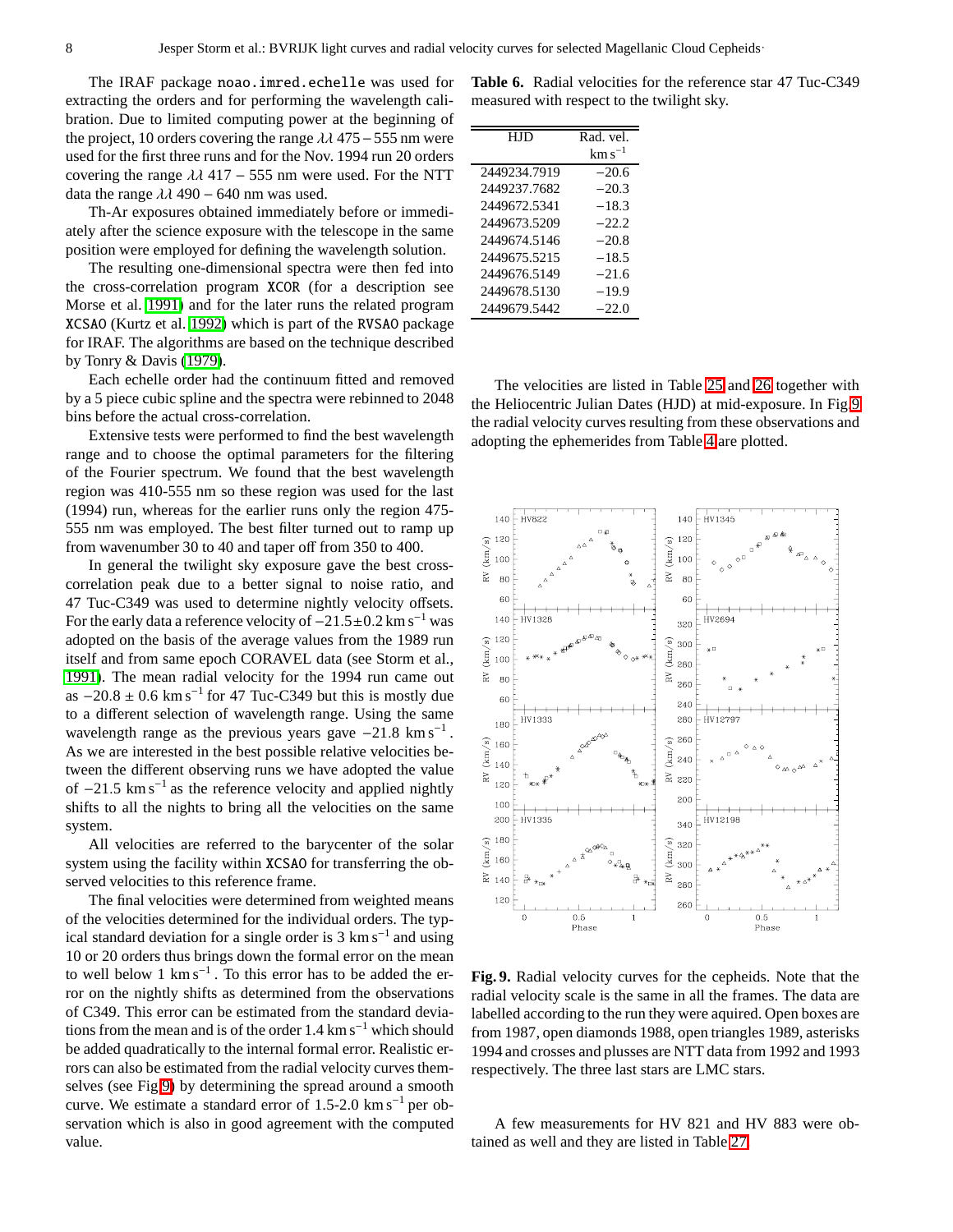<span id="page-8-0"></span>**Table 8.** The Fourier coefficients for the *V* light curves for the SMC Cepheids.

| ID     | A <sub>1</sub><br>mag | $\boldsymbol{k}$ | $R_{k1}$ | $\sigma(R_{k1})$ | $\phi_{k1}$ | $\sigma(\phi_{k1})$ |
|--------|-----------------------|------------------|----------|------------------|-------------|---------------------|
|        |                       |                  |          |                  |             |                     |
| HV822  | 0.41                  | $\overline{2}$   | 0.31     | 0.04             | 4.51        | 0.12                |
|        |                       | 3                | 0.18     | 0.04             | 2.58        | 0.23                |
|        |                       | 4                | 0.11     | 0.03             | 1.15        | 0.36                |
|        |                       |                  |          |                  |             |                     |
| HV1328 | 0.32                  | $\boldsymbol{2}$ | 0.19     | 0.02             | 4.33        | 0.10                |
|        |                       | 3                | 0.14     | 0.02             | 1.58        | 0.14                |
|        |                       | 4                | 0.11     | 0.02             | 5.28        | 0.17                |
|        |                       |                  |          |                  |             |                     |
| HV1333 | 0.38                  | $\boldsymbol{2}$ | 0.37     | 0.04             | 4.88        | 0.15                |
|        |                       | 3                | 0.22     | 0.05             | 2.79        | 0.22                |
|        |                       | 4                | 0.26     | 0.04             | 1.42        | 0.24                |
|        |                       |                  |          |                  |             |                     |
| HV1335 | 0.34                  | $\overline{c}$   | 0.30     | 0.04             | 4.39        | 0.18                |
|        |                       | 3                | 0.13     | 0.04             | 1.35        | 0.39                |
|        |                       | 4                | 0.08     | 0.04             | 5.33        | 0.51                |
|        |                       |                  |          |                  |             |                     |
| HV1345 | 0.32                  | 2                | 0.20     | 0.04             | 4.49        | 0.18                |
|        |                       | 3                | 0.18     | 0.04             | 1.87        | 0.22                |
|        |                       | 4                | 0.15     | 0.04             | 5.50        | 0.26                |

<span id="page-8-1"></span>**Table 9.** The Fourier coefficients for the radial velocity curves for the SMC Cepheids.

| ID     | A <sub>1</sub><br>$km s^{-1}$ | k              | $R_{k1}$ | $\overline{\sigma(R_{k1})}$ | $\phi_{k1}$ | $\sigma(\phi_{k1})$ |
|--------|-------------------------------|----------------|----------|-----------------------------|-------------|---------------------|
|        |                               |                |          |                             |             |                     |
| HV822  | 27                            | 2              | 0.25     | 0.03                        | 2.89        | 0.14                |
|        |                               | 3              | 0.09     | 0.03                        | 4.62        | 0.32                |
|        |                               | $\overline{4}$ | 0.14     | 0.03                        | 0.42        | 0.24                |
|        |                               |                |          |                             |             |                     |
| HV1328 | 11                            | 2              | 0.19     | 0.02                        | 4.17        | 0.12                |
|        |                               | 3              | 0.10     | 0.02                        | 0.14        | 0.21                |
|        |                               | $\overline{4}$ | 0.08     | 0.02                        | 2.31        | 0.27                |
|        |                               |                |          |                             |             |                     |
| HV1333 | 22                            | 2              | 0.13     | 0.02                        | 2.93        | 0.18                |
|        |                               | 3              | 0.08     | 0.02                        | 3.63        | 0.27                |
|        |                               | $\overline{4}$ | 0.09     | 0.02                        | 0.17        | 0.26                |
|        |                               |                |          |                             |             |                     |
| HV1335 | 16                            | 2              | 0.06     | 0.05                        | 3.05        | 0.86                |
|        |                               | $\overline{3}$ | 0.13     | 0.05                        | 3.23        | 0.42                |
|        |                               | 4              | 0.11     | 0.05                        | 0.23        | 0.46                |
|        |                               |                |          |                             |             |                     |
| HV1345 | 15                            | 2              | 0.18     | 0.05                        | 5.40        | 0.28                |
|        |                               | 3              | 0.22     | 0.05                        | 2.54        | 0.26                |
|        |                               | $\overline{4}$ | 0.07     | 0.05                        | 5.94        | 0.70                |

#### **5. Observational Parameters**

In Table [7](#page-9-20) we summarize the integrated properties of the stars. The magnitudes are all intensity magnitude averages. To assure the best possible phase coverage and optimal definition of the mean magnitudes we have performed the *V* and *I* averages over the data presented here combined with the Udalski et al. [\(1999\)](#page-9-9) data for HV 822, HV 1335, and HV 1345, and the Caldwell & Coulson [\(1984\)](#page-9-10) data, offset by +0.07 mag in *V*, for HV 1335. The reddening insensitive Wesenheit index,  $\langle W \rangle$ , defined as  $\langle W \rangle = \langle V \rangle - 2.51(\langle V \rangle - \angle I)$  where sharp brackets indicates intensity averages, has been tabulated as well.

We have also computed the Fourier parameters  $R_{21}$  -  $R_{41}$ and  $\phi_{21}$  -  $\phi_{41}$  (as defined by Petersen [\(1986\)](#page-9-21)) for the Cepheids based on the *V* light curves using  $N = 4$ , i.e. four components. The resulting parameters are tabulated in Table [8](#page-8-0) together with the associated error estimates. The semi-amplitudes for the first  $(A<sub>1</sub>)$  order are also tabulated. Table [9](#page-8-1) contains the same parameters but derived for the radial velocity curves and following the convention from Simon [\(1988\)](#page-9-22) where the radial velocity coef-



<span id="page-8-2"></span>**Fig. 10.** The radial velocity Fourier parameters for our program stars (filled circles), a solar metallicity galactic sample (open squares), and the low metallicity galactic sample of Pont et al. [\(2001\)](#page-9-23) (open triangles).

ficients are based on a sine series, which means that the phases are shifted by  $\pi/2$  with respect to the cosine series used for the photometric data.

The photometric amplitude ratios  $R_{21}$  are in good agreement with the values found by Udalski et al. [\(1999\)](#page-9-9) for their large sample of SMC stars.

Pont et al. [\(2001\)](#page-9-23) have obtained accurate radial velocity curves for a sample of Galactic cepheids at relatively large Galactocentric distances with expected lower than solar metallicities. They find weak evidence that the  $\phi_{21}$  parameter is metallicity sensitive for periods longer than about 12 days as the star HW Pup exhibits a significantly larger  $\phi_{21}$  than that found for solar metallicity Cepheids. HW Pup with a period of 13.5 days is indeed metal-poor, with  $[Fe/H] = -0.29$  according to Andrievsky et al. [\(2002\)](#page-9-24) and −0.51 according to de Almeida (priv. comm.).

To further investigate this possibility we have overplotted the data from Pont et al. [\(2001\)](#page-9-23) in Fig[.10](#page-8-2) with our data and data from a sample of nearby galactic stars with good radial velocity curves (see the companion paper Storm et al. [2003\)](#page-9-5). We see that a couple of our stars exhibit an even higher value of  $\phi_{21}$  than Pont et al. [\(2001\)](#page-9-23) found for HW Pup. However, we also have three SMC stars which are in good agreement with the supposedly solar metallicity galactic sample. A clarification of this question will have to await individual spectroscopic metallicities for these stars and possibly also a larger sample.

#### **Acknowledgements**

We appreciate the help we have received from Laura Kellar Fullton and Ricardo Muñoz in collecting the photometric data. BWC thanks the U. S. National Science Foundation for grants AST-8920742 and AST-9800427 to the University of North Carolina for support of this research. WPG acknowledges support for this work from the Chilean FONDAP Center for Astrophysics 15010003. Thanks is also due to Jørgen Otzen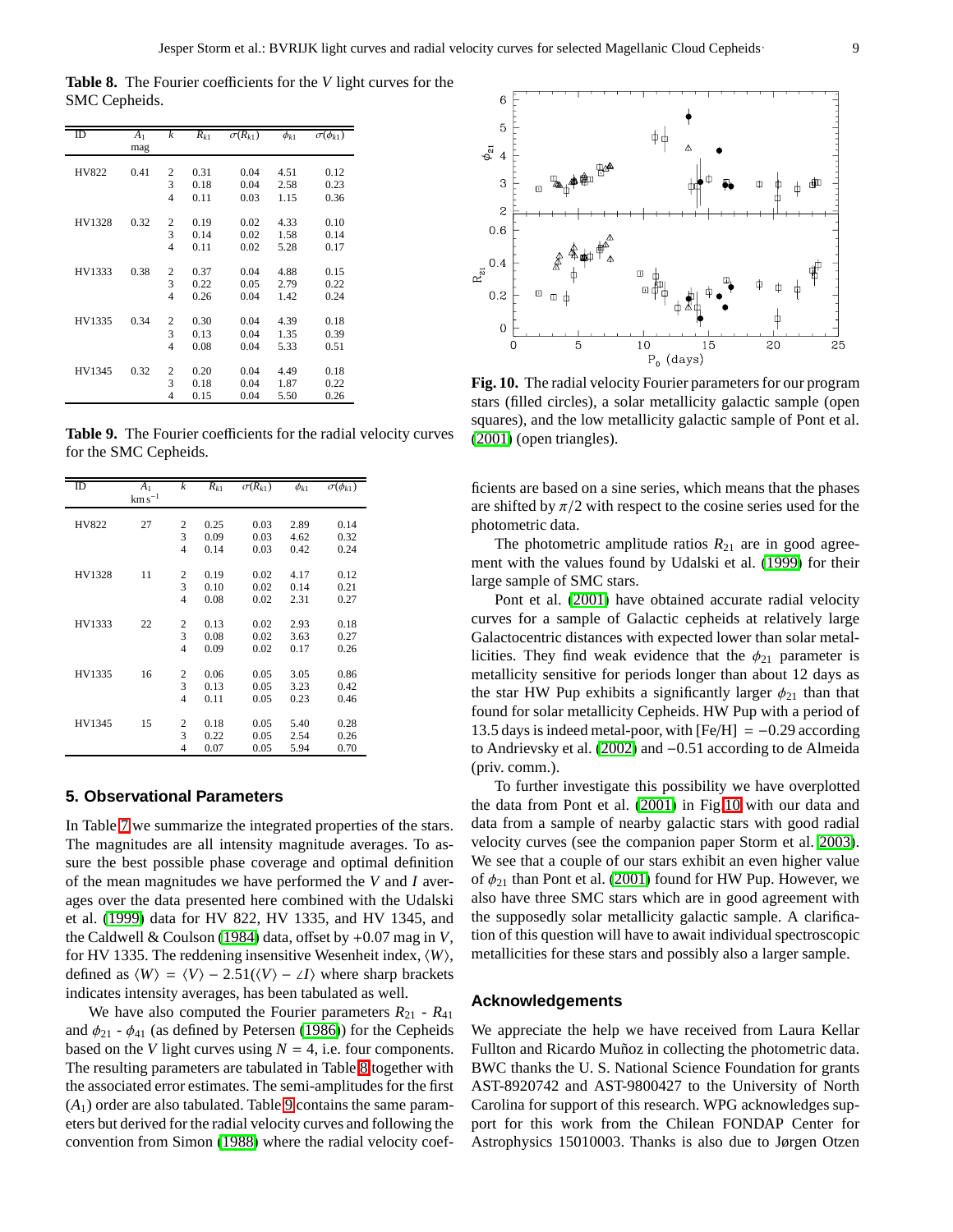<span id="page-9-20"></span>**Table 7.** Intensity mean magnitudes and colors based on the combined datasets for each star in the sample.

| ID     | V      | $\langle B \rangle -$ | $\langle R \rangle$ |       | $\langle K$ | $-\langle K \rangle$ | $\langle W \rangle$ |
|--------|--------|-----------------------|---------------------|-------|-------------|----------------------|---------------------|
| HV822  | 14.523 | 0.769                 | 0.409               | 0.861 | 1.903       | 0.482                | 12.362              |
| HV1328 | 14.116 | 0.566                 | 0.364               | 0.678 | 1.538       | 0.407                | 12.413              |
| HV1333 | 14.707 | 0.712                 | 0.432               | 0.839 | 1.905       | 0.472                | 12.601              |
| HV1335 | 14.808 | 0.648                 | 0.440               | 0.798 | 1.823       | 0.419                | 12.805              |
| HV1345 | 14.763 | 0.694                 | 0.397               | 0.800 | 1.924       | 0.499                | 12.756              |

Petersen who kindly provided his IDL program to compute the Fourier coefficients and to the staff of the three observatories where the data were obtained.

<span id="page-9-14"></span><span id="page-9-9"></span>Udalski, A., Soszyński, I., Szymański, M., et al.; 1999, Acta Astr., 49, 437.

Welch, D.L., McLaren, R.A., Madore, B.F., & McAlary, C.W.; 1987, ApJ, 162, 1987.

## <span id="page-9-24"></span>**References**

- Andrievsky, S.M., Kovtyukh, V.V., Luck, R. E., Lépine, J.R.D., Maciel, W.J., & Beletsky, Yu. V.; 2002, A&A, 392, 491.
- <span id="page-9-15"></span><span id="page-9-10"></span>Caldwell, J.A.R., and Coulson, I.M.; 1984, SAAO Circ., 8, 1
- <span id="page-9-0"></span>Chun, M.S., & Freeman, K.C.; 1978, AJ, 83, 376.
- Freedman, W.L., Madore, B.F., Gibson, B.K., et al.; 2001, ApJ, 553, 47.
- <span id="page-9-6"></span><span id="page-9-1"></span>Fouqu´e, P., & Gieren, W.P, 1997, A&A, 320, 799.
- <span id="page-9-17"></span>Hodge, P.W., & Wright, F.W.; 1977, "The Small Magellanic Cloud", Univ. of Washington Press, Seattle
- Kurtz, M.J., Mink, D.J., Wyatt, W.F., et al.; 1992, in: Worral, D.M., Biemesderfer, C., & Barnes, J. (eds), PASPC, 25, 432
- <span id="page-9-16"></span><span id="page-9-11"></span><span id="page-9-8"></span>Landolt, A.U.; 1992, AJ, 104, 340.
- Laney, C.D., & Stobie, R.S.; 1994, MNRAS, 266, 441.
- Morse, J.A., Mathieu, R.D., & Levine, S.E.; 1991, AJ, 101, 1495.
- <span id="page-9-21"></span><span id="page-9-13"></span>Persson, S.E., Murphy, D.C., Krzeminski, W., Roth, M., & Rieke, M.J.; 1998, AJ, 116, 2475.
- <span id="page-9-23"></span>Petersen, J.O.; 1986, A&A, 170, 59.
- <span id="page-9-7"></span>Pont, F., Kienzle, F., Gieren, W., & Fouqué, P.; 2001, A&A, 376, 892.
- <span id="page-9-22"></span>Schecter, P.L., Mateo, M., & Saha, A.; 1993, PASP, 105, 1342.
- Simon, N.R.; in "Pulsation and Mass Loss in Stars", eds. R. Stalio, L.A. Willson, Kluwer, Dordrecht, 1988, Astrophys. & Space Sci. Lib., 148, 27
- <span id="page-9-19"></span><span id="page-9-12"></span>Stetson, P.B.; 1987, PASP, 99, 191.
- <span id="page-9-2"></span>Storm, J., Carney, B.W., Freedman, W.L., & Madore, B.F.; 1991, PASP, 103, 261.
- Storm, J., Carney, B.W., & Fry, A.M.; in "Views on Distance Indicators", eds. M. Arnaboldi, F. Capuot, & A. Rifatto, 1998, Mem. Soc. Ast. It., 69, 79
- <span id="page-9-3"></span>Storm, J., Carney, B.W., & Fry, A.M.; in "Harmonizing Cosmic Distance Scales in a Post-HIPPARCOS Era", eds. D. Egret, & A. Heck , 1999, ASP. Conf. Series, 167, 320
- <span id="page-9-4"></span>Storm, J., Carney, B.W., Gieren, W.P., Fouqué, P., & Fry, A.M.; in "The Impact of Large-Scale Surveys on Pulsating Star Research", eds. L. Szabados, & D. Kurtz, 2000, ASP Conf. Series, 203, 145
- <span id="page-9-18"></span><span id="page-9-5"></span>Storm, J., Carney, B.W., Gieren, W.P., Fry, A.M., Latham, D.W., & Fouqué, P.; 2003, A&A, Submitted, .
- Tonry, J.L., & Davis, M.; 1979, AJ, 84, 1511.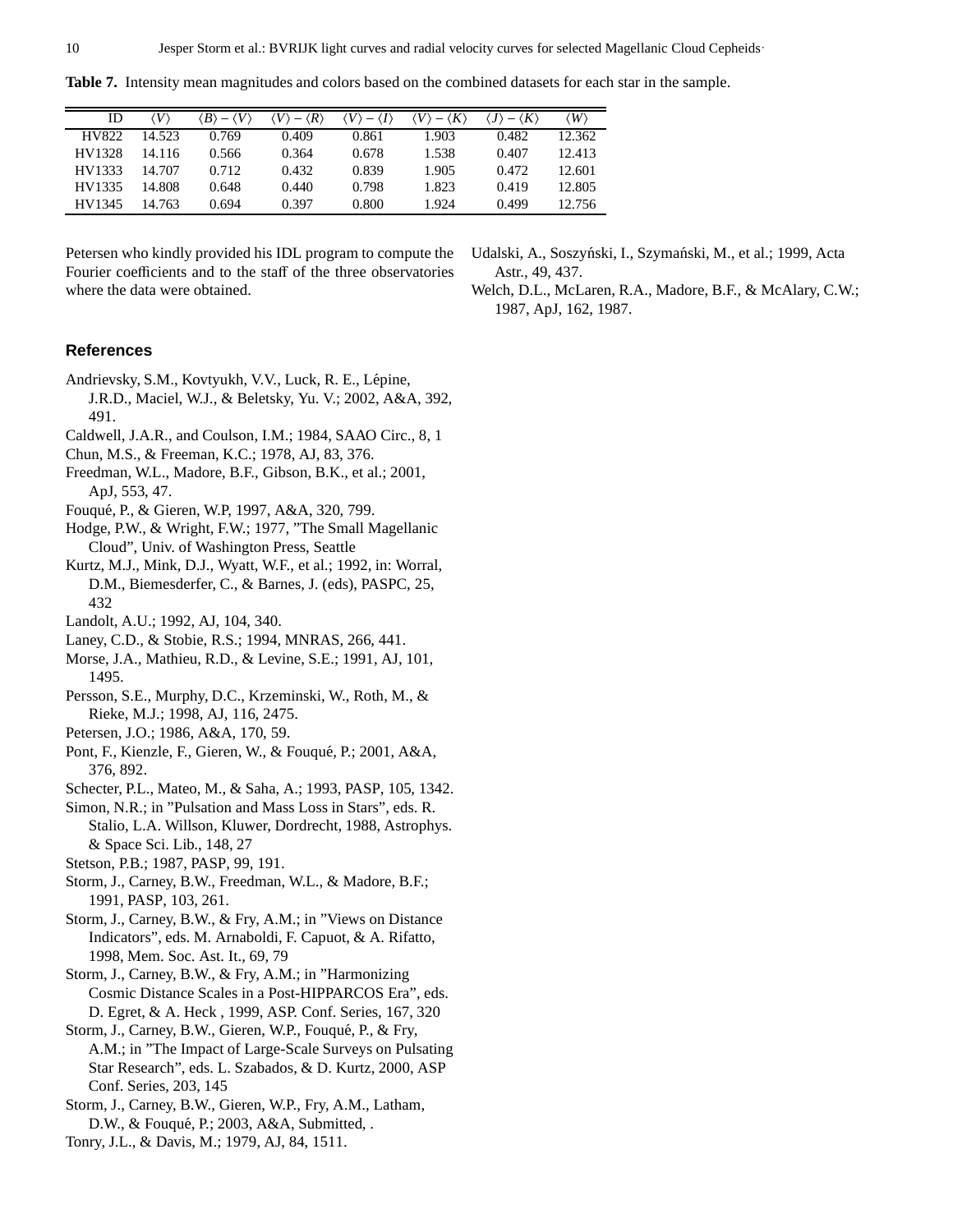<span id="page-10-0"></span>**Table 10.** Photometric values for HV 822.

| HJD -       |       |        |            |         |                  |         |                  |         |                  |
|-------------|-------|--------|------------|---------|------------------|---------|------------------|---------|------------------|
| 2400000.    | Phase | V      | $\sigma_V$ | $(B-V)$ | $\sigma_{(B-V)}$ | $(V-R)$ | $\sigma_{(V-R)}$ | $(V-I)$ | $\sigma_{(V-I)}$ |
| days        |       | mag    | mag        | mag     | mag              | mag     | mag              | mag     | mag              |
|             |       |        |            |         |                  |         |                  |         |                  |
| 47487.62381 | 0.103 | 14.158 | 0.023      | 0.596   | 0.029            | 0.313   | 0.030            | 0.746   | 0.033            |
| 47489.59791 | 0.221 | 14.309 | 0.020      | 0.749   | 0.029            | 0.431   | 0.023            | 0.778   | 0.021            |
| 47490.62079 | 0.282 | 14.418 | 0.022      | 0.718   | 0.030            | 0.495   | 0.025            | 0.928   | 0.026            |
| 47491.62283 | 0.342 | 14.541 | 0.026      | 0.805   | 0.032            | 0.504   | 0.040            | 0.940   | 0.031            |
| 47492.53321 | 0.396 | 14.526 | 0.016      | 0.898   | 0.023            | 0.437   | 0.035            | 1.004   | 0.019            |
| 47493.59359 | 0.460 | 14.693 | 0.036      | 0.944   | 0.044            | 0.495   | 0.051            | 1.058   | 0.037            |
| 47494.63244 | 0.522 | 14.775 | 0.023      | 0.959   | 0.029            | 0.524   | 0.024            | 0.993   | 0.024            |
| 47495.63865 | 0.582 | 14.807 | 0.022      | 1.045   | 0.031            | 0.549   | 0.027            | 1.080   | 0.032            |
| 47496.58381 | 0.638 | 14.942 | 0.017      | 1.073   | 0.023            | 0.557   | 0.021            |         |                  |
| 47735.83864 | 0.929 | 14.895 | 0.012      | 0.873   | 0.020            | 0.473   | 0.011            | 0.895   | 0.014            |
|             |       |        |            |         |                  |         |                  |         |                  |
| 47737.93934 | 0.054 | 14.077 | 0.007      | 0.514   | 0.011            | 0.319   | 0.011            | 0.622   | 0.010            |
| 47738.92064 | 0.113 | 14.171 | 0.012      | 0.599   | 0.017            | 0.354   | 0.016            | 0.677   | 0.015            |
| 47739.88804 | 0.171 | 14.180 | 0.025      | 0.747   | 0.072            | 0.407   | 0.028            |         |                  |
| 47740.92513 | 0.233 | 14.272 | 0.016      | 0.766   | 0.040            | 0.415   | 0.020            | 0.847   | 0.021            |
| 47836.64811 | 0.950 | 14.737 | 0.015      | 0.785   | 0.023            | 0.444   | 0.017            | 0.847   | 0.022            |
| 47839.55145 | 0.123 | 14.085 | 0.019      | 0.533   | 0.021            | 0.340   | 0.017            | 0.639   | 0.030            |
|             |       | 14.134 | 0.018      |         | 0.021            |         | 0.019            |         | 0.024            |
| 47839.80630 | 0.139 |        |            | 0.606   |                  | 0.368   |                  | 0.688   |                  |
| 47840.64168 | 0.189 | 14.220 | 0.017      | 0.664   | 0.023            | 0.398   | 0.019            | 0.763   | 0.035            |
| 47840.81043 | 0.199 | 14.200 | 0.015      | 0.703   | 0.020            | 0.420   | 0.025            | 0.750   | 0.020            |
| 47841.58261 | 0.245 | 14.251 | 0.022      | 0.737   | 0.024            | 0.421   | 0.034            | 0.795   | 0.031            |
| 47842.58882 | 0.305 | 14.388 | 0.017      | 0.858   | 0.023            | 0.484   | 0.021            | 0.862   | 0.015            |
| 47843.60892 | 0.366 | 14.519 | 0.031      | 0.959   | 0.023            | 0.494   | 0.030            | 0.924   | 0.022            |
| 47844.81720 | 0.438 | 14.623 | 0.043      | 0.971   | 0.034            | 0.515   | 0.028            | 0.997   | 0.033            |
| 47845.58522 | 0.484 | 14.766 | 0.019      | 1.036   | 0.022            | 0.585   | 0.024            | 1.001   | 0.023            |
| 47845.80466 | 0.497 | 14.719 | 0.029      | 0.996   | 0.036            | 0.513   | 0.032            | 0.991   | 0.031            |
| 49348.61534 | 0.259 | 14.303 | 0.006      | 0.779   | 0.009            | 0.424   | 0.010            | 0.809   | 0.013            |
|             |       |        |            |         |                  |         |                  |         |                  |
| 49348.62159 | 0.260 | 14.334 | 0.007      | 0.758   | 0.009            | 0.439   | 0.010            | 0.822   | 0.013            |
| 49349.56601 | 0.316 | 14.386 | 0.008      | 0.841   | 0.011            | 0.456   | 0.013            | 0.869   | 0.014            |
| 49349.63476 | 0.320 | 14.405 | 0.007      | 0.844   | 0.009            | 0.473   | 0.010            | 0.867   | 0.011            |
| 49350.56043 | 0.376 | 14.483 | 0.007      | 0.897   | 0.009            | 0.487   | 0.009            | 0.909   | 0.011            |
| 49350.63751 | 0.380 | 14.485 | 0.014      | 0.896   | 0.017            | 0.487   | 0.017            | 0.923   | 0.017            |
| 49351.57082 | 0.436 | 14.562 | 0.008      | 0.972   | 0.011            | 0.505   | 0.010            | 0.944   | 0.013            |
| 49351.61666 | 0.439 | 14.571 | 0.012      | 0.945   | 0.014            | 0.512   | 0.016            | 0.949   | 0.017            |
| 49353.57842 | 0.556 | 14.782 | 0.013      | 1.039   | 0.016            | 0.574   | 0.019            | 1.030   | 0.022            |
| 49355.58116 | 0.675 | 14.994 | 0.009      | 1.071   | 0.012            | 0.571   | 0.013            | 1.058   | 0.015            |
| 49355.65060 | 0.680 | 14.970 | 0.008      | 1.074   | 0.011            | 0.547   | 0.010            | 1.025   | 0.013            |
| 50113.56660 | 0.950 | 14.713 | 0.010      | 0.786   | 0.015            | 0.450   | 0.013            | 0.799   | 0.019            |
| 50294.86939 | 0.779 | 14.948 | 0.022      | 1.002   | 0.021            |         | 0.018            | 1.005   |                  |
|             | 0.177 | 14.203 |            | 0.671   | 0.013            | 0.495   | 0.012            | 0.726   | 0.019            |
| 50351.76298 |       |        | 0.008      |         |                  | 0.389   |                  |         | 0.013            |
| 50351.88174 | 0.184 | 14.202 | 0.013      | 0.681   | 0.019            | 0.400   | 0.013            | 0.708   | 0.025            |
| 50352.82003 | 0.240 | 14.260 | 0.013      | 0.771   | 0.022            | 0.414   | 0.018            | 0.776   | 0.028            |
| 50353.77205 | 0.297 | 14.330 | 0.010      | 0.849   | 0.014            | 0.454   | 0.015            | 0.856   | 0.018            |
| 50353.82572 | 0.300 | 14.346 | 0.010      | 0.839   | 0.013            | 0.445   | 0.013            | 0.875   | 0.016            |
| 50354.78105 | 0.357 | 14.434 | 0.008      | 0.892   | 0.012            | 0.494   | 0.010            | 0.888   | 0.017            |
| 50354.88527 | 0.364 | 14.457 | 0.012      | 0.907   | 0.017            | 0.483   | 0.016            | 0.876   | 0.026            |
| 50357.86083 | 0.541 | 14.741 | 0.015      | 1.007   | 0.020            | 0.545   | 0.019            | 1.026   | 0.028            |
| 50358.82613 | 0.599 | 14.846 | 0.010      | 1.069   | 0.015            | 0.562   | 0.016            | 1.014   | 0.017            |
| 50359.84048 | 0.659 | 14.969 | 0.009      | 1.064   | 0.013            | 0.555   | 0.011            | 1.047   | 0.013            |
|             |       |        |            |         |                  |         |                  |         |                  |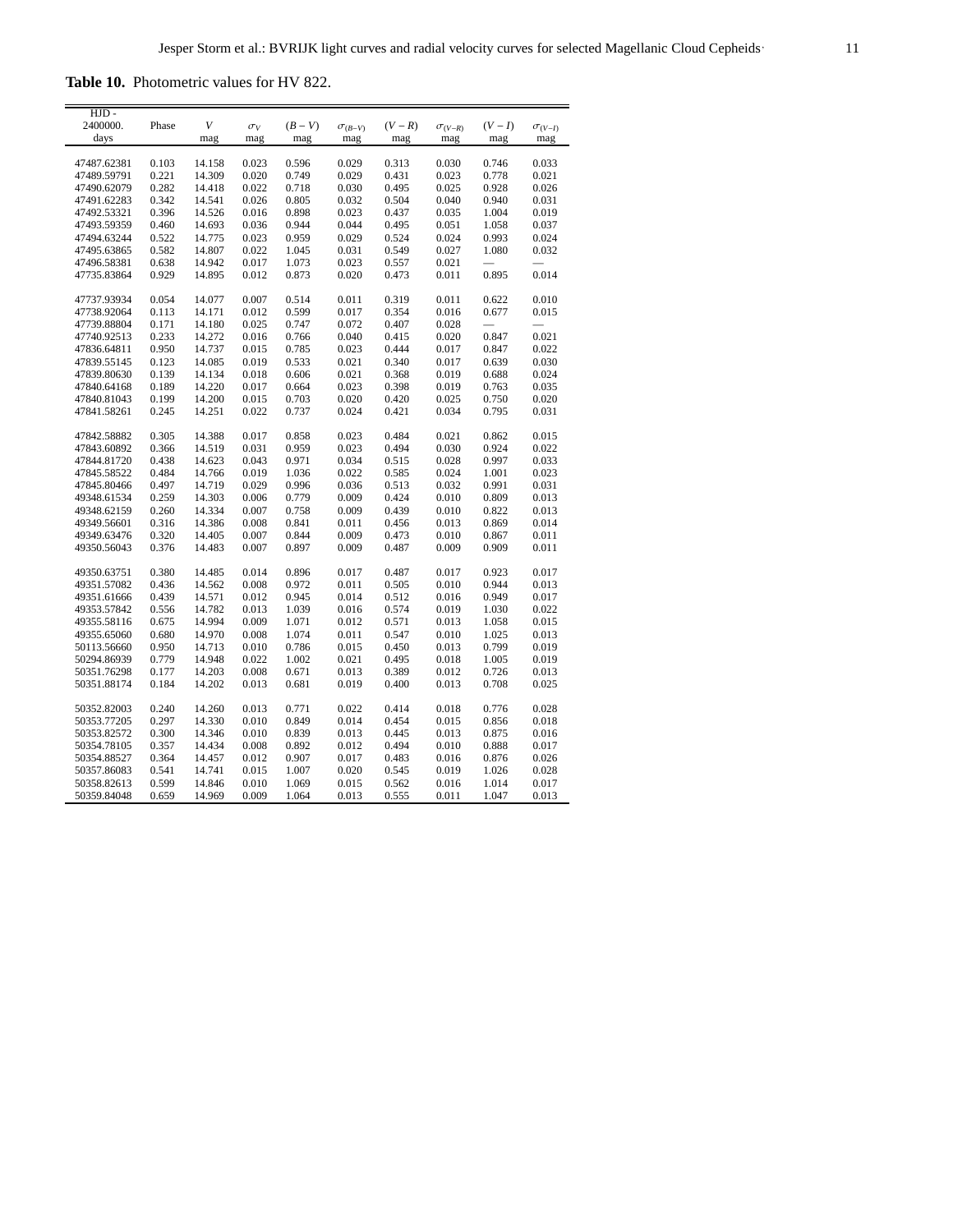**Table 11.** Photometric values for HV 1328.

| HJD-        |       |        |            |                          |                   |         |                  |         |                  |
|-------------|-------|--------|------------|--------------------------|-------------------|---------|------------------|---------|------------------|
| 2400000.    | Phase | V      | $\sigma_V$ | $(B-V)$                  | $\sigma_{(B-V)}$  | $(V-R)$ | $\sigma_{(V-R)}$ | $(V-I)$ | $\sigma_{(V-I)}$ |
| days        |       | mag    | mag        | mag                      | mag               | mag     | mag              | mag     | mag              |
|             |       |        |            |                          |                   |         |                  |         |                  |
| 47487.56801 | 0.055 | 13.837 | 0.027      | 0.382                    | 0.039             | 0.324   | 0.030            |         |                  |
| 47488.54714 | 0.117 | 13.969 | 0.034      | 0.444                    | 0.041             | 0.355   | 0.034            | 0.648   | 0.041            |
| 47489.55266 | 0.180 | 13.971 | 0.032      | 0.543                    | 0.029             | 0.348   | 0.019            | 0.653   | 0.024            |
| 47490.58392 | 0.245 | 14.072 | 0.030      | 0.577                    | 0.024             | 0.395   | 0.017            | 0.703   | 0.024            |
| 47491.53388 | 0.305 | 14.101 | 0.035      | 0.719                    | 0.046             | 0.408   | 0.052            | 0.696   | 0.031            |
| 47492.60051 | 0.373 | 14.217 | 0.039      |                          | $\qquad \qquad -$ |         |                  | 0.798   | 0.093            |
| 47492.61139 | 0.373 | 14.209 | 0.039      | $\overline{\phantom{0}}$ |                   |         |                  | 0.825   | 0.087            |
|             |       |        |            |                          |                   |         |                  |         |                  |
| 47493.63727 | 0.438 | 14.328 | 0.023      | 0.737                    | 0.028             | 0.417   | 0.031            | 0.762   | 0.026            |
| 47494.59140 | 0.498 | 14.416 | 0.014      | 0.703                    | 0.021             | 0.438   | 0.019            | 0.778   | 0.026            |
| 47495.54287 | 0.558 | 14.455 | 0.017      | 0.748                    | 0.022             | 0.415   | 0.022            | 0.797   | 0.029            |
|             |       |        |            |                          |                   |         |                  |         |                  |
| 47496.61575 | 0.626 | 14.445 | 0.015      | 0.706                    | 0.023             | 0.411   | 0.021            | 0.824   | 0.018            |
| 47738.92945 | 0.928 | 13.872 | 0.015      | 0.390                    | 0.017             | 0.309   | 0.017            | 0.564   | 0.015            |
| 47739.85656 | 0.986 | 13.750 | 0.045      | 0.414                    | 0.054             | 0.295   | 0.026            | 0.572   | 0.035            |
| 47740.92045 | 0.053 | 13.820 | 0.029      | 0.406                    | 0.049             | 0.340   | 0.031            | 0.621   | 0.062            |
|             | 0.095 |        | 0.040      | 0.453                    | 0.074             |         | 0.032            | 0.591   |                  |
| 47836.59927 |       | 13.840 |            |                          |                   | 0.325   |                  |         | 0.057            |
| 47837.85425 | 0.174 | 13.990 | 0.077      | 0.365                    | 0.070             | 0.322   | 0.051            | 0.504   | 0.093            |
| 47838.77851 | 0.233 | 13.937 | 0.069      | 0.623                    | 0.113             | 0.374   | 0.064            | 0.632   | 0.102            |
| 47839.51789 | 0.279 | 14.009 | 0.062      | 0.564                    | 0.073             | 0.383   | 0.085            | 0.672   | 0.081            |
| 47840.61940 | 0.349 | 14.135 | 0.037      | 0.593                    | 0.038             | 0.388   | 0.028            | 0.739   | 0.045            |
| 47840.79023 | 0.360 | 14.138 | 0.045      | 0.607                    | 0.041             | 0.398   | 0.043            | 0.712   | 0.055            |
|             |       |        |            |                          |                   |         |                  |         |                  |
| 47841.56381 | 0.409 | 14.318 | 0.023      | 0.637                    | 0.041             | 0.400   | 0.037            | 0.765   | 0.043            |
| 47841.77508 | 0.422 | 14.160 | 0.099      | 0.621                    | 0.066             | 0.413   | 0.066            | 0.744   | 0.100            |
| 47842.55560 | 0.471 | 14.272 | 0.051      | 0.633                    | 0.036             | 0.412   | 0.028            | 0.778   | 0.040            |
|             |       |        |            |                          |                   |         |                  |         |                  |
| 49348.56667 | 0.572 | 14.447 | 0.011      | 0.687                    | 0.032             | 0.423   | 0.020            | 0.771   | 0.021            |
| 49348.57292 | 0.572 | 14.475 | 0.007      | 0.711                    | 0.010             | 0.452   | 0.010            | 0.818   | 0.009            |
| 49349.54512 | 0.634 | 14.457 | 0.008      | 0.694                    | 0.013             | 0.416   | 0.013            | 0.787   | 0.016            |
| 49349.61525 | 0.638 | 14.473 | 0.009      | 0.670                    | 0.011             | 0.403   | 0.016            | 0.771   | 0.017            |
| 49349.65970 | 0.641 | 14.488 | 0.013      | 0.666                    | 0.014             | 0.416   | 0.014            | 0.783   | 0.019            |
| 49350.54093 | 0.696 | 14.393 | 0.008      | 0.633                    | 0.012             | 0.410   | 0.014            | 0.751   | 0.015            |
| 49350.61801 | 0.701 | 14.388 | 0.008      | 0.590                    | 0.019             | 0.399   | 0.014            | 0.753   | 0.015            |
|             |       |        |            |                          |                   |         |                  |         |                  |
| 49350.65620 | 0.704 | 14.344 | 0.064      | 0.594                    | 0.027             | 0.412   | 0.015            | 0.735   | 0.020            |
| 49351.55062 | 0.760 | 14.305 | 0.008      | 0.550                    | 0.014             | 0.387   | 0.013            | 0.716   | 0.013            |
|             |       |        |            |                          |                   |         |                  |         |                  |
| 49351.59715 | 0.763 | 14.296 | 0.008      | 0.563                    | 0.014             | 0.385   | 0.014            | 0.692   | 0.013            |
| 49352.54921 | 0.823 | 14.243 | 0.007      | 0.531                    | 0.012             | 0.361   | 0.012            | 0.676   | 0.010            |
| 49352.62768 | 0.828 | 14.234 | 0.011      | 0.503                    | 0.016             | 0.374   | 0.013            | 0.687   | 0.016            |
| 49353.55683 | 0.887 | 14.047 | 0.008      | 0.484                    | 0.013             | 0.321   | 0.013            | 0.612   | 0.015            |
| 49353.63114 | 0.892 | 14.046 | 0.008      | 0.445                    | 0.012             | 0.343   | 0.012            | 0.624   | 0.013            |
| 49354.56167 | 0.950 | 13.797 | 0.008      | 0.372                    | 0.011             | 0.278   | 0.011            | 0.543   | 0.010            |
| 49354.64986 | 0.956 | 13.788 | 0.008      | 0.381                    | 0.010             | 0.277   | 0.011            | 0.526   | 0.017            |
| 49355.55957 | 0.013 | 13.750 | 0.008      | 0.358                    | 0.011             | 0.280   | 0.010            | 0.527   | 0.010            |
|             |       |        |            |                          |                   |         |                  |         |                  |
| 49355.63109 | 0.018 | 13.751 | 0.010      | 0.381                    | 0.011             | 0.238   | 0.012            | 0.516   | 0.013            |
| 50113.54439 | 0.878 | 14.057 | 0.041      | 0.487                    | 0.032             | 0.345   | 0.031            | 0.661   | 0.033            |
|             | 0.944 | 13.808 | 0.012      | 0.382                    | 0.014             |         | 0.016            | 0.584   | 0.027            |
| 50114.58190 |       |        |            |                          |                   | 0.299   |                  |         |                  |
| 50115.53813 | 0.004 | 13.725 | 0.010      | 0.360                    | 0.014             | 0.293   | 0.014            | 0.560   | 0.019            |
| 50289.79112 | 0.008 | 13.684 | 0.011      | 0.356                    | 0.013             | 0.277   | 0.014            | 0.547   | 0.019            |
| 50293.90775 | 0.267 | 14.032 | 0.037      | 0.598                    | 0.028             | 0.342   | 0.033            | 0.736   | 0.034            |
| 50294.88634 | 0.329 | 14.135 | 0.036      | 0.633                    | 0.022             | 0.404   | 0.027            | 0.779   | 0.027            |
| 50351.80396 | 0.923 | 13.870 | 0.033      | 0.407                    | 0.018             | 0.354   | 0.016            | 0.597   | 0.036            |
| 50352.79629 | 0.986 | 13.748 | 0.049      | 0.346                    | 0.045             | 0.308   | 0.018            | 0.572   | 0.035            |
| 50353.74208 | 0.046 | 13.780 | 0.015      | 0.382                    | 0.018             | 0.316   | 0.017            | 0.585   | 0.019            |
|             |       |        |            |                          |                   |         |                  |         |                  |
| 50353.79143 | 0.049 | 13.781 | 0.013      | 0.381                    | 0.018             | 0.326   | 0.016            | 0.611   | 0.020            |
| 50353.87713 | 0.054 | 13.788 | 0.015      | 0.419                    | 0.020             | 0.298   | 0.016            | 0.583   | 0.023            |
|             |       |        |            | 0.457                    |                   |         |                  |         | 0.016            |
| 50354.74764 | 0.109 | 13.897 | 0.011      |                          | 0.015             | 0.341   | 0.010            | 0.637   |                  |
| 50354.79667 | 0.112 | 13.898 | 0.013      | 0.471                    | 0.014             | 0.351   | 0.014            | 0.638   | 0.018            |
| 50354.89968 | 0.119 | 13.936 | 0.031      | 0.475                    | 0.021             | 0.352   | 0.016            | 0.648   | 0.038            |
| 50357.81655 | 0.303 | 14.158 | 0.019      | 0.608                    | 0.036             | 0.386   | 0.026            | 0.741   | 0.031            |
| 50358.84852 | 0.368 | 14.262 | 0.013      | 0.649                    | 0.017             | 0.407   | 0.016            | 0.789   | 0.020            |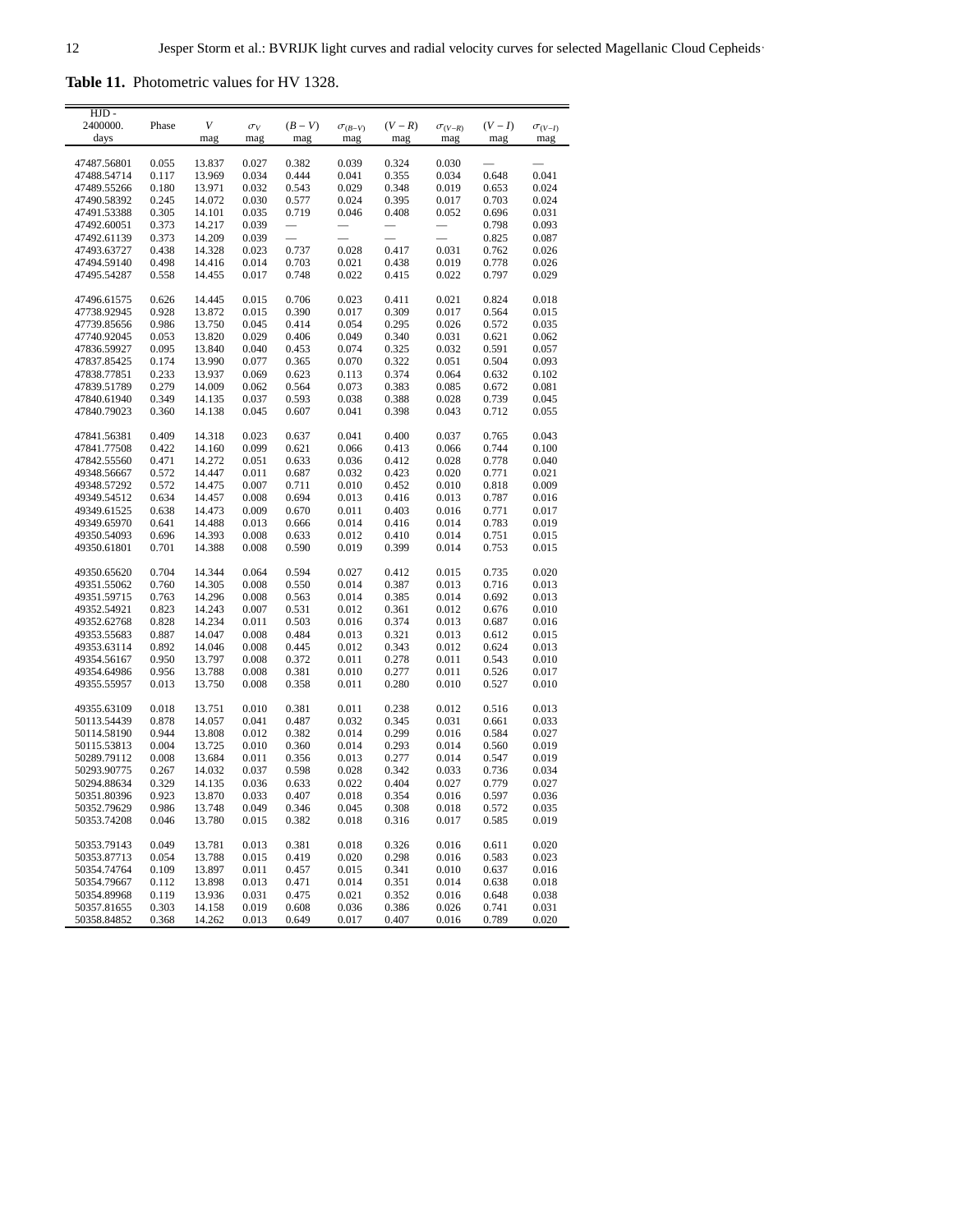**Table 12.** Photometric values for HV 1333.

| HJD-<br>2400000.           | Phase          | V                | $\sigma_V$     | $(B-V)$        | $\sigma_{(B-V)}$ | $(V - R)$                         | $\sigma_{(V-R)}$         | $(V-I)$        | $\sigma_{(V-I)}$         |
|----------------------------|----------------|------------------|----------------|----------------|------------------|-----------------------------------|--------------------------|----------------|--------------------------|
| days                       |                | mag              | mag            | mag            | mag              | mag                               | mag                      | mag            | mag                      |
|                            |                |                  |                |                |                  |                                   |                          |                |                          |
| 47487.58486                | 0.772          | 15.067           | 0.015          | 0.868<br>0.799 | 0.033            | 0.475                             | 0.027                    | 0.977          | 0.022                    |
| 47489.57384<br>47490.59735 | 0.894<br>0.957 | 15.022<br>14.401 | 0.014<br>0.011 | 0.464          | 0.036<br>0.031   | 0.414<br>0.345                    | 0.024<br>0.020           | 0.872<br>0.675 | 0.040<br>0.025           |
| 47491.66814                | 0.023          | 14.296           | 0.014          | 0.481          | 0.027            | 0.324                             | 0.018                    | 0.659          | 0.021                    |
| 47492.64935                | 0.083          | 14.379           | 0.019          | 0.514          | 0.036            | 0.391                             | 0.022                    | 0.735          | 0.031                    |
| 47493.67709                | 0.146          | 14.443           | 0.012          | 0.661          | 0.024            | 0.375                             | 0.018                    | 0.766          | 0.019                    |
| 47494.61802                | 0.204          | 14.494           | 0.012          | 0.694          | 0.024            | 0.368                             | 0.016                    | 0.804          | 0.018                    |
| 47496.64144                | 0.328          | 14.676           | 0.016          | 0.616          | 0.028            | 0.450                             | 0.021                    | 0.911          | 0.023                    |
| 47737.91330                | 0.136          | 14.457           | 0.008          | 0.604          | 0.056            |                                   | $\overline{\phantom{0}}$ |                | $\overline{\phantom{0}}$ |
| 47738.88472                | 0.195          | 14.489           | 0.012          | 0.689          | 0.071            | 0.407                             | 0.031                    | 0.792          | 0.050                    |
| 47739.91306                | 0.258          | 14.502           | 0.015          | 0.782          | 0.047            | 0.423                             | 0.026                    | 0.878          | 0.031                    |
| 47740.90853                | 0.320          | 14.619           | 0.019          | 0.847          | 0.060            | 0.485                             | 0.027                    | 0.934          | 0.035                    |
| 47836.55777                | 0.190          | 14.445           | 0.011          | 0.664          | 0.032            | 0.439                             | 0.020                    | 0.752          | 0.027                    |
| 47837.81813                | 0.267          | 14.565           | 0.007          | 0.695          | 0.028            | 0.443                             | 0.017                    | 0.824          | 0.027                    |
| 47838.50769                | 0.310          | 14.590           | 0.022          | 0.736          | 0.060            | 0.466                             | 0.038                    | 0.864          | 0.057                    |
| 47839.52778                | 0.372          | 14.694           | 0.011          | 0.841          | 0.048            | 0.488                             | 0.030                    | 0.929          | 0.043                    |
| 47839.77360                | 0.387          | 14.686           | 0.009          | 0.807          | 0.038            | 0.486                             | 0.025                    | 0.886          | 0.042                    |
| 47840.60482<br>47840.77773 | 0.438<br>0.449 | 14.851<br>14.799 | 0.014<br>0.011 | 0.725<br>0.844 | 0.044<br>0.033   | 0.488<br>0.520                    | 0.029<br>0.022           | 0.912<br>0.910 | 0.057<br>0.041           |
| 47841.55269                | 0.496          | 14.830           | 0.015          | 0.917          | 0.053            | 0.497                             | 0.039                    | 0.934          | 0.057                    |
|                            |                |                  |                |                |                  |                                   |                          |                |                          |
| 47841.75963                | 0.509          | 14.887           | 0.014          | 0.822          | 0.095            | 0.499                             | 0.062                    | 0.966          | 0.092                    |
| 47842.78597                | 0.572          | 15.049           | 0.030          | 0.919          | 0.059            | 0.544                             | 0.037                    | 1.021          | 0.059                    |
| 47843.56024<br>47843.76371 | 0.620<br>0.632 | 15.064<br>15.048 | 0.013<br>0.033 | 0.904<br>0.914 | 0.057<br>0.074   | 0.504                             | 0.028                    | 0.970          | 0.044                    |
| 47844.51229                | 0.678          | 15.084           | 0.016          | 0.892          | 0.037            | 0.484                             | 0.024                    | 0.970          | 0.034                    |
| 47844.78380                | 0.695          | 15.129           | 0.024          | 0.832          | 0.058            | 0.509                             | 0.021                    | 0.963          | 0.070                    |
| 47845.53030                | 0.741          | 15.080           | 0.016          | 0.870          | 0.038            | 0.531                             | 0.024                    | 0.920          | 0.035                    |
| 47845.77126                | 0.755          | 15.111           | 0.020          | 0.768          | 0.047            | 0.514                             | 0.032                    | 0.886          | 0.051                    |
| 49348.54967                | 0.987          | 14.235           | 0.007          | 0.442          | 0.019            | 0.323                             | 0.013                    | 0.603          | 0.019                    |
| 49348.56043                | 0.988          | 14.221           | 0.005          | 0.452          | 0.019            | 0.314                             | 0.012                    | 0.592          | 0.017                    |
| 49349.53610                | 0.048          | 14.303           | 0.006          | 0.517          | 0.019            | 0.344                             | 0.012                    | 0.641          | 0.019                    |
| 49349.60624                | 0.052          | 14.341           | 0.006          | 0.505          | 0.022            | 0.327                             | 0.014                    | 0.643          | 0.024                    |
| 49349.64790                | 0.055          | 14.344           | 0.007          | 0.521          | 0.028            | 0.351                             | 0.016                    | 0.635          | 0.032                    |
| 49350.53122                | 0.109          | 14.377           | 0.005          | 0.588          | 0.027            | 0.373                             | 0.015                    | 0.769          | 0.039                    |
| 49350.60899                | 0.114          | 14.392           | 0.010          | 0.589          | 0.034            | 0.375                             | 0.023                    | 0.695          | 0.047                    |
| 49350.64719                | 0.116          | 14.409           | 0.006          | 0.592          | 0.025            | 0.378                             | 0.017                    | 0.710          | 0.027                    |
| 49351.54161<br>49351.58814 | 0.171<br>0.174 | 14.444<br>14.447 | 0.004<br>0.007 | 0.643<br>0.674 | 0.021<br>0.024   | 0.413<br>0.407                    | 0.012<br>0.015           | 0.771<br>0.790 | 0.019<br>0.023           |
| 49351.65341                | 0.178          | 14.471           | 0.008          | 0.655          | 0.027            | 0.415                             | 0.019                    | 0.781          | 0.031                    |
| 49352.54020                | 0.232          | 14.527           | 0.008          | 0.711          | 0.017            | 0.441                             | 0.011                    | 0.835          | 0.015                    |
| 49352.61867                | 0.237          | 14.527           | 0.012          | 0.720          | 0.025            | 0.425                             | 0.018                    | 0.816          | 0.025                    |
| 49353.53462                | 0.293          | 14.547           | 0.010          | 0.802          | 0.018            | 0.460                             | 0.028                    | 0.742          | 0.034                    |
| 49353.54782                | 0.294          | 14.574           | 0.010          | 0.795          | 0.017            | 0.455                             | 0.014                    | 0.866          | 0.017                    |
| 49353.62143                | 0.298          | 14.587           | 0.007          | 0.787          | 0.017            | 0.464                             | 0.017                    | 0.867          | 0.015                    |
| 49354.55266                | 0.356          | 14.660           | 0.006          | 0.824          | 0.011            | 0.482                             | 0.013                    | 0.903          | 0.014                    |
| 49354.64016                | 0.361          | 14.678           | 0.007          | 0.848          | 0.016            | 0.464                             | 0.013                    | 0.914          | 0.016                    |
| 49355.55055                | 0.417          | 14.742           | 0.006          | 0.891          | 0.016            | 0.499                             | 0.010                    | 0.960          | 0.016                    |
| 49355.62208                | 0.421          | 14.769           | 0.007<br>0.010 | 0.881          | 0.028            | 0.505                             | 0.017                    | 0.956          | 0.029                    |
| 50289.80361                | 0.756          | 15.040           | 0.013          | 0.843<br>0.500 | 0.022<br>0.040   | 0.491<br>$\overline{\phantom{0}}$ | 0.016                    | 0.953          | 0.021                    |
| 50293.92793                | 0.009          | 14.160           |                |                |                  |                                   |                          |                |                          |
| 50294.89944                | 0.069          | 14.293           | 0.013          | 0.516          | 0.058            | 0.292                             | 0.033                    | 0.659          | 0.055                    |
| 50351.78589                | 0.560          | 15.030           | 0.008          | 0.955          | 0.032            | 0.531                             | 0.021                    | 0.984          | 0.033                    |
| 50351.89750                | 0.567          | 15.034           | 0.010          | 0.958          | 0.024            | 0.513                             | 0.015                    | 1.007          | 0.024                    |
| 50352.78370<br>50353.76158 | 0.621<br>0.681 | 15.070           | 0.008<br>0.011 | 0.976<br>0.968 | 0.019            | 0.528<br>0.515                    | 0.013<br>0.017           | 0.996<br>0.982 | 0.016<br>0.022           |
| 50353.81493                | 0.684          | 15.107<br>15.132 | 0.011          | 0.963          | 0.023<br>0.027   | 0.556                             | 0.019                    | 1.002          | 0.029                    |
| 50354.76979                | 0.743          | 15.088           | 0.009          | 0.922          | 0.026            | 0.483                             | 0.017                    | 0.906          | 0.029                    |
| 50354.82075                | 0.746          | 15.117           | 0.010          | 0.919          | 0.027            | 0.476                             | 0.018                    | 0.894          | 0.029                    |
| 50357.83577                | 0.931          | 14.782           | 0.011          | 0.689          | 0.020            | 0.400                             | 0.017                    | 0.804          | 0.020                    |
| 50358.83757                | 0.993          | 14.182           | 0.011          | 0.448          | 0.019            | 0.314                             | 0.018                    | 0.600          | 0.018                    |
| 50359.85192                | 0.055          | 14.322           | 0.009          | 0.528          | 0.018            | 0.342                             | 0.013                    | 0.667          | 0.015                    |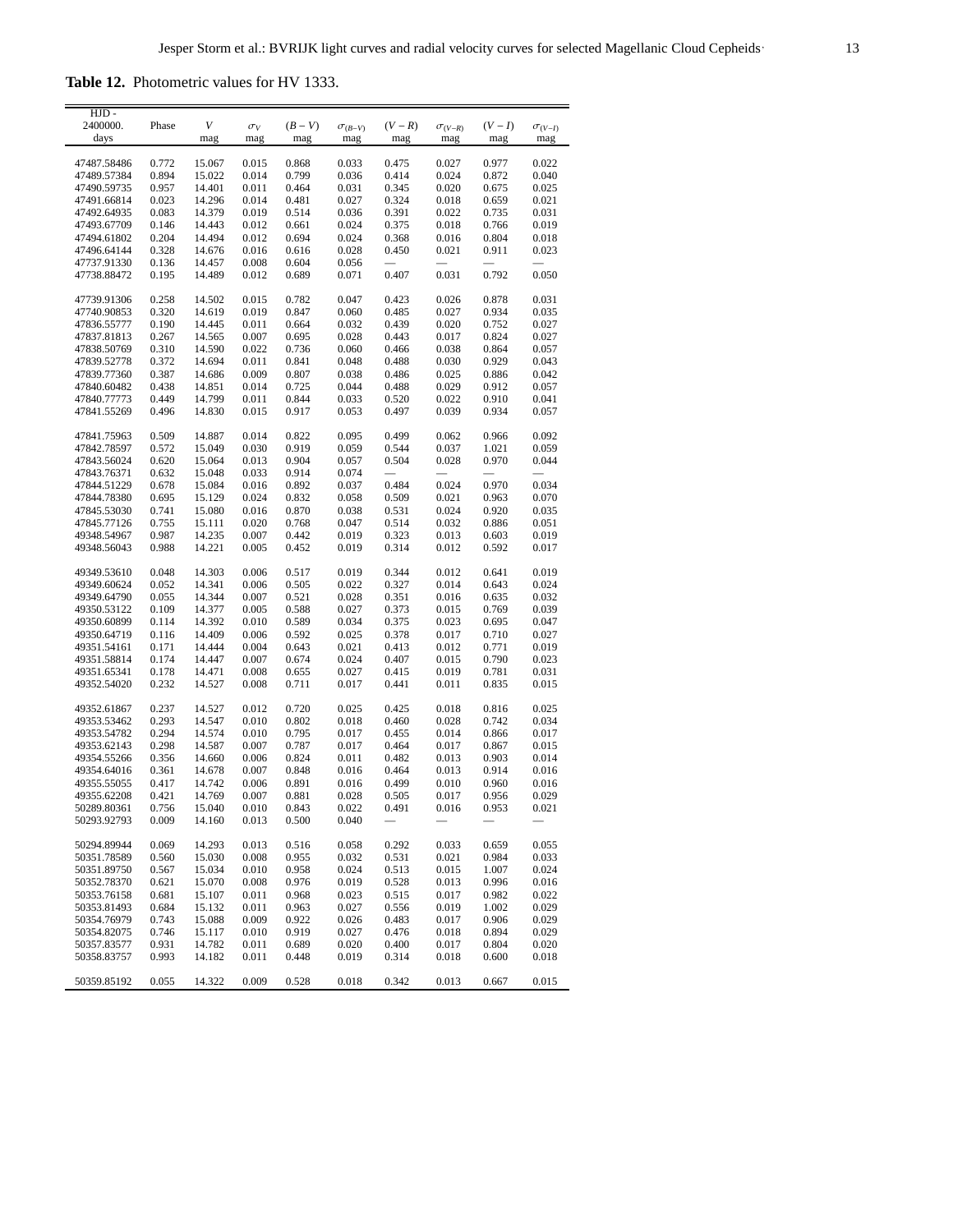**Table 13.** Photometric values for HV 1335.

| HJD.                       |                |                  |                |                |                  |                |                  |                |                  |
|----------------------------|----------------|------------------|----------------|----------------|------------------|----------------|------------------|----------------|------------------|
| 2400000.                   | Phase          | V                | $\sigma_V$     | $(B-V)$        | $\sigma_{(B-V)}$ | $(V-R)$        | $\sigma_{(V-R)}$ | $(V-I)$        | $\sigma_{(V-I)}$ |
| days                       |                | mag              | mag            | mag            | mag              | mag            | mag              | mag            | mag              |
| 47487.58486                | 0.844          | 14.931           | 0.011          | 0.610          | 0.025            | 0.432          | 0.017            | 0.732          | 0.019            |
| 47489.57384                | 0.983          | 14.398           | 0.011          | 0.444          | 0.033            | 0.269          | 0.020            | 0.548          | 0.039            |
| 47490.59735                | 0.054          | 14.390           | 0.009          | 0.464          | 0.029            | 0.329          | 0.017            | 0.618          | 0.024            |
| 47491.66814                | 0.128          | 14.489           | 0.011          | 0.563          | 0.024            | 0.359          | 0.016            | 0.622          | 0.018            |
| 47492.64935                | 0.197          | 14.637           | 0.018          | 0.594          | 0.036            | 0.375          | 0.023            | 0.759          | 0.030            |
| 47493.67709                | 0.268          | 14.660           | 0.012          | 0.696          | 0.023            | 0.422          | 0.015            | 0.765          | 0.018            |
| 47494.61802                | 0.333          | 14.731           | 0.013          | 0.743          | 0.026            | 0.450          | 0.015            | 0.811          | 0.018            |
| 47496.64144                | 0.474          | 14.885           | 0.015          | 0.749          | 0.032            | 0.434          | 0.022            | 0.825          | 0.023            |
| 47737.90314                | 0.250          | 14.706           | 0.013          | 0.723          | 0.060            | 0.383          | 0.034            | 0.788          | 0.060            |
| 47739.90429                | 0.389          | 14.760           | 0.012          | 0.774          | 0.060            | 0.435          | 0.028            | 0.879          | 0.036            |
| 47740.90032                | 0.458          | 14.912           | 0.020          | 0.802          | 0.094            | 0.376          | 0.056            | 0.908          | 0.097            |
| 47836.55777                | 0.110          | 14.552           | 0.010          | 0.483          | 0.028            | 0.363          | 0.021            | 0.727          | 0.025            |
| 47837.81813                | 0.197          | 14.641           | 0.010          | 0.586          | 0.028            | 0.394          | 0.019            | 0.831          | 0.027            |
| 47838.50769                | 0.245          | 14.659           | 0.020          | 0.649          | 0.059            | 0.437          | 0.037            | 0.875          |                  |
| 47839.77360                | 0.333          | 14.752           | 0.017          | 0.804          | 0.045            | 0.468          | 0.034            | 0.922          | 0.056<br>0.045   |
|                            | 0.391          | 14.870           | 0.015          | 0.802          | 0.050            | 0.444          | 0.032            | 0.920          | 0.056            |
| 47840.60482                | 0.403          | 14.814           | 0.016          | 0.824          | 0.041            | 0.452          |                  | 0.904          | 0.044            |
| 47840.77773<br>47841.55269 | 0.457          | 14.933           | 0.016          | 0.808          | 0.055            | 0.479          | 0.026<br>0.039   | 0.901          | 0.057            |
| 47841.75963                | 0.471          | 14.941           | 0.016          | 0.767          | 0.096            | 0.486          | 0.062            | 0.933          | 0.092            |
| 47842.78597                | 0.543          | 15.113           | 0.029          | 0.848          | 0.061            | 0.510          | 0.037            | 0.980          | 0.058            |
|                            |                |                  |                |                |                  |                |                  |                |                  |
| 47843.56024                | 0.597          | 15.255           | 0.084          |                |                  | 0.556          | 0.083            | 1.059          | 0.089            |
| 47844.51229                | 0.663          | 15.003           | 0.017          | 0.838          | 0.038            | 0.409          | 0.025            | 0.914          | 0.037            |
| 47844.78380                | 0.682          | 15.201           | 0.027          | 0.772          | 0.061            | 0.464          | 0.026            | 0.945          | 0.071            |
| 47845.53030                | 0.734          | 15.137           | 0.016          | 0.777          | 0.039            | 0.466          | 0.026            | 0.895          | 0.035            |
| 47845.77126                | 0.750          | 15.132           | 0.022          | 0.712          | 0.050            | 0.510          | 0.034            | 0.922          | 0.051            |
| 49348.54967                | 0.243          | 14.653           | 0.009          | 0.653          | 0.020            | 0.398          | 0.016            | 0.787          | 0.020            |
| 49348.56043                | 0.244          | 14.649           | 0.005          | 0.653          | 0.019            | 0.398          | 0.013            | 0.785          | 0.018            |
| 49349.53610                | 0.312          | 14.727           | 0.008          | 0.726          | 0.020            | 0.408          | 0.015            | 0.809          | 0.021            |
| 49349.60624                | 0.317          | 14.718           | 0.006          | 0.726          | 0.022            | 0.394          | 0.014            | 0.810          | 0.024            |
| 49349.64790                | 0.320          | 14.730           | 0.005          | 0.717          | 0.028            | 0.440          | 0.015            | 0.828          | 0.030            |
| 49350.53122                | 0.381          | 14.831           | 0.007          | 0.773          | 0.029            | 0.456          | 0.017            | 0.847          | 0.041            |
| 49350.60899                | 0.387          | 14.823           | 0.012          | 0.785          | 0.036            | 0.467          | 0.025            | 0.859          | 0.048            |
| 49350.64719                | 0.389          | 14.825           | 0.007          | 0.769          | 0.025            | 0.453          | 0.017            | 0.867          | 0.028            |
| 49351.54161                | 0.451          | 14.927           | 0.010          | 0.795          | 0.024            | 0.485          | 0.016            | 0.897          | 0.022            |
| 49351.58814                | 0.455          | 14.950           | 0.012          | 0.794          | 0.027            | 0.478          | 0.020            | 0.893          | 0.030            |
| 49351.65341                | 0.459          | 14.915           | 0.008          | 0.821          | 0.028            | 0.456          | 0.019            | 0.890          | 0.031            |
| 49352.54020                | 0.521          | 15.007           | 0.008          | 0.838          | 0.018            | 0.479          | 0.012            | 0.916          | 0.015            |
| 49352.61867                | 0.526          | 14.983           | 0.012          | 0.852          | 0.025            | 0.458          | 0.018            | 0.907          | 0.024            |
| 49353.53462                | 0.590          | 15.116           | 0.017          | 0.824          | 0.025            | 0.533          | 0.027            |                |                  |
| 49353.54782                | 0.591          | 15.105           | 0.016          | 0.851          | 0.025            | 0.478          | 0.024            | 0.844          | 0.030            |
| 49353.62143                | 0.596          | 15.097           | 0.009          | 0.834          | 0.019            | 0.485          | 0.018            | 0.941          | 0.016            |
| 49354.55266                | 0.661          | 15.181           | 0.014          | 0.780          | 0.018            | 0.530          | 0.021            | 0.935          | 0.020            |
| 49354.64016                | 0.667          | 15.125           | 0.008          | 0.828          | 0.018            | 0.468          | 0.012            | 0.912          | 0.018            |
| 49355.55055                | 0.730          | 15.102           | 0.007          | 0.753          | 0.017            | 0.460          | 0.014            | 0.860          | 0.025            |
| 49355.62208                | 0.735          | 15.082           | 0.006          | 0.755          | 0.028            | 0.382          | 0.021            | 0.859          | 0.029            |
| 50293.92793                | 0.979          | 14.791           | 0.013          | 0.533          | 0.043            |                |                  |                |                  |
| 50294.89944                | 0.046          | 14.377           | 0.012          | 0.477          | 0.058            | 0.347          | 0.032            | 0.607          | 0.055            |
| 50351.78589                | 0.002          | 14.445           | 0.041          | 0.473          | 0.089            | 0.323          | 0.059            | 0.549          | 0.072            |
| 50351.89750                | 0.009          | 14.305           | 0.010          | 0.392          | 0.022            | 0.321          | 0.015            | 0.428          | 0.055            |
| 50352.78370                | 0.071          | 14.438           | 0.009          | 0.496          | 0.019            | 0.343          | 0.014            | 0.674          | 0.018            |
|                            | 0.139          |                  |                |                |                  |                |                  |                |                  |
| 50353.76158                |                | 14.582           | 0.022          | 0.556          | 0.038            | 0.376          | 0.031            | 0.799          | 0.030            |
| 50353.81493<br>50357.83577 | 0.143          | 14.550           | 0.012<br>0.013 | 0.552          | 0.026            | 0.381          | 0.021            | 0.772          | 0.031            |
|                            | 0.422<br>0.492 | 14.889<br>14.979 | 0.009          | 0.772          | 0.022<br>0.019   | 0.483<br>0.485 | 0.019            | 0.865<br>0.911 | 0.023<br>0.015   |
| 50358.83757<br>50359.85192 | 0.563          | 15.064           | 0.010          | 0.811<br>0.834 | 0.017            | 0.507          | 0.016<br>0.014   | 0.922          | 0.016            |
|                            |                |                  |                |                |                  |                |                  |                |                  |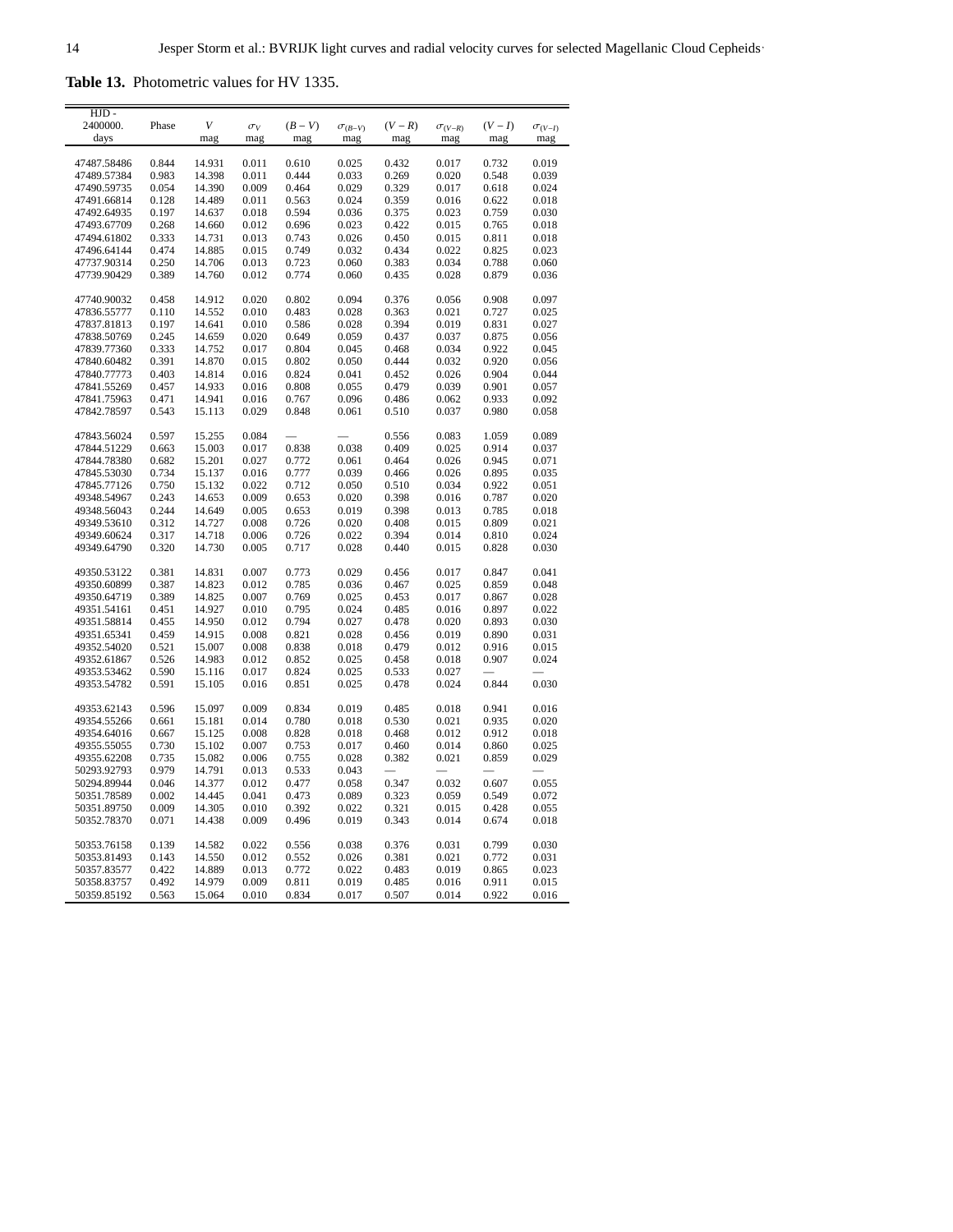<span id="page-14-0"></span>**Table 14.** Photometric values for HV 1345.

| HJD-        |       |        |            |         |                  |         |                  |         |                  |
|-------------|-------|--------|------------|---------|------------------|---------|------------------|---------|------------------|
| 2400000.    | Phase | V      | $\sigma_V$ | $(B-V)$ | $\sigma_{(B-V)}$ | $(V-R)$ | $\sigma_{(V-R)}$ | $(V-I)$ | $\sigma_{(V-I)}$ |
| days        |       | mag    | mag        | mag     | mag              | mag     | mag              | mag     | mag              |
|             |       |        |            | 0.847   |                  |         |                  |         |                  |
| 47487.60924 | 0.377 | 14.787 | 0.022      |         | 0.034            | 0.405   | 0.032            | 0.846   | 0.039            |
| 47488.58073 | 0.450 | 14.978 | 0.036      | 0.834   | 0.053            | 0.472   | 0.038            | 0.956   | 0.085            |
| 47489.58555 | 0.524 | 15.017 | 0.021      | 0.877   | 0.028            | 0.462   | 0.021            | 0.910   | 0.030            |
| 47490.60981 | 0.600 | 15.109 | 0.018      | 0.872   | 0.023            | 0.485   | 0.019            | 0.948   | 0.026            |
| 47492.66181 | 0.752 | 15.095 | 0.054      | 0.765   | 0.061            | 0.426   | 0.058            |         |                  |
| 47493.53955 | 0.817 | 14.910 | 0.013      | 0.701   | 0.022            | 0.403   | 0.024            | 0.813   | 0.019            |
| 47495.60683 | 0.971 | 14.442 | 0.013      | 0.497   | 0.024            | 0.306   | 0.015            | 0.645   | 0.020            |
| 47496.54013 | 0.040 | 14.395 | 0.013      | 0.485   | 0.024            | 0.308   | 0.019            | 0.637   | 0.020            |
| 47737.92653 | 0.949 | 14.578 | 0.013      | 0.574   | 0.020            | 0.318   | 0.017            | 0.659   | 0.014            |
| 47738.90655 | 0.022 | 14.359 | 0.017      | 0.537   | 0.023            | 0.303   | 0.017            | 0.596   | 0.021            |
| 47739.91637 | 0.097 | 14.467 | 0.027      | 0.637   | 0.057            | 0.352   | 0.023            | 0.715   | 0.027            |
|             |       | 14.593 | 0.045      |         |                  | 0.391   | 0.026            | 0.761   |                  |
| 47740.91330 | 0.171 |        |            | 0.725   | 0.052            |         |                  |         | 0.029            |
| 47836.62105 | 0.272 | 14.692 | 0.022      | 0.738   | 0.030            | 0.415   | 0.018            | 0.802   | 0.031            |
| 47837.82933 | 0.361 | 14.789 | 0.029      | 0.776   | 0.036            | 0.385   | 0.039            | 0.794   | 0.080            |
| 47838.52096 | 0.413 | 14.839 | 0.027      | 0.686   | 0.064            | 0.413   | 0.030            | 0.877   | 0.057            |
| 47839.53898 | 0.488 | 14.918 | 0.033      | 0.906   | 0.051            | 0.440   | 0.041            | 0.866   | 0.071            |
| 47839.78966 | 0.507 | 14.940 | 0.021      | 0.856   | 0.041            | 0.443   | 0.025            | 0.882   | 0.061            |
| 47840.62851 | 0.569 | 15.035 | 0.023      | 1.064   | 0.059            | 0.494   | 0.034            | 0.829   | 0.044            |
| 47840.79864 | 0.582 | 14.999 | 0.027      | 0.865   | 0.037            | 0.448   | 0.035            | 0.853   | 0.051            |
| 47841.57083 | 0.639 | 15.095 | 0.049      | 0.854   | 0.050            |         |                  | 0.855   | 0.092            |
| 47842.56680 | 0.713 | 15.042 | 0.021      | 0.810   | 0.024            | 0.428   | 0.026            | 0.863   | 0.029            |
| 47843.60060 | 0.789 | 14.916 | 0.025      | 0.727   | 0.034            | 0.393   | 0.109            | 0.765   | 0.080            |
| 49348.59173 | 0.449 | 14.928 | 0.011      | 0.981   | 0.032            | 0.485   | 0.015            | 0.898   | 0.016            |
| 49349.55559 | 0.520 | 15.001 | 0.014      | 0.890   | 0.019            | 0.454   | 0.012            | 0.926   | 0.014            |
| 49349.62434 | 0.526 | 15.009 | 0.013      | 0.908   | 0.015            | 0.471   | 0.012            | 0.917   | 0.016            |
| 49350.55001 | 0.594 | 15.096 | 0.011      | 0.864   | 0.017            | 0.492   | 0.015            | 0.941   | 0.016            |
| 49350.62779 | 0.600 | 15.093 | 0.010      | 0.873   | 0.019            | 0.485   | 0.016            | 0.910   | 0.014            |
|             |       | 15.079 | 0.009      | 0.842   | 0.018            | 0.468   | 0.012            | 0.897   | 0.014            |
| 49351.56110 | 0.669 |        |            |         |                  |         |                  |         |                  |
| 49351.60693 | 0.673 | 15.075 | 0.011      | 0.838   | 0.017            | 0.458   | 0.015            | 0.878   | 0.014            |
| 49352.55899 | 0.743 | 15.005 | 0.010      | 0.760   | 0.013            | 0.424   | 0.013            | 0.805   | 0.017            |
| 49352.63816 | 0.749 | 14.985 | 0.012      | 0.739   | 0.015            | 0.402   | 0.012            | 0.832   | 0.013            |
| 49353.56661 | 0.818 | 14.867 | 0.009      | 0.694   | 0.015            | 0.397   | 0.013            | 0.774   | 0.013            |
| 49353.64161 | 0.824 | 14.891 | 0.011      | 0.669   | 0.014            | 0.416   | 0.016            | 0.806   | 0.016            |
| 49354.57145 | 0.893 | 14.860 | 0.009      | 0.690   | 0.013            | 0.400   | 0.011            | 0.751   | 0.013            |
| 49355.56934 | 0.967 | 14.402 | 0.009      | 0.477   | 0.012            | 0.299   | 0.012            | 0.600   | 0.012            |
| 49355.64017 | 0.972 | 14.391 | 0.008      | 0.452   | 0.009            | 0.290   | 0.011            | 0.598   | 0.010            |
| 50113.55309 | 0.204 | 14.580 | 0.011      | 0.712   | 0.019            | 0.362   | 0.015            | 0.751   | 0.019            |
| 50114.59922 | 0.281 | 14.667 | 0.014      | 0.744   | 0.020            | 0.402   | 0.014            | 0.839   | 0.017            |
| 50115.55121 | 0.352 | 14.749 | 0.010      | 0.808   | 0.016            | 0.448   | 0.012            | 0.848   | 0.021            |
| 50289.98269 | 0.293 | 14.679 | 0.011      | 0.732   | 0.017            | 0.423   | 0.011            | 0.868   | 0.015            |
|             |       |        |            |         |                  |         |                  |         |                  |
| 50293.93650 | 0.587 | 15.073 | 0.019      | 0.916   | 0.027            | 0.460   | 0.024            | 0.891   | 0.023            |
| 50351.81844 | 0.881 | 14.890 | 0.022      | 0.714   | 0.021            | 0.389   | 0.016            | 0.841   | 0.042            |
| 50352.77069 | 0.952 | 14.436 | 0.013      | 0.510   | 0.016            | 0.325   | 0.014            | 0.648   | 0.018            |
| 50352.83435 | 0.956 | 14.524 | 0.050      | 0.507   | 0.029            | 0.305   | 0.040            | 0.593   | 0.036            |
| 50353.75132 | 0.025 | 14.348 | 0.011      | 0.471   | 0.014            | 0.339   | 0.014            | 0.642   | 0.016            |
| 50354.75881 | 0.099 | 14.471 | 0.014      | 0.581   | 0.015            | 0.351   | 0.012            | 0.702   | 0.021            |
| 50354.80764 | 0.103 | 14.490 | 0.013      | 0.604   | 0.016            | 0.348   | 0.014            | 0.650   | 0.018            |
| 50354.86070 | 0.107 | 14.575 | 0.071      | 0.622   | 0.025            | 0.364   | 0.018            | 0.704   | 0.031            |
| 50357.84864 | 0.329 | 14.725 | 0.016      | 0.797   | 0.019            | 0.403   | 0.018            | 0.858   | 0.017            |
| 50358.85927 | 0.403 | 14.865 | 0.009      | 0.805   | 0.014            | 0.468   | 0.012            | 0.903   | 0.014            |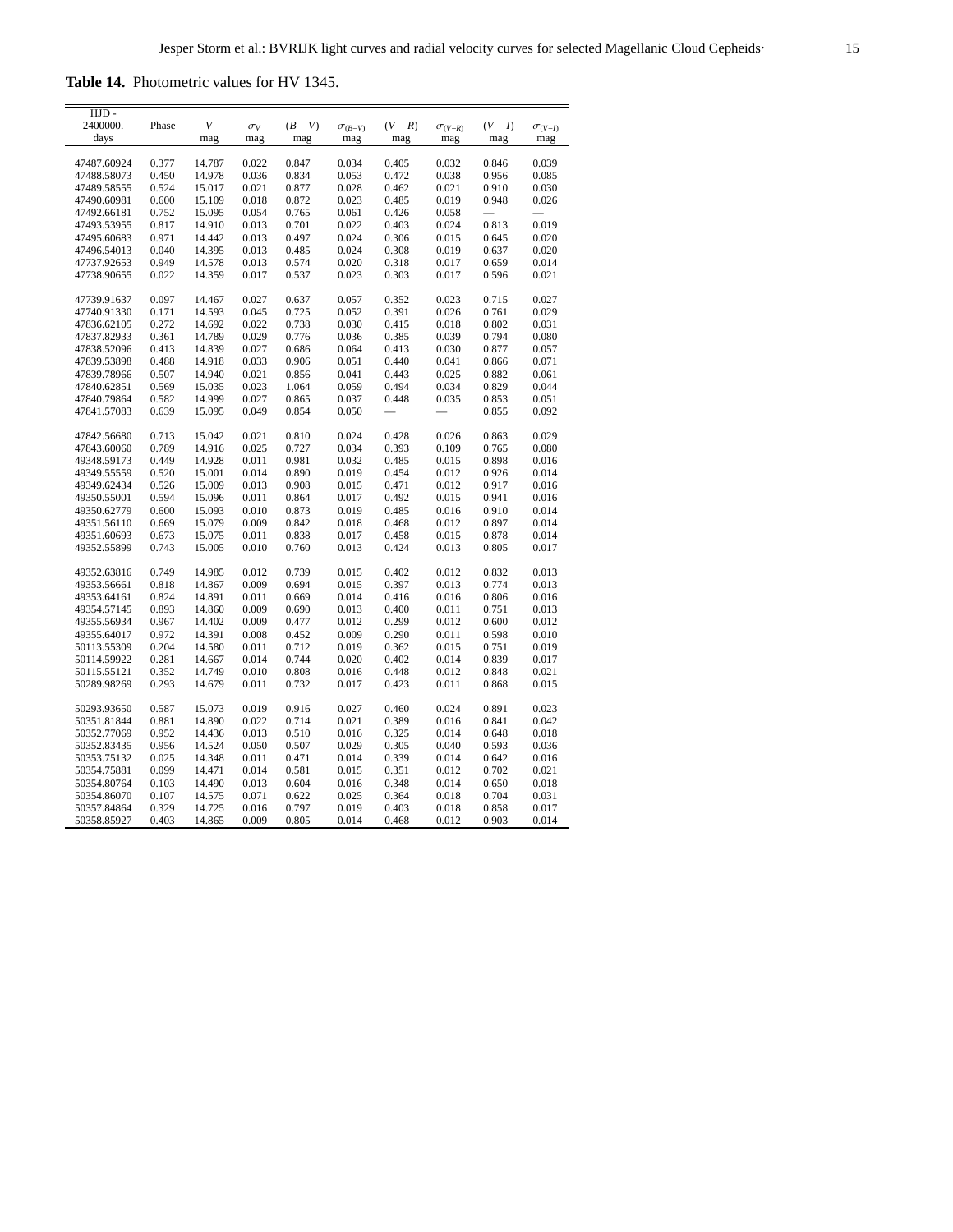<span id="page-15-0"></span>**Table 15.** IR photometry for HV 822

| <b>HJD</b>  | Phase | K      | $\sigma(K)$ | $(J-K)$ | $\sigma(J-K)$ |
|-------------|-------|--------|-------------|---------|---------------|
| $-2400000$  |       |        |             |         |               |
| 50820.54459 | 0.177 | 12.529 | 0.029       | 0.369   | 0.033         |
| 50821.51467 | 0.235 | 12.504 | 0.004       | 0.435   | 0.005         |
| 50822.52278 | 0.295 | 12.502 | 0.007       | 0.427   | 0.016         |
| 50823.51922 | 0.355 | 12.455 | 0.003       | 0.449   | 0.004         |
| 50824.51542 | 0.414 | 12.453 | 0.005       | 0.477   | 0.011         |
| 51089.61935 | 0.249 | 12.484 | 0.014       | 0.452   | 0.020         |
| 51091.56660 | 0.365 | 12.465 | 0.023       | 0.482   | 0.033         |
| 51092.54709 | 0.424 | 12.485 | 0.022       | 0.498   | 0.031         |
| 51092.65820 | 0.430 | 12.491 | 0.016       | 0.482   | 0.023         |
| 51093.56861 | 0.485 | 12.489 | 0.023       | 0.528   | 0.033         |
|             |       |        |             |         |               |
| 51093.64631 | 0.489 | 12.523 | 0.014       | 0.514   | 0.020         |
| 51094.54704 | 0.543 | 12.532 | 0.016       | 0.555   | 0.023         |
| 51094.63107 | 0.548 | 12.568 | 0.008       | 0.541   | 0.011         |
| 51174.67654 | 0.329 | 12.460 | 0.005       | 0.456   | 0.012         |
| 51175.59593 | 0.384 | 12.451 | 0.022       | 0.497   | 0.031         |
| 51176.59805 | 0.444 | 12.461 | 0.005       | 0.526   | 0.006         |
| 51183.66462 | 0.866 | 12.861 | 0.018       | 0.446   | 0.025         |
| 51185.61787 | 0.983 | 12.743 | 0.023       | 0.349   | 0.033         |
| 51205.56010 | 0.174 | 12.534 | 0.006       | 0.434   | 0.007         |
| 51206.57404 | 0.235 | 12.506 | 0.004       | 0.427   | 0.005         |
|             |       |        |             |         |               |
| 51207.56762 | 0.294 | 12.455 | 0.002       | 0.456   | 0.009         |
| 51208.57264 | 0.354 | 12.453 | 0.024       | 0.480   | 0.034         |
| 51566.57520 | 0.737 | 12.722 | 0.026       | 0.611   | 0.037         |
| 51567.51820 | 0.794 | 12.803 | 0.011       | 0.565   | 0.016         |
| 51568.53480 | 0.854 | 12.841 | 0.020       | 0.519   | 0.028         |
| 51569.52550 | 0.914 | 12.888 | 0.012       | 0.509   | 0.017         |
|             |       |        |             |         |               |

## **Table 16.** IR photometry for HV 1328

| <b>HJD</b>  | Phase | K      | $\sigma(K)$ | $(J-K)$ | $\sigma(J-K)$ |
|-------------|-------|--------|-------------|---------|---------------|
| $-2400000$  |       |        |             |         |               |
| 50820.55702 | 0.524 | 12.593 | 0.018       | 0.446   | 0.023         |
| 50821.53085 | 0.585 | 12.686 | 0.047       | 0.434   | 0.056         |
| 50822.53509 | 0.649 | 12.670 | 0.029       | 0.469   | 0.041         |
| 50823.53067 | 0.712 | 12.692 | 0.051       | 0.414   | 0.061         |
| 51089.55144 | 0.510 | 12.581 | 0.042       | 0.466   | 0.059         |
| 51091.52972 | 0.635 | 12.654 | 0.033       | 0.457   | 0.047         |
| 51092.50612 | 0.697 | 12.668 | 0.036       | 0.487   | 0.051         |
| 51092.62417 | 0.704 | 12.659 | 0.036       | 0.409   | 0.051         |
| 51093.52836 | 0.761 | 12.682 | 0.040       | 0.431   | 0.057         |
| 51093.61845 | 0.767 | 12.733 | 0.042       | 0.351   | 0.059         |
|             |       |        |             |         |               |
| 51094.51286 | 0.823 | 12.695 | 0.044       | 0.391   | 0.062         |
| 51094.60046 | 0.829 | 12.651 | 0.030       | 0.378   | 0.042         |
| 51174.63282 | 0.883 | 12.632 | 0.014       | 0.416   | 0.015         |
| 51175.55282 | 0.941 | 12.571 | 0.029       | 0.313   | 0.031         |
| 51176.54591 | 0.004 | 12.568 | 0.029       | 0.255   | 0.032         |
| 51178.54165 | 0.130 | 12.527 | 0.010       | 0.367   | 0.012         |
| 51180.58887 | 0.259 | 12.496 | 0.014       | 0.435   | 0.018         |
| 51183.59299 | 0.449 | 12.541 | 0.041       | 0.479   | 0.058         |
| 51185.55519 | 0.573 | 12.670 | 0.052       | 0.442   | 0.074         |
| 51204.57956 | 0.774 | 12.683 | 0.024       | 0.396   | 0.029         |
|             |       |        |             |         |               |
| 51205.52678 | 0.834 | 12.661 | 0.007       | 0.398   | 0.018         |
| 51206.53025 | 0.897 | 12.599 | 0.014       | 0.390   | 0.019         |
| 51207.53372 | 0.960 | 12.498 | 0.034       | 0.370   | 0.048         |
| 51208.53233 | 0.024 | 12.510 | 0.020       | 0.287   | 0.026         |

**Table 17.** IR photometry for HV 1333

| <b>HJD</b>  | Phase | K      | $\sigma(K)$ | $(J-K)$ | $\sigma(J-K)$ |
|-------------|-------|--------|-------------|---------|---------------|
| $-2400000$  |       |        |             |         |               |
| 50821.53906 | 0.391 | 12.670 | 0.002       | 0.525   | 0.005         |
| 50822.54378 | 0.452 | 12.691 | 0.026       | 0.528   | 0.026         |
| 50823.53940 | 0.513 | 12.744 | 0.012       | 0.534   | 0.023         |
| 50824.53650 | 0.575 | 12.836 | 0.017       | 0.532   | 0.022         |
| 51091.54086 | 0.962 | 12.927 | 0.021       | 0.341   | 0.030         |
| 51092.52414 | 0.022 | 12.822 | 0.054       | 0.295   | 0.076         |
| 51092.63108 | 0.029 | 12.845 | 0.019       | 0.270   | 0.027         |
| 51093.54079 | 0.085 | 12.797 | 0.017       | 9.999   | 9.999         |
| 51093.62551 | 0.090 | 12.783 | 0.021       | 0.366   | 0.030         |
| 51094.52061 | 0.145 | 12.725 | 0.013       | 0.391   | 0.018         |
|             |       |        |             |         |               |
| 51094.61025 | 0.150 | 12.742 | 0.055       | 0.378   | 0.078         |
| 51174.64533 | 0.062 | 12.773 | 0.012       | 0.382   | 0.040         |
| 51175.56192 | 0.119 | 12.757 | 0.011       | 0.400   | 0.013         |
| 51176.56321 | 0.180 | 12.704 | 0.011       | 0.422   | 0.030         |
| 51178.55004 | 0.302 | 12.661 | 0.008       | 0.480   | 0.010         |
| 51180.60417 | 0.428 | 12.676 | 0.019       | 0.597   | 0.045         |
| 51183.60973 | 0.612 | 12.828 | 0.017       | 0.553   | 0.024         |
| 51184.59200 | 0.673 | 12.900 | 0.024       | 0.520   | 0.034         |
| 51204.59486 | 0.900 | 13.002 | 0.021       | 0.502   | 0.030         |
| 51206.53930 | 0.020 | 12.778 | 0.012       | 0.359   | 0.018         |
|             |       |        |             |         |               |
| 51207.54277 | 0.081 | 12.788 | 0.015       | 0.408   | 0.048         |

**Table 18.** IR photometry for HV 1335

| <b>HJD</b>  | Phase | K      | $\sigma(K)$ | $(J-K)$ | $\sigma(J-K)$ |
|-------------|-------|--------|-------------|---------|---------------|
| $-2400000$  |       |        |             |         |               |
| 50821.54829 | 0.666 | 13.032 | 0.024       | 0.483   | 0.027         |
| 50822.55359 | 0.736 | 13.205 | 0.087       | 0.321   | 0.123         |
| 50823.54960 | 0.805 | 13.222 | 0.020       | 0.350   | 0.028         |
| 50824.54488 | 0.874 | 13.051 | 0.032       | 0.504   | 0.043         |
| 51089.57911 | 0.303 | 12.895 | 0.056       | 0.346   | 0.079         |
| 51091.54857 | 0.440 | 12.874 | 0.034       | 0.467   | 0.048         |
| 51092.53111 | 0.508 | 12.927 | 0.015       | 0.458   | 0.021         |
| 51092.63738 | 0.516 | 12.884 | 0.055       | 0.516   | 0.078         |
| 51093.55166 | 0.579 | 13.017 | 0.076       | 0.455   | 0.107         |
| 51093.63177 | 0.585 | 13.084 | 0.051       | 0.369   | 0.072         |
|             |       |        |             |         |               |
| 51094.53171 | 0.647 | 13.093 | 0.035       | 0.417   | 0.049         |
| 51094.61775 | 0.653 | 13.089 | 0.085       | 0.429   | 0.120         |
| 51174.65707 | 0.219 | 12.856 | 0.060       | 0.425   | 0.085         |
| 51175.57443 | 0.282 | 12.844 | 0.030       | 0.402   | 0.030         |
| 51176.57860 | 0.352 | 12.837 | 0.065       | 0.405   | 0.092         |
| 51178.56675 | 0.491 | 12.907 | 0.040       | 0.449   | 0.052         |
| 51183.62818 | 0.842 | 13.134 | 0.033       | 0.430   | 0.047         |
| 51184.60451 | 0.910 | 13.093 | 0.014       | 0.410   | 0.020         |
| 51204.60181 | 0.301 | 12.872 | 0.059       | 0.384   | 0.059         |
| 51205.54625 | 0.367 | 12.822 | 0.075       | 0.437   | 0.106         |
|             |       |        |             |         |               |
| 51206.55111 | 0.436 | 12.867 | 0.022       | 0.451   | 0.028         |
| 51207.55181 | 0.506 | 12.898 | 0.019       | 0.483   | 0.033         |
| 51208.54972 | 0.575 | 13.007 | 0.049       | 0.448   | 0.051         |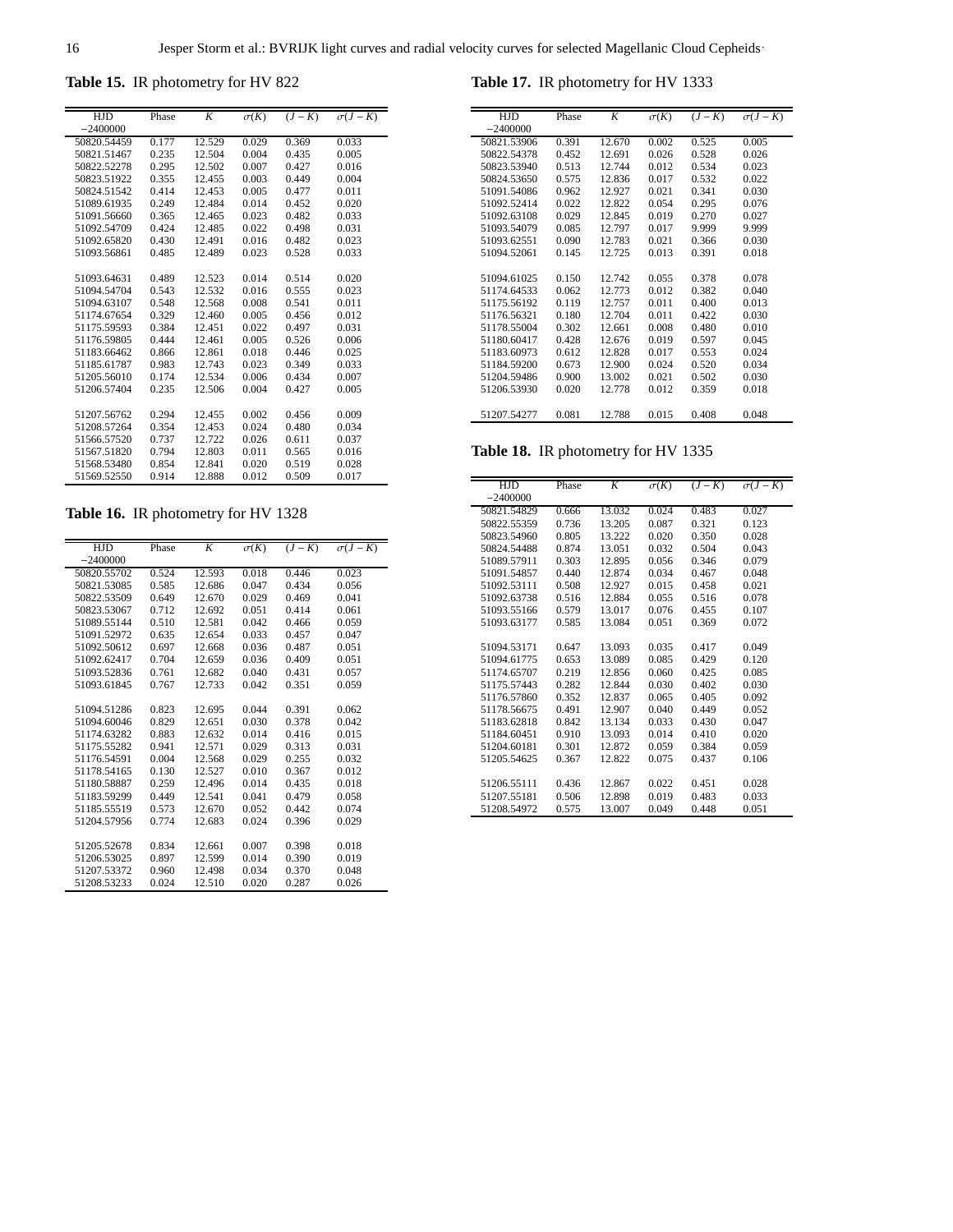<span id="page-16-0"></span>**Table 19.** IR photometry for HV 1345

| <b>HJD</b>  | Phase | K      | $\sigma(K)$ | $(J-K)$ | $\sigma(J-K)$ |
|-------------|-------|--------|-------------|---------|---------------|
| $-2400000$  |       |        |             |         |               |
| 50820.58937 | 0.661 | 12.891 | 0.025       | 0.557   | 0.054         |
| 50821.55653 | 0.732 | 12.927 | 0.014       | 0.579   | 0.015         |
| 50822.56058 | 0.807 | 12.984 | 0.006       | 0.506   | 0.011         |
| 50823.55734 | 0.881 | 13.015 | 0.009       | 0.482   | 0.012         |
| 50824.55426 | 0.955 | 12.895 | 0.011       | 0.423   | 0.013         |
| 51089.60282 | 0.619 | 12.874 | 0.016       | 0.546   | 0.023         |
| 51091.55691 | 0.764 | 13.018 | 0.022       | 0.482   | 0.031         |
| 51092.53885 | 0.837 | 12.981 | 0.027       | 0.490   | 0.038         |
| 51092.64998 | 0.845 | 13.031 | 0.023       | 0.448   | 0.033         |
| 51093.56071 | 0.913 | 12.949 | 0.022       | 0.464   | 0.031         |
|             |       |        |             |         |               |
| 51093.63928 | 0.919 | 12.956 | 0.026       | 0.439   | 0.037         |
| 51094.53946 | 0.986 | 12.832 | 0.020       | 0.372   | 0.028         |
| 51094.62488 | 0.992 | 12.846 | 0.018       | 0.336   | 0.025         |
| 51174.66597 | 0.930 | 12.927 | 0.010       | 0.479   | 0.017         |
| 51175.58481 | 0.999 | 12.866 | 0.011       | 0.403   | 0.013         |
| 51176.58696 | 0.073 | 12.826 | 0.005       | 0.419   | 0.006         |
| 51178.57490 | 0.220 | 12.737 | 0.005       | 0.513   | 0.021         |
| 51183.64428 | 0.597 | 12.880 | 0.015       | 0.537   | 0.021         |
| 51184.62009 | 0.669 | 12.913 | 0.020       | 0.548   | 0.028         |
| 51185.60139 | 0.742 | 12.960 | 0.023       | 0.494   | 0.033         |
|             |       |        |             |         |               |
| 51205.55181 | 0.222 | 12.726 | 0.014       | 0.503   | 0.015         |
| 51206.56430 | 0.297 | 12.698 | 0.012       | 0.532   | 0.013         |
| 51207.56083 | 0.371 | 12.721 | 0.003       | 0.542   | 0.004         |
| 51208.56083 | 0.445 | 12.757 | 0.003       | 0.539   | 0.010         |
| 51568.57880 | 0.156 | 12.762 | 0.011       | 0.486   | 0.016         |
| 51569.54940 | 0.228 | 12.776 | 0.011       | 0.472   | 0.016         |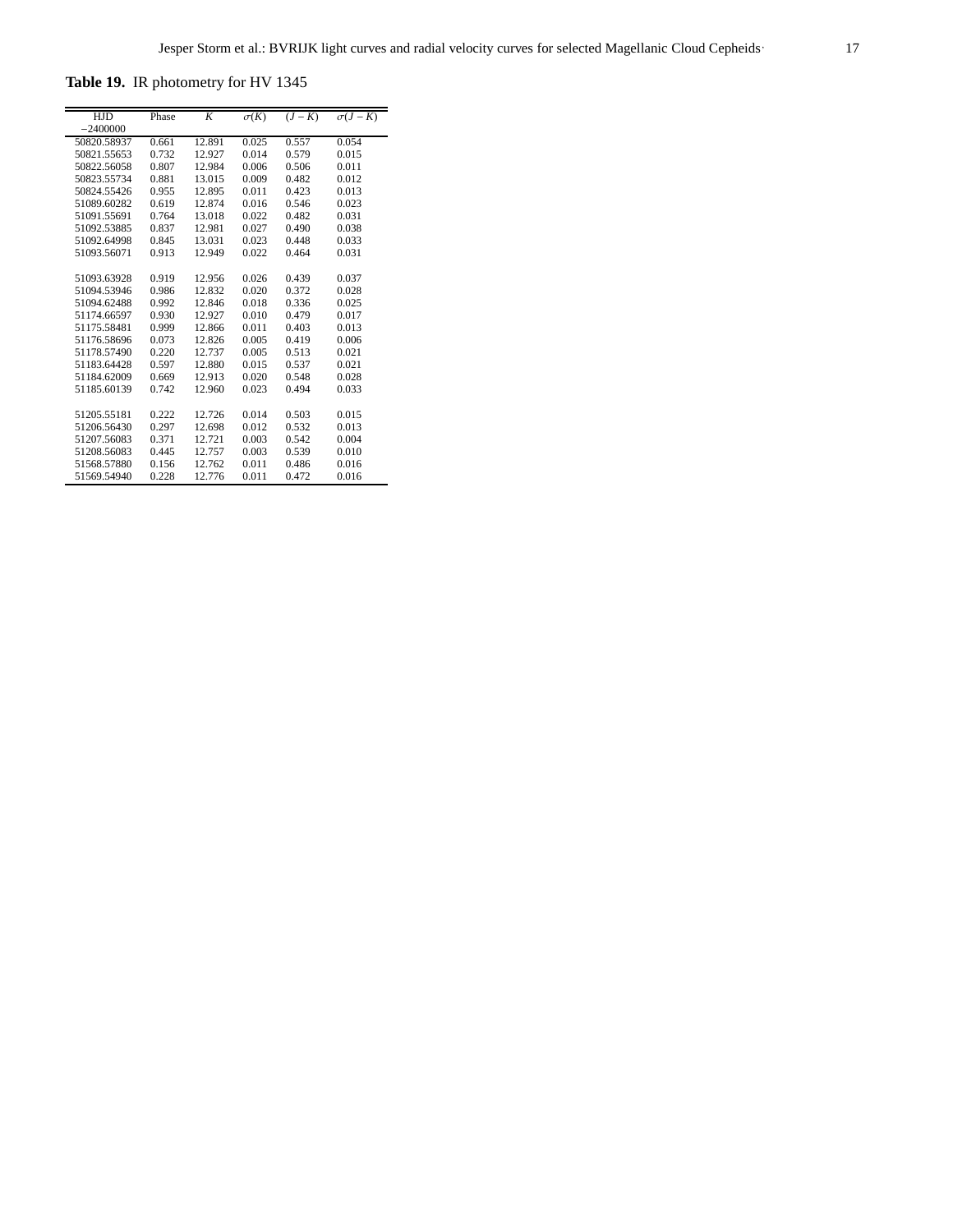<span id="page-17-0"></span>**Table 20.** The *V* and (*V* − *K*) color curves for HV 822. The (*V* − *K*) color has been determined on the basis of the observed *V* data and the fourier fit to the *K*-band data.

| Phase | V      | $\sigma(V)$ | $(V-K)$ | $\sigma(V-K)$ | Phase | V      | $\sigma(V)$ | $(V-K)$ | $\sigma(V-K)$ | Phase | V      | $\sigma(V)$ | $(V-K)$ | $\sigma(V-K)$ |
|-------|--------|-------------|---------|---------------|-------|--------|-------------|---------|---------------|-------|--------|-------------|---------|---------------|
|       | mag    | mag         | mag     | mag           |       | mag    | mag         | mag     | mag           |       | mag    | mag         | mag     | mag           |
| 0.002 | 13.892 | 0.007       | 1.128   | 0.012         | 0.274 | 14.313 | 0.007       | 1.836   | 0.012         | 0.504 | 14.693 | 0.006       | 2.177   | 0.012         |
| 0.036 | 14.010 | 0.008       | 1.311   | 0.013         | 0.282 | 14.418 | 0.022       | 1.946   | 0.024         | 0.522 | 14.775 | 0.023       | 2.243   | 0.025         |
| 0.054 | 14.077 | 0.007       | 1.393   | 0.012         | 0.297 | 14.330 | 0.010       | 1.868   | 0.014         | 0.539 | 14.721 | 0.010       | 2.173   | 0.014         |
| 0.075 | 14.097 | 0.011       | 1.444   | 0.015         | 0.300 | 14.346 | 0.010       | 1.884   | 0.014         | 0.541 | 14.741 | 0.015       | 2.193   | 0.018         |
| 0.103 | 14.158 | 0.023       | 1.545   | 0.025         | 0.305 | 14.388 | 0.017       | 1.926   | 0.020         | 0.556 | 14.782 | 0.013       | 2.218   | 0.016         |
| 0.113 | 14.171 | 0.012       | 1.570   | 0.016         | 0.309 | 14.368 | 0.007       | 1.910   | 0.012         | 0.582 | 14.807 | 0.022       | 2.228   | 0.024         |
| 0.118 | 14.140 | 0.008       | 1.550   | 0.013         | 0.316 | 14.386 | 0.008       | 1.932   | 0.013         | 0.599 | 14.846 | 0.010       | 2.253   | 0.014         |
| 0.123 | 14.085 | 0.019       | 1.495   | 0.021         | 0.318 | 14.382 | 0.008       | 1.928   | 0.013         | 0.636 | 14.931 | 0.007       | 2.307   | 0.012         |
| 0.139 | 14.134 | 0.018       | 1.565   | 0.021         | 0.320 | 14.405 | 0.007       | 1.951   | 0.012         | 0.638 | 14.942 | 0.017       | 2.318   | 0.020         |
| 0.141 | 14.160 | 0.006       | 1.591   | 0.012         | 0.342 | 14.541 | 0.026       | 2.092   | 0.028         | 0.659 | 14.969 | 0.009       | 2.327   | 0.013         |
|       |        |             |         |               |       |        |             |         |               |       |        |             |         |               |
| 0.171 | 14.180 | 0.025       | 1.637   | 0.027         | 0.357 | 14.434 | 0.008       | 1.988   | 0.013         | 0.675 | 14.994 | 0.009       | 2.333   | 0.013         |
| 0.177 | 14.203 | 0.008       | 1.668   | 0.013         | 0.363 | 14.457 | 0.012       | 2.011   | 0.016         | 0.680 | 14.970 | 0.008       | 2.309   | 0.013         |
| 0.184 | 14.202 | 0.013       | 1.667   | 0.016         | 0.366 | 14.519 | 0.031       | 2.073   | 0.033         | 0.688 | 14.986 | 0.010       | 2.314   | 0.014         |
| 0.189 | 14.220 | 0.017       | 1.692   | 0.020         | 0.376 | 14.483 | 0.007       | 2.036   | 0.012         | 0.690 | 14.954 | 0.008       | 2.282   | 0.013         |
| 0.192 | 14.230 | 0.008       | 1.702   | 0.013         | 0.380 | 14.485 | 0.014       | 2.038   | 0.017         | 0.779 | 14.948 | 0.022       | 2.159   | 0.024         |
| 0.196 | 14.239 | 0.013       | 1.718   | 0.016         | 0.393 | 14.498 | 0.010       | 2.049   | 0.014         | 0.796 | 14.954 | 0.006       | 2.139   | 0.012         |
| 0.199 | 14.200 | 0.015       | 1.679   | 0.018         | 0.396 | 14.526 | 0.016       | 2.074   | 0.019         | 0.847 | 14.815 | 0.008       | 1.952   | 0.013         |
| 0.221 | 14.309 | 0.020       | 1.802   | 0.022         | 0.436 | 14.562 | 0.008       | 2.091   | 0.013         | 0.904 | 14.850 | 0.010       | 1.978   | 0.014         |
| 0.233 | 14.272 | 0.016       | 1.771   | 0.019         | 0.438 | 14.623 | 0.043       | 2.152   | 0.044         | 0.926 | 14.877 | 0.008       | 2.022   | 0.013         |
| 0.238 | 14.274 | 0.006       | 1.779   | 0.012         | 0.439 | 14.571 | 0.012       | 2.100   | 0.016         | 0.929 | 14.895 | 0.012       | 2.040   | 0.016         |
|       |        |             |         |               |       |        |             |         |               |       |        |             |         |               |
| 0.240 | 14.272 | 0.011       | 1.777   | 0.015         | 0.443 | 14.578 | 0.006       | 2.107   | 0.012         | 0.942 | 14.791 | 0.010       | 1.945   | 0.014         |
| 0.240 | 14.260 | 0.013       | 1.765   | 0.016         | 0.460 | 14.693 | 0.036       | 2.208   | 0.037         | 0.950 | 14.713 | 0.010       | 1.878   | 0.014         |
| 0.245 | 14.251 | 0.022       | 1.756   | 0.024         | 0.465 | 14.636 | 0.008       | 2.151   | 0.013         | 0.950 | 14.737 | 0.015       | 1.902   | 0.018         |
| 0.259 | 14.303 | 0.006       | 1.820   | 0.012         | 0.484 | 14.766 | 0.019       | 2.266   | 0.021         |       |        |             |         |               |
| 0.260 | 14.334 | 0.007       | 1.851   | 0.012         | 0.497 | 14.719 | 0.029       | 2.203   | 0.031         |       |        |             |         |               |

**Table 21.** The *V* and (*V* − *K*) color curves for HV 1328. The (*V* − *K*) color has been determined on the basis of the observed *V* data and the fourier fit to the *K*-band data.

| Phase | V      | $\sigma(V)$ | $(V-K)$ | $\sigma(V-K)$ | Phase | V      | $\sigma(V)$ | $(V-K)$ | $\sigma(V-K)$ | Phase | V      | $\sigma(V)$ | $(V-K)$ | $\sigma(V-K)$ |
|-------|--------|-------------|---------|---------------|-------|--------|-------------|---------|---------------|-------|--------|-------------|---------|---------------|
|       | mag    | mag         | mag     | mag           |       | mag    | mag         | mag     | mag           |       | mag    | mag         | mag     | mag           |
| 0.004 | 13.725 | 0.010       | 1.198   | 0.014         | 0.280 | 14.009 | 0.062       | 1.518   | 0.063         | 0.638 | 14.473 | 0.009       | 1.811   | 0.013         |
| 0.007 | 13.684 | 0.011       | 1.161   | 0.015         | 0.303 | 14.158 | 0.019       | 1.673   | 0.021         | 0.641 | 14.488 | 0.013       | 1.826   | 0.016         |
| 0.013 | 13.750 | 0.008       | 1.227   | 0.013         | 0.305 | 14.101 | 0.035       | 1.618   | 0.036         | 0.696 | 14.393 | 0.008       | 1.711   | 0.013         |
| 0.018 | 13.751 | 0.010       | 1.230   | 0.014         | 0.329 | 14.135 | 0.036       | 1.653   | 0.037         | 0.701 | 14.388 | 0.008       | 1.706   | 0.013         |
| 0.046 | 13.780 | 0.015       | 1.262   | 0.018         | 0.349 | 14.135 | 0.037       | 1.652   | 0.038         | 0.704 | 14.344 | 0.064       | 1.662   | 0.065         |
| 0.049 | 13.781 | 0.013       | 1.263   | 0.016         | 0.360 | 14.138 | 0.045       | 1.652   | 0.046         | 0.760 | 14.305 | 0.008       | 1.616   | 0.013         |
| 0.053 | 13.820 | 0.029       | 1.302   | 0.031         | 0.368 | 14.262 | 0.013       | 1.773   | 0.016         | 0.763 | 14.296 | 0.008       | 1.607   | 0.013         |
| 0.054 | 13.788 | 0.015       | 1.270   | 0.018         | 0.373 | 14.217 | 0.039       | 1.728   | 0.040         | 0.823 | 14.243 | 0.007       | 1.573   | 0.012         |
| 0.055 | 13.837 | 0.027       | 1.319   | 0.029         | 0.373 | 14.209 | 0.039       | 1.720   | 0.040         | 0.828 | 14.234 | 0.011       | 1.570   | 0.015         |
| 0.095 | 13.840 | 0.040       | 1.317   | 0.041         | 0.409 | 14.318 | 0.023       | 1.808   | 0.025         | 0.878 | 14.057 | 0.041       | 1.434   | 0.042         |
|       |        |             |         |               |       |        |             |         |               |       |        |             |         |               |
| 0.109 | 13.897 | 0.011       | 1.373   | 0.015         | 0.422 | 14.160 | 0.099       | 1.643   | 0.100         | 0.887 | 14.047 | 0.008       | 1.434   | 0.013         |
| 0.112 | 13.898 | 0.013       | 1.374   | 0.016         | 0.438 | 14.328 | 0.023       | 1.796   | 0.025         | 0.892 | 14.046 | 0.008       | 1.433   | 0.013         |
| 0.117 | 13.969 | 0.034       | 1.444   | 0.035         | 0.471 | 14.272 | 0.051       | 1.715   | 0.052         | 0.923 | 13.870 | 0.033       | 1.286   | 0.034         |
| 0.119 | 13.936 | 0.031       | 1.411   | 0.033         | 0.498 | 14.416 | 0.014       | 1.834   | 0.017         | 0.928 | 13.872 | 0.015       | 1.297   | 0.018         |
| 0.174 | 13.990 | 0.077       | 1.464   | 0.078         | 0.558 | 14.455 | 0.017       | 1.831   | 0.020         | 0.944 | 13.808 | 0.012       | 1.242   | 0.016         |
| 0.180 | 13.971 | 0.032       | 1.447   | 0.034         | 0.572 | 14.447 | 0.011       | 1.817   | 0.015         | 0.950 | 13.797 | 0.008       | 1.239   | 0.013         |
| 0.233 | 13.937 | 0.069       | 1.427   | 0.070         | 0.572 | 14.475 | 0.007       | 1.845   | 0.012         | 0.956 | 13.788 | 0.008       | 1.238   | 0.013         |
| 0.245 | 14.072 | 0.030       | 1.570   | 0.032         | 0.626 | 14.445 | 0.015       | 1.787   | 0.018         | 0.986 | 13.748 | 0.049       | 1.217   | 0.050         |
| 0.268 | 14.032 | 0.037       | 1.538   | 0.038         | 0.634 | 14.457 | 0.008       | 1.799   | 0.013         | 0.986 | 13.750 | 0.045       | 1.219   | 0.046         |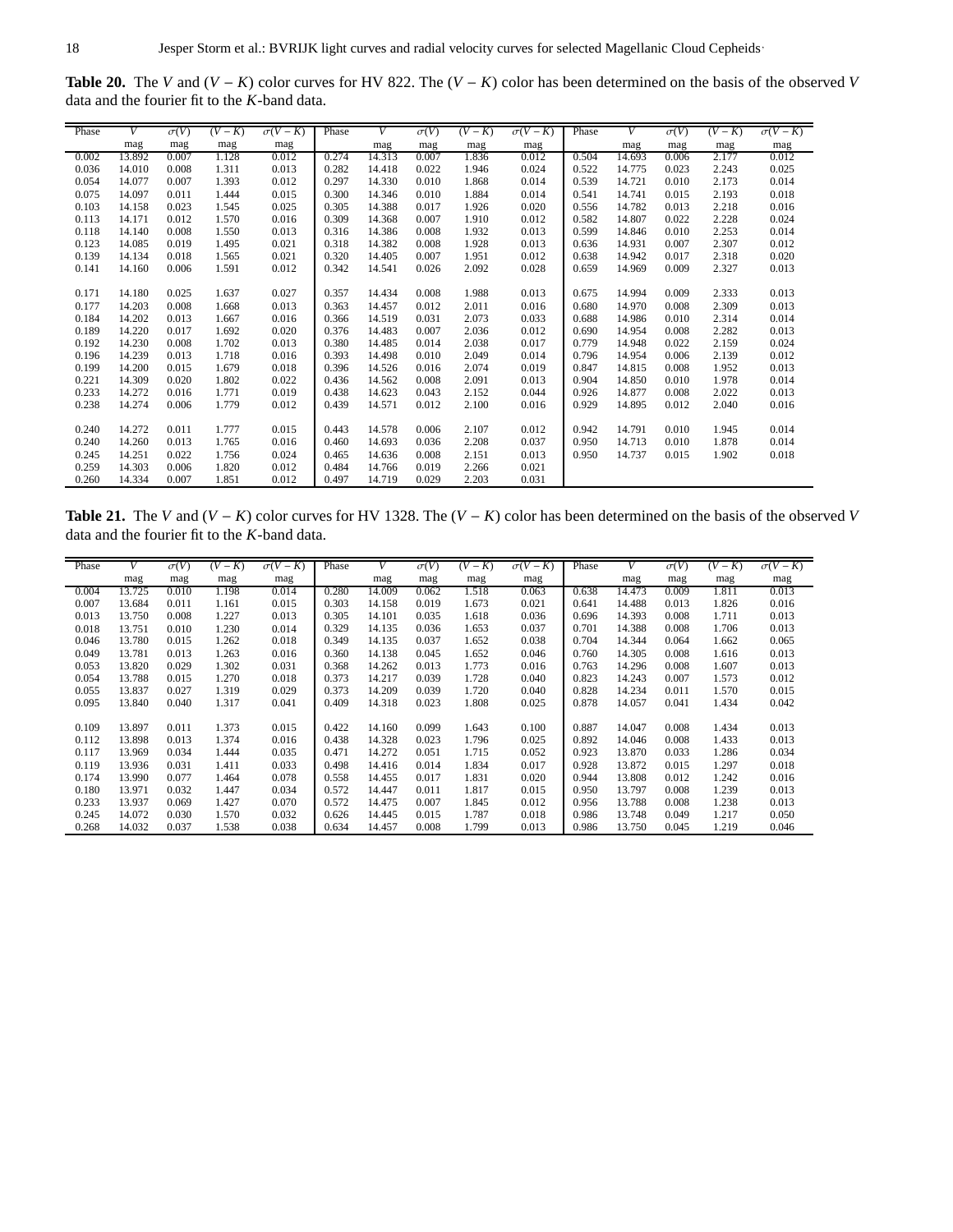**Table 22.** The *V* and (*V* − *K*) color curves for HV 1333. The (*V* − *K*) color has been determined on the basis of the observed *V* data and the fourier fit to the *K*-band data.

| Phase | V      | $\sigma(V)$ | $(V-K)$ | $\sigma(V-K)$ | Phase | V      | $\sigma(V)$ | $(V-K)$ | $\sigma(V-K)$ | Phase | V      | $\sigma(V)$ | $(V-K)$ | $\sigma(V-K)$ |
|-------|--------|-------------|---------|---------------|-------|--------|-------------|---------|---------------|-------|--------|-------------|---------|---------------|
|       | mag    | mag         | mag     | mag           |       | mag    | mag         | mag     | mag           |       | mag    | mag         | mag     | mag           |
| 0.009 | 14.160 | 0.013       | 1.330   | 0.016         | 0.237 | 14.527 | 0.012       | 1.842   | 0.016         | 0.572 | 15.049 | 0.030       | 2.252   | 0.032         |
| 0.023 | 14.296 | 0.014       | 1.478   | 0.017         | 0.258 | 14.502 | 0.015       | 1.827   | 0.018         | 0.620 | 15.064 | 0.013       | 2.217   | 0.016         |
| 0.048 | 14.303 | 0.006       | 1.515   | 0.012         | 0.267 | 14.565 | 0.007       | 1.895   | 0.012         | 0.621 | 15.070 | 0.008       | 2.223   | 0.013         |
| 0.052 | 14.341 | 0.006       | 1.553   | 0.012         | 0.293 | 14.547 | 0.010       | 1.884   | 0.014         | 0.632 | 15.048 | 0.033       | 2.190   | 0.034         |
| 0.055 | 14.344 | 0.007       | 1.556   | 0.012         | 0.294 | 14.574 | 0.010       | 1.911   | 0.014         | 0.678 | 15.084 | 0.016       | 2.159   | 0.019         |
| 0.055 | 14.322 | 0.009       | 1.534   | 0.013         | 0.298 | 14.587 | 0.007       | 1.927   | 0.012         | 0.681 | 15.107 | 0.011       | 2.182   | 0.015         |
| 0.069 | 14.293 | 0.013       | 1.521   | 0.016         | 0.310 | 14.590 | 0.022       | 1.933   | 0.024         | 0.684 | 15.132 | 0.011       | 2.207   | 0.015         |
| 0.083 | 14.379 | 0.019       | 1.613   | 0.021         | 0.320 | 14.619 | 0.019       | 1.963   | 0.021         | 0.695 | 15.129 | 0.024       | 2.190   | 0.026         |
| 0.109 | 14.377 | 0.005       | 1.628   | 0.011         | 0.328 | 14.676 | 0.016       | 2.021   | 0.019         | 0.741 | 15.080 | 0.016       | 2.073   | 0.019         |
| 0.114 | 14.392 | 0.010       | 1.643   | 0.014         | 0.356 | 14.660 | 0.006       | 2.001   | 0.012         | 0.743 | 15.088 | 0.009       | 2.081   | 0.013         |
|       |        |             |         |               |       |        |             |         |               |       |        |             |         |               |
| 0.116 | 14.409 | 0.006       | 1.665   | 0.012         | 0.361 | 14.678 | 0.007       | 2.019   | 0.012         | 0.746 | 15.117 | 0.010       | 2.098   | 0.014         |
| 0.136 | 14.457 | 0.008       | 1.722   | 0.013         | 0.372 | 14.694 | 0.011       | 2.032   | 0.015         | 0.755 | 15.111 | 0.020       | 2.082   | 0.022         |
| 0.136 | 14.457 | 0.009       | 1.722   | 0.013         | 0.387 | 14.686 | 0.009       | 2.017   | 0.013         | 0.756 | 15.040 | 0.010       | 2.011   | 0.014         |
| 0.146 | 14.443 | 0.012       | 1.712   | 0.016         | 0.417 | 14.742 | 0.006       | 2.056   | 0.012         | 0.772 | 15.067 | 0.015       | 2.029   | 0.018         |
| 0.171 | 14.444 | 0.004       | 1.722   | 0.011         | 0.421 | 14.769 | 0.007       | 2.083   | 0.012         | 0.894 | 15.022 | 0.014       | 2.015   | 0.017         |
| 0.174 | 14.447 | 0.007       | 1.725   | 0.012         | 0.438 | 14.851 | 0.014       | 2.152   | 0.017         | 0.931 | 14.782 | 0.011       | 1.833   | 0.015         |
| 0.178 | 14.471 | 0.008       | 1.754   | 0.013         | 0.449 | 14.799 | 0.011       | 2.093   | 0.015         | 0.957 | 14.401 | 0.011       | 1.500   | 0.015         |
| 0.190 | 14.445 | 0.011       | 1.733   | 0.015         | 0.496 | 14.830 | 0.015       | 2.088   | 0.018         | 0.987 | 14.235 | 0.007       | 1.379   | 0.012         |
| 0.195 | 14.489 | 0.012       | 1.783   | 0.016         | 0.509 | 14.887 | 0.014       | 2.137   | 0.017         | 0.988 | 14.221 | 0.005       | 1.365   | 0.011         |
| 0.204 | 14.494 | 0.012       | 1.788   | 0.016         | 0.560 | 15.030 | 0.008       | 2.242   | 0.013         | 0.993 | 14.182 | 0.011       | 1.326   | 0.015         |
|       |        |             |         |               |       |        |             |         |               |       |        |             |         |               |
| 0.232 | 14.527 | 0.008       | 1.837   | 0.013         | 0.567 | 15.034 | 0.010       | 2.237   | 0.014         |       |        |             |         |               |

**Table 23.** The *V* and (*V* − *K*) color curves for HV 1335. The (*V* − *K*) color has been determined on the basis of the observed *V* data and the fourier fit to the *K*-band data.

| Phase | V      | $\sigma(V)$ | $(V-K)$ | $\sigma(V-K)$ | Phase | V      | $\sigma(V)$ | $(V-K)$ | $\sigma(V-K)$ | Phase | V      | $\sigma(V)$ | $(V-K)$ | $\sigma(V-K)$ |
|-------|--------|-------------|---------|---------------|-------|--------|-------------|---------|---------------|-------|--------|-------------|---------|---------------|
|       | mag    | mag         | mag     | mag           |       | mag    | mag         | mag     | mag           |       | mag    | mag         | mag     | mag           |
| 0.002 | 14.445 | 0.041       | 1.492   | 0.042         | 0.312 | 14.727 | 0.008       | 1.883   | 0.013         | 0.596 | 15.097 | 0.009       | 2.093   | 0.013         |
| 0.002 | 14.319 | 0.015       | 1.366   | 0.018         | 0.317 | 14.718 | 0.006       | 1.876   | 0.012         | 0.597 | 15.255 | 0.084       | 2.251   | 0.085         |
| 0.004 | 14.405 | 0.010       | 1.452   | 0.014         | 0.320 | 14.730 | 0.005       | 1.888   | 0.011         | 0.598 | 15.155 | 0.010       | 2.151   | 0.014         |
| 0.009 | 14.305 | 0.010       | 1.362   | 0.014         | 0.322 | 14.718 | 0.008       | 1.876   | 0.013         | 0.630 | 15.170 | 0.010       | 2.132   | 0.014         |
| 0.017 | 14.322 | 0.013       | 1.388   | 0.016         | 0.333 | 14.752 | 0.017       | 1.912   | 0.020         | 0.656 | 15.135 | 0.010       | 2.060   | 0.014         |
| 0.017 | 14.356 | 0.010       | 1.422   | 0.014         | 0.333 | 14.731 | 0.013       | 1.891   | 0.016         | 0.661 | 15.181 | 0.014       | 2.106   | 0.017         |
| 0.046 | 14.377 | 0.012       | 1.462   | 0.016         | 0.362 | 14.767 | 0.011       | 1.927   | 0.015         | 0.663 | 15.003 | 0.017       | 1.928   | 0.020         |
| 0.052 | 14.410 | 0.018       | 1.495   | 0.021         | 0.380 | 14.810 | 0.013       | 1.967   | 0.016         | 0.667 | 15.125 | 0.008       | 2.038   | 0.013         |
| 0.054 | 14.390 | 0.009       | 1.475   | 0.013         | 0.381 | 14.831 | 0.007       | 1.988   | 0.012         | 0.668 | 15.086 | 0.020       | 1.999   | 0.022         |
| 0.060 | 14.400 | 0.014       | 1.490   | 0.017         | 0.387 | 14.823 | 0.012       | 1.977   | 0.016         | 0.682 | 15.201 | 0.027       | 2.101   | 0.029         |
|       |        |             |         |               |       |        |             |         |               |       |        |             |         |               |
| 0.062 | 14.418 | 0.007       | 1.508   | 0.012         | 0.389 | 14.760 | 0.012       | 1.914   | 0.016         | 0.702 | 15.170 | 0.010       | 2.046   | 0.014         |
| 0.071 | 14.438 | 0.009       | 1.531   | 0.013         | 0.389 | 14.825 | 0.007       | 1.979   | 0.012         | 0.709 | 15.190 | 0.010       | 2.055   | 0.014         |
| 0.075 | 14.475 | 0.010       | 1.570   | 0.014         | 0.391 | 14.870 | 0.015       | 2.024   | 0.018         | 0.730 | 15.102 | 0.007       | 1.946   | 0.012         |
| 0.080 | 14.520 | 0.010       | 1.615   | 0.014         | 0.403 | 14.814 | 0.016       | 1.965   | 0.019         | 0.734 | 15.137 | 0.016       | 1.981   | 0.019         |
| 0.103 | 14.480 | 0.018       | 1.579   | 0.021         | 0.418 | 14.880 | 0.010       | 2.021   | 0.014         | 0.734 | 15.210 | 0.010       | 2.054   | 0.014         |
| 0.110 | 14.552 | 0.010       | 1.652   | 0.014         | 0.422 | 14.889 | 0.013       | 2.030   | 0.016         | 0.735 | 15.060 | 0.007       | 1.904   | 0.012         |
| 0.128 | 14.489 | 0.011       | 1.590   | 0.015         | 0.436 | 14.880 | 0.006       | 2.010   | 0.012         | 0.735 | 15.082 | 0.006       | 1.917   | 0.012         |
| 0.139 | 14.582 | 0.022       | 1.684   | 0.024         | 0.452 | 14.927 | 0.010       | 2.051   | 0.014         | 0.750 | 15.132 | 0.022       | 1.959   | 0.024         |
| 0.139 | 14.533 | 0.010       | 1.635   | 0.014         | 0.455 | 14.950 | 0.012       | 2.074   | 0.016         | 0.755 | 15.018 | 0.007       | 1.839   | 0.012         |
| 0.143 | 14.550 | 0.012       | 1.652   | 0.016         | 0.457 | 14.933 | 0.016       | 2.050   | 0.019         | 0.755 | 15.006 | 0.007       | 1.827   | 0.012         |
|       |        |             |         |               |       |        |             |         |               |       |        |             |         |               |
| 0.145 | 14.579 | 0.018       | 1.681   | 0.021         | 0.458 | 14.912 | 0.020       | 2.029   | 0.022         | 0.765 | 14.985 | 0.008       | 1.801   | 0.013         |
| 0.151 | 14.561 | 0.010       | 1.664   | 0.014         | 0.459 | 14.915 | 0.008       | 2.032   | 0.013         | 0.766 | 15.220 | 0.010       | 2.036   | 0.014         |
| 0.163 | 14.601 | 0.017       | 1.705   | 0.020         | 0.463 | 14.918 | 0.017       | 2.035   | 0.020         | 0.771 | 15.058 | 0.010       | 1.874   | 0.014         |
| 0.189 | 14.595 | 0.008       | 1.705   | 0.013         | 0.471 | 14.941 | 0.016       | 2.051   | 0.019         | 0.776 | 15.086 | 0.010       | 1.898   | 0.014         |
| 0.197 | 14.637 | 0.018       | 1.750   | 0.021         | 0.474 | 14.885 | 0.015       | 1.995   | 0.018         | 0.783 | 14.974 | 0.014       | 1.786   | 0.017         |
| 0.197 | 14.641 | 0.010       | 1.754   | 0.014         | 0.487 | 14.970 | 0.010       | 2.065   | 0.014         | 0.785 | 14.965 | 0.008       | 1.776   | 0.013         |
| 0.239 | 14.765 | 0.010       | 1.893   | 0.014         | 0.492 | 14.979 | 0.009       | 2.074   | 0.013         | 0.798 | 15.040 | 0.010       | 1.851   | 0.014         |
| 0.243 | 14.653 | 0.009       | 1.781   | 0.013         | 0.516 | 15.085 | 0.010       | 2.156   | 0.014         | 0.823 | 14.935 | 0.013       | 1.751   | 0.016         |
| 0.244 | 14.649 | 0.005       | 1.777   | 0.011         | 0.518 | 14.968 | 0.017       | 2.039   | 0.020         | 0.827 | 14.919 | 0.010       | 1.741   | 0.014         |
| 0.245 | 14.659 | 0.020       | 1.791   | 0.022         | 0.521 | 15.007 | 0.008       | 2.078   | 0.013         | 0.844 | 14.931 | 0.011       | 1.760   | 0.015         |
|       |        |             |         |               |       |        |             |         |               |       |        |             |         |               |
| 0.250 | 14.706 | 0.013       | 1.838   | 0.016         | 0.526 | 14.983 | 0.012       | 2.046   | 0.016         | 0.864 | 14.954 | 0.010       | 1.803   | 0.014         |
| 0.250 | 14.707 | 0.013       | 1.839   | 0.016         | 0.530 | 15.095 | 0.010       | 2.158   | 0.014         | 0.870 | 14.934 | 0.007       | 1.795   | 0.012         |
| 0.267 | 14.675 | 0.013       | 1.816   | 0.016         | 0.543 | 15.113 | 0.029       | 2.167   | 0.031         | 0.904 | 15.038 | 0.010       | 1.941   | 0.014         |
| 0.268 | 14.660 | 0.012       | 1.801   | 0.016         | 0.547 | 15.019 | 0.013       | 2.064   | 0.016         | 0.937 | 14.920 | 0.010       | 1.886   | 0.014         |
| 0.294 | 14.736 | 0.010       | 1.885   | 0.014         | 0.563 | 15.064 | 0.010       | 2.100   | 0.014         | 0.962 | 14.446 | 0.007       | 1.442   | 0.012         |
| 0.295 | 14.730 | 0.010       | 1.879   | 0.014         | 0.587 | 15.150 | 0.010       | 2.157   | 0.014         | 0.979 | 14.791 | 0.013       | 1.815   | 0.016         |
| 0.299 | 14.714 | 0.011       | 1.867   | 0.015         | 0.590 | 15.116 | 0.017       | 2.123   | 0.020         | 0.980 | 14.351 | 0.011       | 1.375   | 0.015         |
| 0.303 | 14.781 | 0.010       | 1.934   | 0.014         | 0.591 | 15.105 | 0.016       | 2.112   | 0.019         | 0.983 | 14.398 | 0.011       | 1.422   | 0.015         |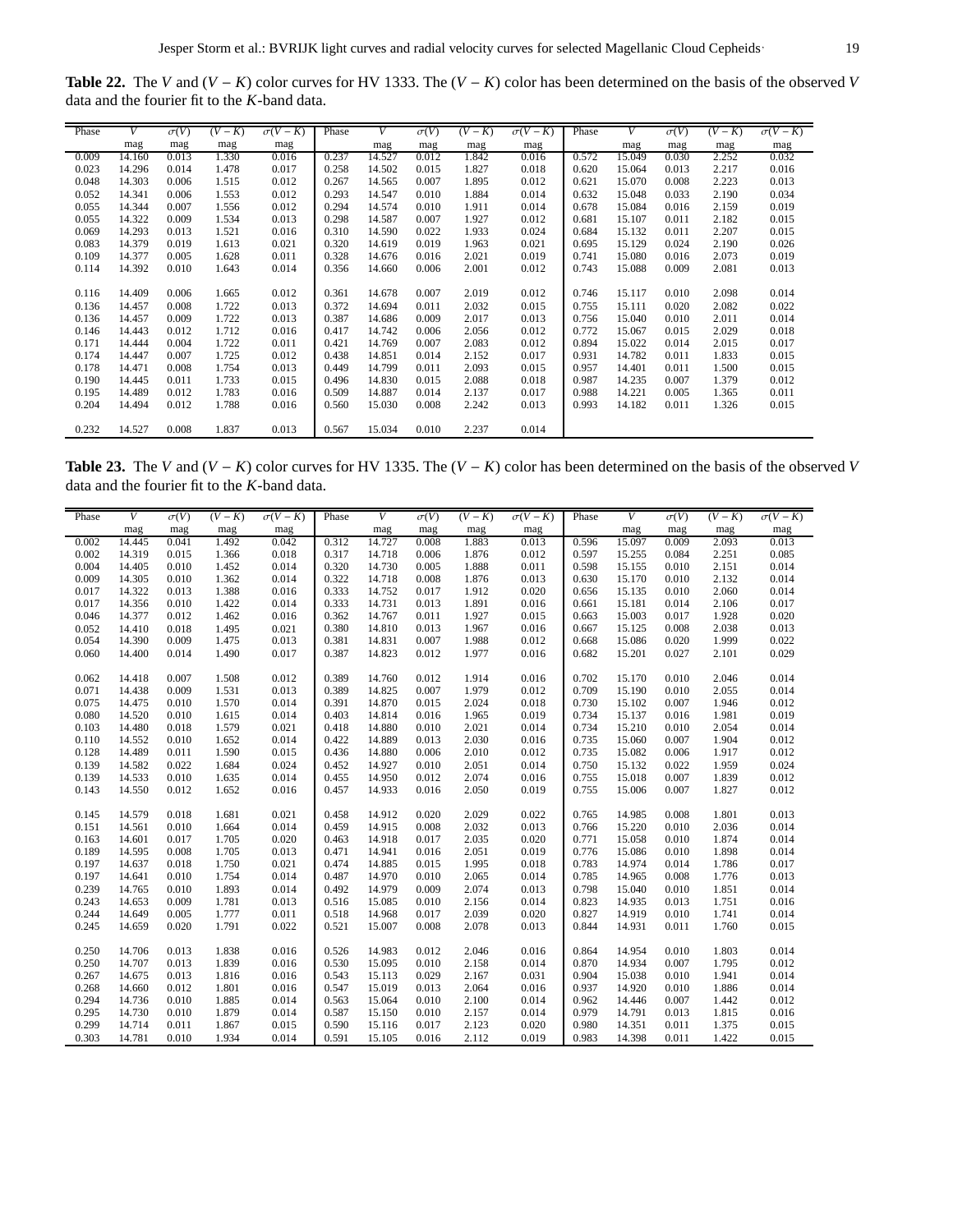<span id="page-19-0"></span>**Table 24.** The *V* and (*V* − *K*) color curves for HV 1345. The (*V* − *K*) color has been determined on the basis of the observed *V* data and the fourier fit to the *K*-band data.

| Phase | V      | $\sigma(V)$ | $(V-K)$ | $\sigma(V-K)$ | Phase | V      |             | $\overline{(V-K)}$ | $\sigma(V-K)$ | Phase | V      | $\sigma(V)$ | $(V-K)$ | $\sigma(V-K)$ |
|-------|--------|-------------|---------|---------------|-------|--------|-------------|--------------------|---------------|-------|--------|-------------|---------|---------------|
|       |        |             |         |               |       |        | $\sigma(V)$ |                    |               |       |        |             |         |               |
|       | mag    | mag         | mag     | mag           |       | mag    | mag         | mag                | mag           |       | mag    | mag         | mag     | mag           |
| 0.022 | 14.359 | 0.017       | 1.517   | 0.020         | 0.408 | 14.900 | 0.015       | 2.164              | 0.018         | 0.713 | 15.042 | 0.021       | 2.129   | 0.023         |
| 0.025 | 14.348 | 0.011       | 1.506   | 0.015         | 0.413 | 14.839 | 0.027       | 2.103              | 0.029         | 0.735 | 14.997 | 0.014       | 2.061   | 0.017         |
| 0.040 | 14.395 | 0.013       | 1.563   | 0.016         | 0.441 | 14.916 | 0.008       | 2.162              | 0.013         | 0.739 | 15.003 | 0.010       | 2.067   | 0.014         |
| 0.097 | 14.467 | 0.027       | 1.653   | 0.029         | 0.449 | 14.928 | 0.011       | 2.167              | 0.015         | 0.743 | 15.005 | 0.010       | 2.069   | 0.014         |
| 0.099 | 14.471 | 0.014       | 1.657   | 0.017         | 0.450 | 14.978 | 0.036       | 2.217              | 0.037         | 0.749 | 14.985 | 0.012       | 2.040   | 0.016         |
| 0.103 | 14.490 | 0.013       | 1.676   | 0.016         | 0.471 | 14.971 | 0.006       | 2.193              | 0.012         | 0.752 | 15.095 | 0.054       | 2.150   | 0.055         |
| 0.104 | 14.523 | 0.008       | 1.709   | 0.013         | 0.488 | 14.918 | 0.033       | 2.121              | 0.034         | 0.772 | 14.939 | 0.007       | 1.975   | 0.012         |
| 0.106 | 14.511 | 0.008       | 1.701   | 0.013         | 0.507 | 14.940 | 0.021       | 2.123              | 0.023         | 0.775 | 14.923 | 0.007       | 1.959   | 0.012         |
| 0.107 | 14.519 | 0.010       | 1.709   | 0.014         | 0.520 | 15.001 | 0.014       | 2.174              | 0.017         | 0.789 | 14.916 | 0.025       | 1.934   | 0.027         |
| 0.107 | 14.575 | 0.071       | 1.765   | 0.072         | 0.524 | 15.017 | 0.021       | 2.190              | 0.023         | 0.810 | 14.886 | 0.008       | 1.889   | 0.013         |
|       |        |             |         |               |       |        |             |                    |               |       |        |             |         |               |
| 0.171 | 14.593 | 0.045       | 1.818   | 0.046         | 0.525 | 15.009 | 0.013       | 2.173              | 0.016         | 0.818 | 14.910 | 0.013       | 1.908   | 0.016         |
| 0.181 | 14.616 | 0.013       | 1.848   | 0.016         | 0.552 | 15.077 | 0.008       | 2.223              | 0.013         | 0.818 | 14.867 | 0.009       | 1.865   | 0.013         |
| 0.204 | 14.580 | 0.011       | 1.827   | 0.015         | 0.553 | 15.057 | 0.008       | 2.203              | 0.013         | 0.824 | 14.891 | 0.011       | 1.889   | 0.015         |
| 0.272 | 14.692 | 0.022       | 1.975   | 0.024         | 0.569 | 15.035 | 0.023       | 2.167              | 0.025         | 0.881 | 14.890 | 0.022       | 1.899   | 0.024         |
| 0.281 | 14.667 | 0.014       | 1.952   | 0.017         | 0.582 | 14.999 | 0.027       | 2.125              | 0.029         | 0.884 | 14.876 | 0.010       | 1.885   | 0.014         |
| 0.292 | 14.733 | 0.008       | 2.020   | 0.013         | 0.587 | 15.073 | 0.019       | 2.195              | 0.021         | 0.886 | 14.878 | 0.008       | 1.895   | 0.013         |
| 0.293 | 14.713 | 0.013       | 2.000   | 0.016         | 0.592 | 15.103 | 0.008       | 2.225              | 0.013         | 0.893 | 14.860 | 0.009       | 1.877   | 0.013         |
| 0.293 | 14.679 | 0.011       | 1.966   | 0.015         | 0.593 | 15.100 | 0.011       | 2.222              | 0.015         | 0.922 | 14.712 | 0.011       | 1.763   | 0.015         |
| 0.329 | 14.725 | 0.016       | 2.012   | 0.019         | 0.594 | 15.096 | 0.011       | 2.218              | 0.015         | 0.949 | 14.578 | 0.013       | 1.669   | 0.016         |
| 0.352 | 14.749 | 0.010       | 2.033   | 0.014         | 0.600 | 15.093 | 0.010       | 2.211              | 0.014         | 0.949 | 14.604 | 0.024       | 1.695   | 0.026         |
|       |        |             |         |               |       |        |             |                    |               |       |        |             |         |               |
| 0.361 | 14.789 | 0.029       | 2.071   | 0.031         | 0.600 | 15.109 | 0.018       | 2.227              | 0.021         | 0.952 | 14.436 | 0.013       | 1.527   | 0.016         |
| 0.365 | 14.815 | 0.011       | 2.095   | 0.015         | 0.616 | 15.145 | 0.011       | 2.257              | 0.015         | 0.957 | 14.524 | 0.050       | 1.627   | 0.051         |
| 0.368 | 14.830 | 0.006       | 2.110   | 0.012         | 0.639 | 15.095 | 0.049       | 2.204              | 0.050         | 0.967 | 14.402 | 0.009       | 1.517   | 0.013         |
| 0.378 | 14.787 | 0.022       | 2.064   | 0.024         | 0.669 | 15.079 | 0.009       | 2.182              | 0.013         | 0.971 | 14.442 | 0.013       | 1.557   | 0.016         |
| 0.404 | 14.865 | 0.009       | 2.134   | 0.013         | 0.673 | 15.075 | 0.011       | 2.178              | 0.015         | 0.972 | 14.391 | 0.008       | 1.506   | 0.013         |
| 0.405 | 14.868 | 0.013       | 2.137   | 0.016         | 0.699 | 15.078 | 0.007       | 2.170              | 0.012         | 0.998 | 14.332 | 0.010       | 1.476   | 0.014         |
|       |        |             |         |               |       |        |             |                    |               |       |        |             |         |               |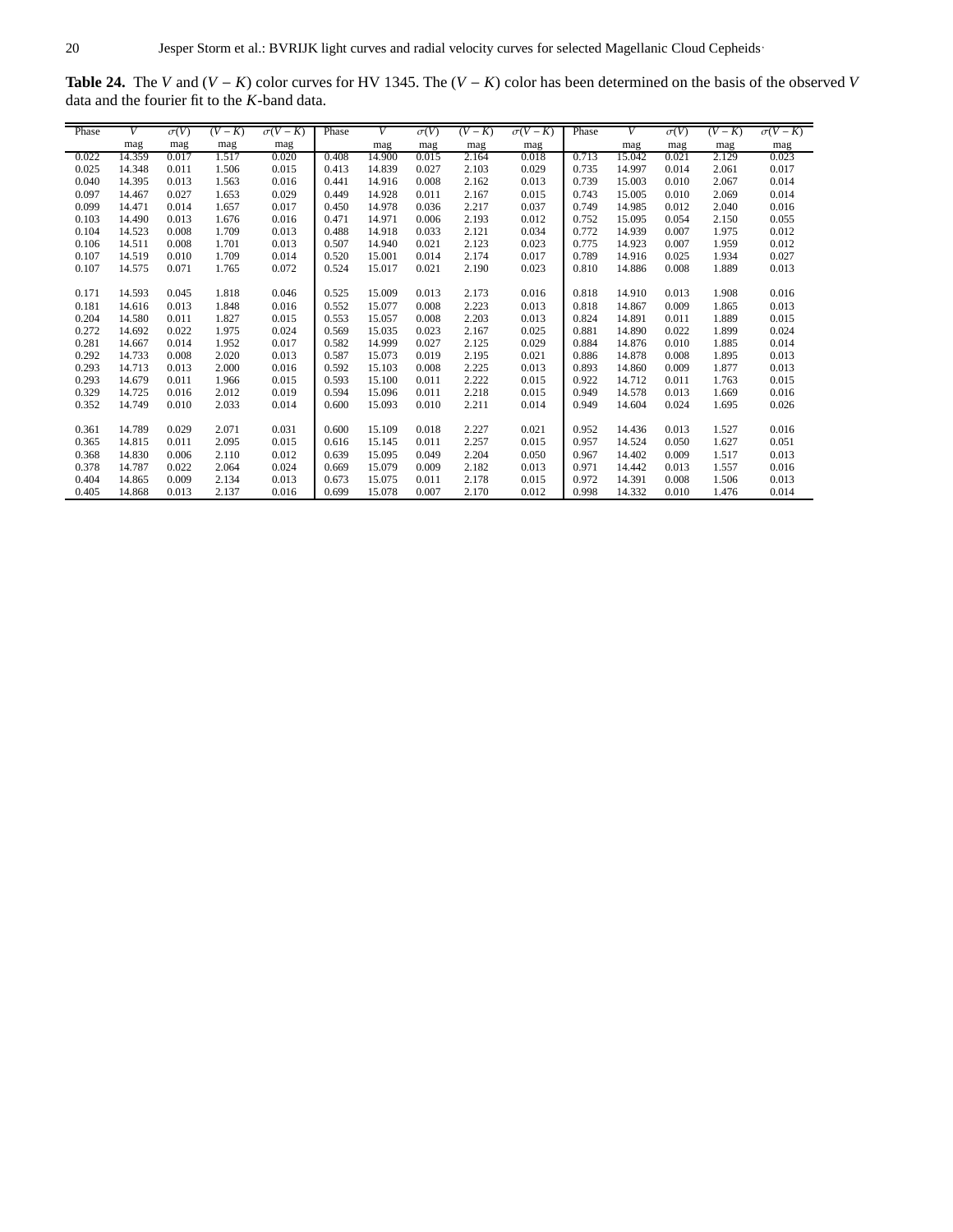<span id="page-20-0"></span>

|  |  | Table 25. Radial velocities for the SMC Cepheids. Typical errors, including systematics, are $1.5 \text{km s}^{-1}$ . |  |
|--|--|-----------------------------------------------------------------------------------------------------------------------|--|

| HV 822     |             | HV 1328    |             | HV 1333    |             | HV 1335    |             | HV 1345    |             |
|------------|-------------|------------|-------------|------------|-------------|------------|-------------|------------|-------------|
| HJD        | Radial      | <b>HJD</b> | Radial      | <b>HJD</b> | Radial      | HJD        | Radial      | <b>HJD</b> | Radial      |
| $-2400000$ | velocity    | $-2400000$ | velocity    | $-2400000$ | velocity    | $-2400000$ | velocity    | $-2400000$ | velocity    |
|            | $km s^{-1}$ |            | $km s^{-1}$ |            | $km s^{-1}$ |            | $km s^{-1}$ |            | $km s^{-1}$ |
| 47096.5740 | 127.6       | 47096.7153 | 111.5       | 47097.5649 | 152.2       | 47096.6795 | 172.5       | 47096.5365 | 102.0       |
| 47097.6649 | 127.2       | 47097.6319 | 114.5       | 47098.5545 | 147.5       | 47098.5906 | 166.4       | 47097.5295 | 109.4       |
| 47098.6260 | 112.0       | 47098.6558 | 118.6       | 47099.5442 | 142.9       | 47099.5757 | 158.2       | 47098.5191 | 115.1       |
| 47099.6518 | 109.1       | 47099.6007 | 122.2       | 47100.6159 | 128.4       | 47100.6452 | 154.8       | 47099.5148 | 122.0       |
| 47100.6868 | 96.7        | 47100.5698 | 123.4       | 47101.5941 | 120.8       | 47100.6573 | 154.5       | 47100.5295 | 124.9       |
| 47101.5594 | 77.6        | 47101.6921 | 121.0       | 47103.5510 | 126.7       | 47100.7149 | 154.5       | 47101.5243 | 124.6       |
| 47483.7983 | 111.0       | 47103.6375 | 114.4       | 47483.6458 | 158.5       | 47101.6348 | 138.6       | 47103.6691 | 105.6       |
| 47484.7722 | 108.2       | 47483.5996 | 114.2       | 47484.6277 | 162.0       | 47101.7302 | 143.7       | 47483.7587 | 96.5        |
| 47485.7485 | 96.8        | 47484.5902 | 106.7       | 47485.6033 | 166.3       | 47103.6059 | 136.4       | 47484.7242 | 89.5        |
| 47486.7783 | 75.8        | 47485.5676 | 102.4       | 47486.6352 | 168.0       | 47483.6985 | 170.0       | 47485.6893 | 92.9        |
|            |             |            |             |            |             |            |             |            |             |
| 47840.7635 | 73.2        | 47486.5984 | 100.1       | 47840.5975 | 147.5       | 47484.6756 | 172.3       | 47486.7312 | 99.5        |
| 47841.6253 | 78.8        | 47840.6899 | 108.3       | 47841.7041 | 153.7       | 47485.6506 | 174.0       | 47840.7285 | 120.7       |
| 47842.5839 | 84.9        | 47841.7398 | 113.7       | 47842.7103 | 159.1       | 47486.6831 | 158.1       | 47841.6632 | 123.8       |
| 47843.6283 | 90.5        | 47842.7401 | 117.3       | 47843.6922 | 165.2       | 47840.6489 | 153.8       | 47842.6155 | 124.0       |
| 47844.5498 | 95.6        | 47843.7220 | 120.6       | 47844.6400 | 169.2       | 47841.5888 | 160.1       | 47842.6503 | 125.5       |
| 47845.5407 | 101.4       | 47844.6102 | 122.8       | 47845.6330 | 169.6       | 47842.6762 | 162.3       | 47843.5947 | 111.4       |
| 47846.7508 | 112.5       | 47845.6025 | 121.2       | 47847.7034 | 149.7       | 47843.6588 | 168.9       | 47844.5804 | 104.4       |
| 47847.5837 | 114.0       | 47847.6712 | 115.6       | 47848.7048 | 144.8       | 47844.6741 | 173.9       | 47845.5720 | 100.8       |
| 47848.5865 | 119.2       | 47848.6117 | 108.3       | 48913.8374 | 134.4       | 47845.6695 | 171.9       | 47846.7181 | 101.0       |
| 49675.7149 | 126.2       | 48913.7916 | 103.6       | 49234.8358 | 130.5       | 47847.7416 | 153.8       | 49672.6505 | 113.4       |
|            |             |            |             |            |             |            |             |            |             |
| 49676.6871 | 116.0       | 49234.7401 | 110.2       | 49237.6753 | 123.3       | 47848.7340 | 151.7       | 49676.7225 | 108.3       |
| 49679.5686 | 84.4        | 49672.5660 | 101.3       | 49237.7169 | 121.9       | 49234.6951 | 148.4       |            |             |
|            |             | 49673.5493 | 102.8       | 49672.6060 | 148.6       | 49237.8329 | 165.1       |            |             |
|            |             | 49674.5354 | 102.4       | 49673.5865 | 145.9       | 49673.6295 | 154.5       |            |             |
|            |             | 49675.5499 | 100.6       | 49674.5625 | 133.9       | 49674.5989 | 153.3       |            |             |
|            |             | 49676.5402 | 106.4       | 49675.5923 | 121.0       | 49676.6020 | 141.0       |            |             |
|            |             | 49677.5540 | 109.1       | 49676.5714 | 120.8       | 49677.5880 | 138.1       |            |             |
|            |             | 49678.5380 | 112.8       | 49677.6221 | 124.0       | 49678.5745 | 136.3       |            |             |
|            |             |            |             | 49678.6109 | 128.8       | 49679.6324 | 144.2       |            |             |
|            |             |            |             | 49679.5991 | 136.5       |            |             |            |             |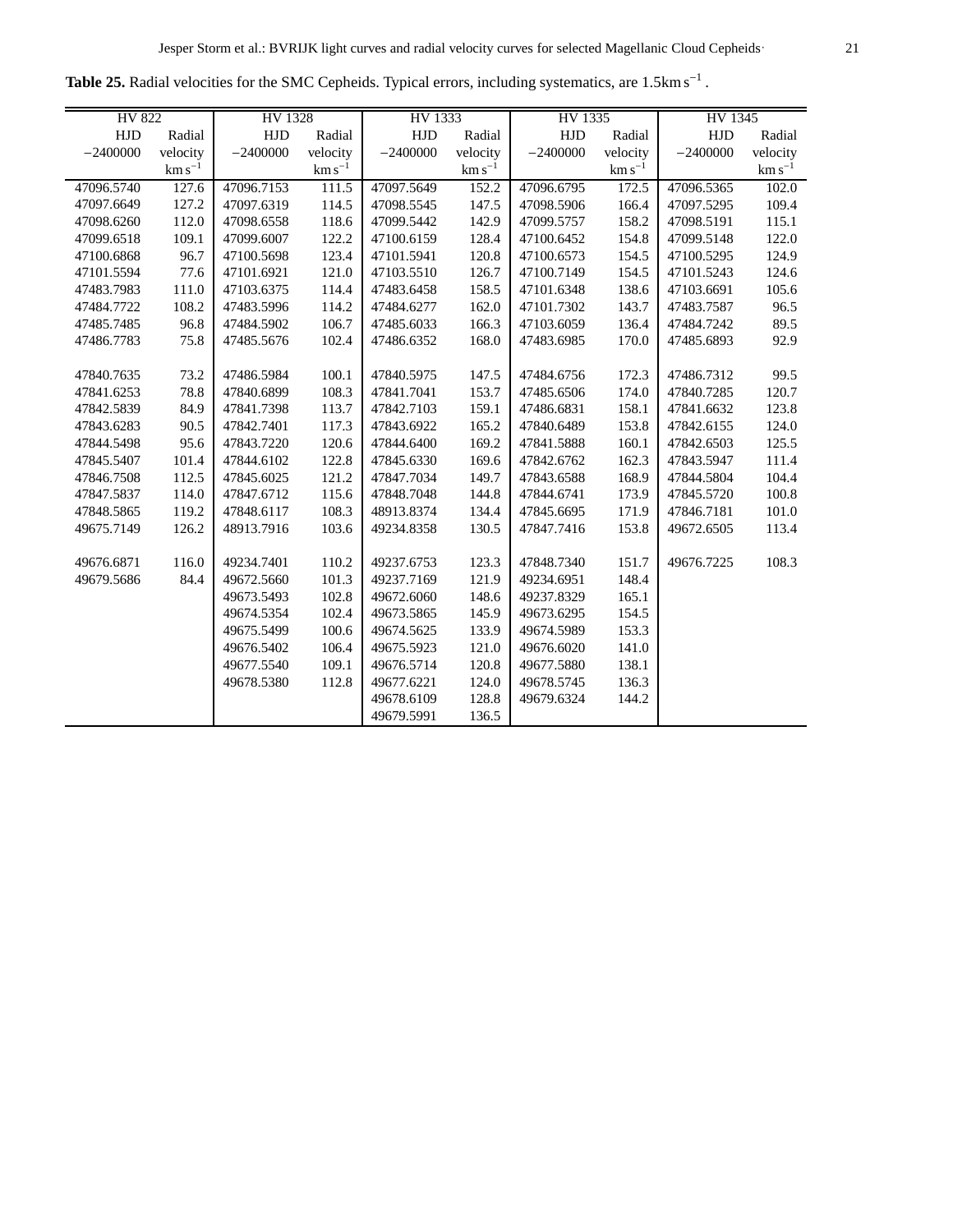| HV 2694    |             | HV 12198             |             | HV 12797   |                  |  |
|------------|-------------|----------------------|-------------|------------|------------------|--|
| <b>HJD</b> | Radial      | <b>HJD</b><br>Radial |             | <b>HJD</b> | Radial           |  |
| $-2400000$ | velocity    | $-2400000$           | velocity    | $-2400000$ | velocity         |  |
|            | $km s^{-1}$ |                      | $km s^{-1}$ |            | $\rm km\,s^{-1}$ |  |
| 47100.7531 | 295.6       | 47840.8042           | 295.0       | 47100.8337 | 245.6            |  |
| 47101.7882 | 256.4       | 47841.8538           | 307.7       | 47483.8379 | 253.3            |  |
| 49672.8161 | 281.7       | 47841.8538           | 307.8       | 47484.8240 | 252.4            |  |
| 49673.7967 | 294.4       | 47842.8399           | 294.0       | 47485.8042 | 232.8            |  |
| 49674.7752 | 266.0       | 47843.8344           | 282.8       | 47486.8247 | 229.1            |  |
| 49675.7953 | 255.3       | 47844.7496           | 301.5       | 47840.8470 | 230.0            |  |
| 49676.7857 | 264.8       | 47845.8434           | 314.5       | 47841.8206 | 232.3            |  |
| 49677.7898 | 271.0       | 47846.8076           | 277.5       | 47842.7949 | 234.2            |  |
| 49678.7724 | 277.4       | 47847.8149           | 294.9       | 47843.7945 | 241.0            |  |
| 49679.8078 | 287.7       | 47848.8135           | 309.9       | 47844.7098 | 246.7            |  |
|            |             |                      |             |            |                  |  |
|            |             | 49672.7510           | 295.9       | 47845.8053 | 251.5            |  |
|            |             | 49673.6795           | 312.2       | 47846.7799 | 242.3            |  |
|            |             | 49673.8420           | 312.7       | 47847.8507 | 230.5            |  |
|            |             | 49674.6469           | 304.0       | 47848.8577 | 233.3            |  |
|            |             | 49674.8225           | 287.5       | 48913.8813 | 238.6            |  |
|            |             | 49675.6663           | 285.5       |            |                  |  |
|            |             | 49675.8413           | 289.4       |            |                  |  |
|            |             | 49676.6448           | 306.4       |            |                  |  |
|            |             | 49676.8329           | 309.3       |            |                  |  |
|            |             | 49677.6816           | 319.8       |            |                  |  |
|            |             |                      |             |            |                  |  |
|            |             | 49677.8364           | 319.5       |            |                  |  |
|            |             | 49678.8336           | 283.1       |            |                  |  |

<span id="page-21-0"></span>**Table 26.** Radial velocities for the LMC Cepheids.